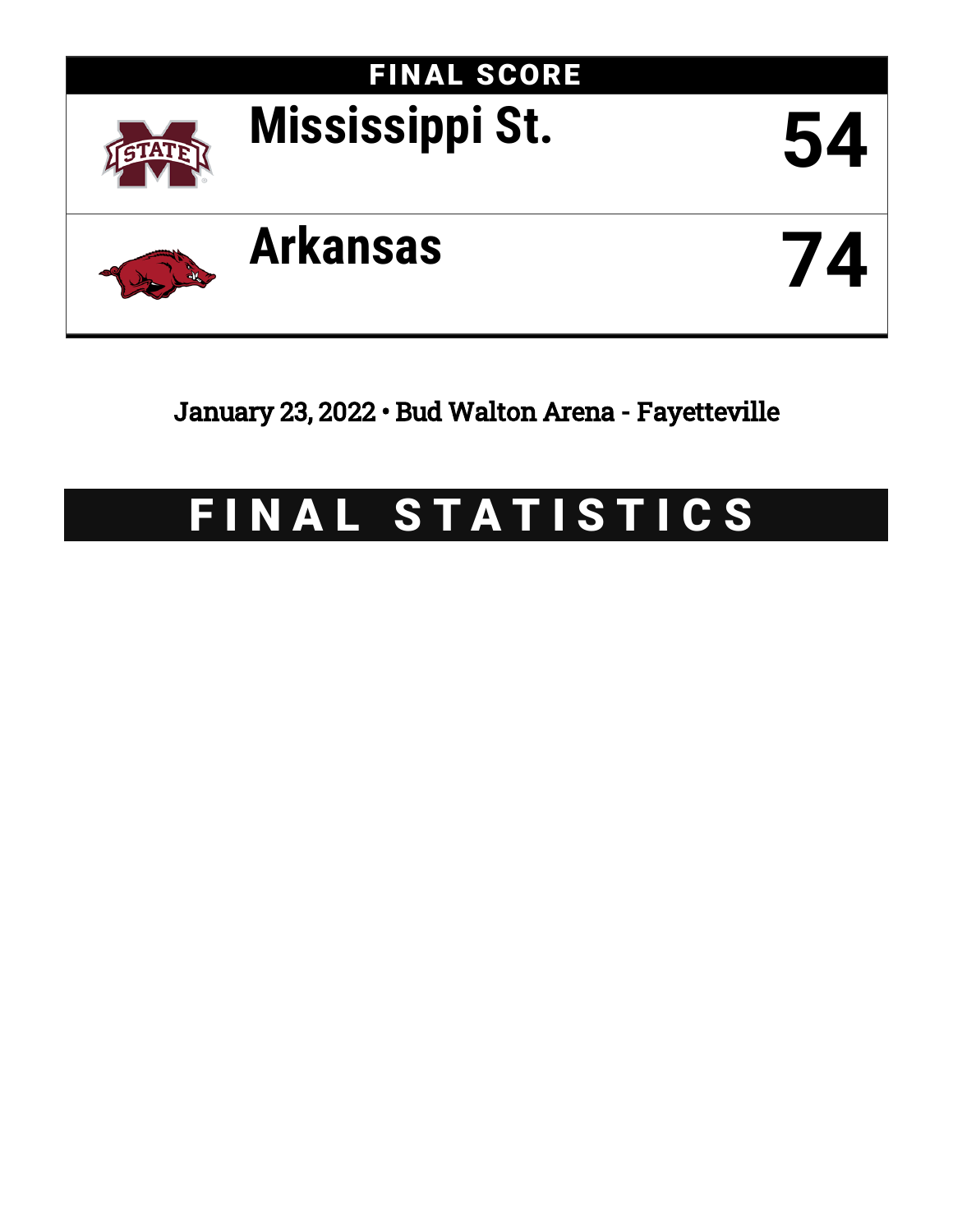### **Official Box Score Mississippi St. vs Arkansas Game Totals -- Final Statistics January 23, 2022 at Bud Walton Arena - Fayetteville**



### **Mississippi St. 54**

| No. | Plaver                | S  | <b>Pts</b>    | FG       | 3FG     | FT      | 0R | DR | TR | PF       | A        | TO       | <b>B</b> lk | Stl      | Min        | $+/-$        |
|-----|-----------------------|----|---------------|----------|---------|---------|----|----|----|----------|----------|----------|-------------|----------|------------|--------------|
| 00  | HAYES, ANASTASIA      | G  | 17            | 7-14     | 1-4     | $2 - 4$ | 0  | 3  | 3  |          |          | 3        | 0           | 2        | 34         | $-12$        |
| 01  | TAYLOR, MYAH          | G  | 3             | $1 - 7$  | $1 - 5$ | $0 - 2$ | 0  | 3  | 3  | 3        | 3        | 4        | 0           | 0        | 36         | $-19$        |
| 02  | JORDAN, JERKAILA      | G  | 6             | $3 - 8$  | $0 - 2$ | $0 - 0$ |    | 4  | 5. | 0        | 0        |          | 0           |          | 20         | $-21$        |
| 05  | JACKSON, RICKEA       | F. | 8             | $4 - 15$ | $0 - 4$ | $0 - 0$ | 0  | 4  | 4  | 0        | 2        | 2        | 2           | $\Omega$ | 38         | $-19$        |
| 25  | CARTER, DENAE         | F. | $\mathcal{P}$ | $0 - 0$  | $0 - 0$ | $2 - 2$ | 4  | 4  | 8  | 5        |          | 0        | 3           | $\Omega$ | 25         | $-14$        |
| 10  | <b>HAYES, AISLYNN</b> | G  | $\Omega$      | $0 - 3$  | $0 - 3$ | $0 - 0$ | 0  | 0  | 0  |          | 0        | 0        | 0           | 0        | 6          | $-2$         |
| 22  | KOHL, CHARLOTTE       | C  |               | $2 - 3$  | $0 - 0$ | $3 - 4$ | 3  |    | 4  | 3        |          | 2        |             | 0        | 15         | -6           |
| 23  | THOMPSON, CATERRION   | G  | 11            | $4 - 7$  | $3 - 4$ | $0 - 0$ | 2  | 2  | 4  | 0        | 0        |          | 0           |          | 23         | $-7$         |
| 24  | <b>JONES, ASHLEY</b>  | G  | $\Omega$      | $0 - 1$  | $0 - 0$ | $0 - 0$ | 0  |    |    | $\Omega$ | $\Omega$ | $\Omega$ | $\Omega$    | 0        | 2          | $\mathbf{0}$ |
|     | <b>TEAM</b>           |    |               |          |         |         |    | 1  | 2  | 0        |          | 0        |             |          |            |              |
|     | <b>TOTALS</b>         |    |               | 54 21-58 | $5-22$  | $7-12$  | 11 | 23 | 34 | 13       | 8        | 13       | 6           | 4        | <b>200</b> |              |

| <b>Shooting By Period</b> |           |          |          |       |          |       |                                                |
|---------------------------|-----------|----------|----------|-------|----------|-------|------------------------------------------------|
| Period                    | FG        | FG%      | 3FG      | 3FG%  | FT       | FT%   | Deadball Rebounds: 2,4<br>Last $FG: 4th-01:25$ |
| 1st Qtr                   | $6 - 16$  | 38%      | $1 - 3$  | 33%   | $2-2$    | 100%  | Biggest Run: 6-0                               |
| 2nd Qtr                   | $5 - 14$  | 36%      | $3 - 8$  | 38%   | 0-0      | 0%    | Largest lead: By 2 at 3rd-08:53                |
| 3rd Qtr                   | $7 - 14$  | 50%      | $1 - 4$  | 25%   | $2 - 4$  | 50%   | Technical Fouls: None.                         |
| 4th Qtr                   | $3 - 14$  | 21%      | $0 - 7$  | 00%   | $3-6$    | 50%   |                                                |
| 1st Half                  | $11 - 30$ | 37%      | $4 - 11$ | 36%   | $2 - 2$  | 100%  |                                                |
| 2nd Half                  | 10-28     | 36%      | $1 - 11$ | 09%   | $5 - 10$ | 50%   |                                                |
| Game                      | $21 - 58$ | $36.2\%$ | $5 - 22$ | 22.7% | 7-12     | 58.3% |                                                |

### **Arkansas 74**

| No. | Player                      | S | Pts | FG.      | 3FG      | FТ        | ΟR       | DR           | TR       | РF            | Α        | TO       | Blk      | Stl      | Min            | $+/-$          |
|-----|-----------------------------|---|-----|----------|----------|-----------|----------|--------------|----------|---------------|----------|----------|----------|----------|----------------|----------------|
| 02  | SPENCER, SAMARA             | G | 19  | $6 - 12$ | $5-8$    | $2 - 4$   | 0        | 5            | 5        | 2             | 3        |          | 0        | 2        | 34             | 21             |
| 13  | <b>GOFORTH, SASHA</b>       | G | 13  | $5-9$    | $0 - 0$  | $3 - 5$   | 3        | 9            | 12       |               | 0        |          | 2        | $\Omega$ | 31             | 29             |
| 23  | RAMIREZ, AMBER              | G | 17  | $6 - 15$ | $3-9$    | $2 - 2$   | 0        | 4            | 4        | 0             | 2        |          | 0        | 2        | 38             | 21             |
| 24  | <b>WOLFENBARGER, JERSEY</b> | G | 3   | $1 - 6$  | $0 - 2$  | $1 - 2$   |          | 2            | 3        |               | 2        | $\Omega$ |          | $\Omega$ | 22             | 24             |
| 43  | DANIELS, MAKAYLA            | G | 15  | $6 - 13$ | $1 - 7$  | $2 - 2$   | 2        | 3            | 5        | 3             | 3        | 1        | 0        | 2        | 33             | 21             |
| 03  | <b>EATON, ELAUNA</b>        | G | 0   | $0 - 1$  | $0 - 0$  | $0 - 0$   | 0        | $\Omega$     | $\Omega$ | 0             | $\Omega$ |          | $\Omega$ | $\Omega$ | 2              | $-1$           |
| 04  | <b>BARNUM, ERYNN</b>        | F | 3   | $0 - 3$  | $0 - 0$  | $3 - 4$   | 0        | 1            | 1        | $\mathcal{P}$ | 0        | 2        | $\Omega$ | $\Omega$ | 16             | $-4$           |
| 11  | LANGERMAN, RYLEE            | G | 4   | $2 - 5$  | $0 - 1$  | $0 - 0$   | 3        | 3            | 6        | 3             | $\Omega$ |          | $\Omega$ | 2        | 20             | $-10$          |
| 15  | SAGE, ASHLYN                | G | 0   | $0 - 0$  | $0 - 0$  | $0 - 0$   | 0        | 0            | $\Omega$ | 0             | 0        | 0        | $\Omega$ | $\Omega$ | $\mathbf 0$    | 0              |
| 22  | <b>HUGHES, AVERY</b>        | G | 0   | $0 - 0$  | $0 - 0$  | $0 - 0$   | $\Omega$ | $\Omega$     | $\Omega$ | 0             | $\Omega$ | 0        | 0        | $\Omega$ | $\mathbf{0}$   | $\overline{0}$ |
| 25  | <b>OBERG, DESTINEE</b>      | C | 0   | $0 - 0$  | $0 - 0$  | $0 - 0$   | 0        | 0            | $\Omega$ | 0             | 0        | 0        | 0        | $\Omega$ | $\overline{2}$ | $-1$           |
| 55  | <b>ELLIS, EMRIE</b>         | F | 0   | $0 - 0$  | $0 - 0$  | $0 - 0$   | $\Omega$ | $\mathbf{1}$ | 1        | 0             | $\Omega$ | $\Omega$ | $\Omega$ | $\Omega$ | 2              | $\overline{0}$ |
|     | <b>TEAM</b>                 |   |     |          |          |           | 6        |              |          | $\Omega$      |          | 0        |          |          |                |                |
|     | <b>TOTALS</b>               |   | 74  | 26-64    | $9 - 27$ | $13 - 19$ | 15       | 29           | 44       | $12 \,$       | 10       | 8        | 3        | 8        | 200            |                |

*Shooting By Period*

| Period   | FG        | FG%   | 3FG      | 3FG%  | FT        | FT%   |
|----------|-----------|-------|----------|-------|-----------|-------|
| 1st Qtr  | $6 - 15$  | 40%   | 1-7      | 14%   | $3-6$     | 50%   |
| 2nd Qtr  | $5 - 19$  | 26%   | $2 - 10$ | 20%   | $0 - 0$   | $0\%$ |
| 3rd Qtr  | $11 - 18$ | 61%   | $4-6$    | 67%   | $6 - 7$   | 86%   |
| 4th Qtr  | $4 - 12$  | 33%   | $2 - 4$  | 50%   | $4-6$     | 67%   |
| 1st Half | $11 - 34$ | 32%   | $3 - 17$ | 18%   | $3-6$     | 50%   |
| 2nd Half | 15-30     | 50%   | $6 - 10$ | 60%   | $10 - 13$ | 77%   |
| Game     | 26-64     | 40.6% | $9 - 27$ | 33.3% | $13-19$   | 68.4% |

*Deadball Rebounds:* 2,0 *Last FG:* 4th-00:57 *Biggest Run:* 11-0 *Largest lead:* By 22 at 4th-04:05 *Technical Fouls:* None.

| Game Notes:                                                       | <b>Score</b>                         | 1st | 2nd | 3rd | 4th | <b>TOT</b> | <b>Points</b>     | <b>MSU</b>         | <b>ARK</b> |
|-------------------------------------------------------------------|--------------------------------------|-----|-----|-----|-----|------------|-------------------|--------------------|------------|
| Officials: Dee Kantner, Bryan Enterline, Karleena<br><b>Tobin</b> | <b>MSU</b>                           | 15  | 13  |     |     | 54         | In the Paint      | 24                 | 30         |
| Attendance: 4177                                                  | ARK                                  | 16  | 12  | 32  | 14  | 74         | Off Turns         |                    | 13         |
|                                                                   |                                      |     |     |     |     |            | 2nd Chance        |                    | 12         |
| Start Time: 04:02 PM ET<br>End Time: 05:49 PM ET                  | MSU led for 5:01. ARK led for 32:15. |     |     |     |     |            | <b>Fast Break</b> |                    | 13         |
| ______                                                            | Game was tied for 2:41.              |     |     |     |     |            | <b>Danah</b>      | $\Lambda$ $\Omega$ |            |

End Time: **05:49 PM ET** Game Duration: **1:46** Conference Game;

**f** Times tied: 4 Lead Changes: 8

| In the Paint | 24             | 30             |
|--------------|----------------|----------------|
| Off Turns    | 2              | 13             |
| 2nd Chance   |                | 12             |
| Fast Break   |                | 13             |
| Bench        | 18             |                |
| Per Poss     | 0.844<br>25/64 | 1.072<br>33/69 |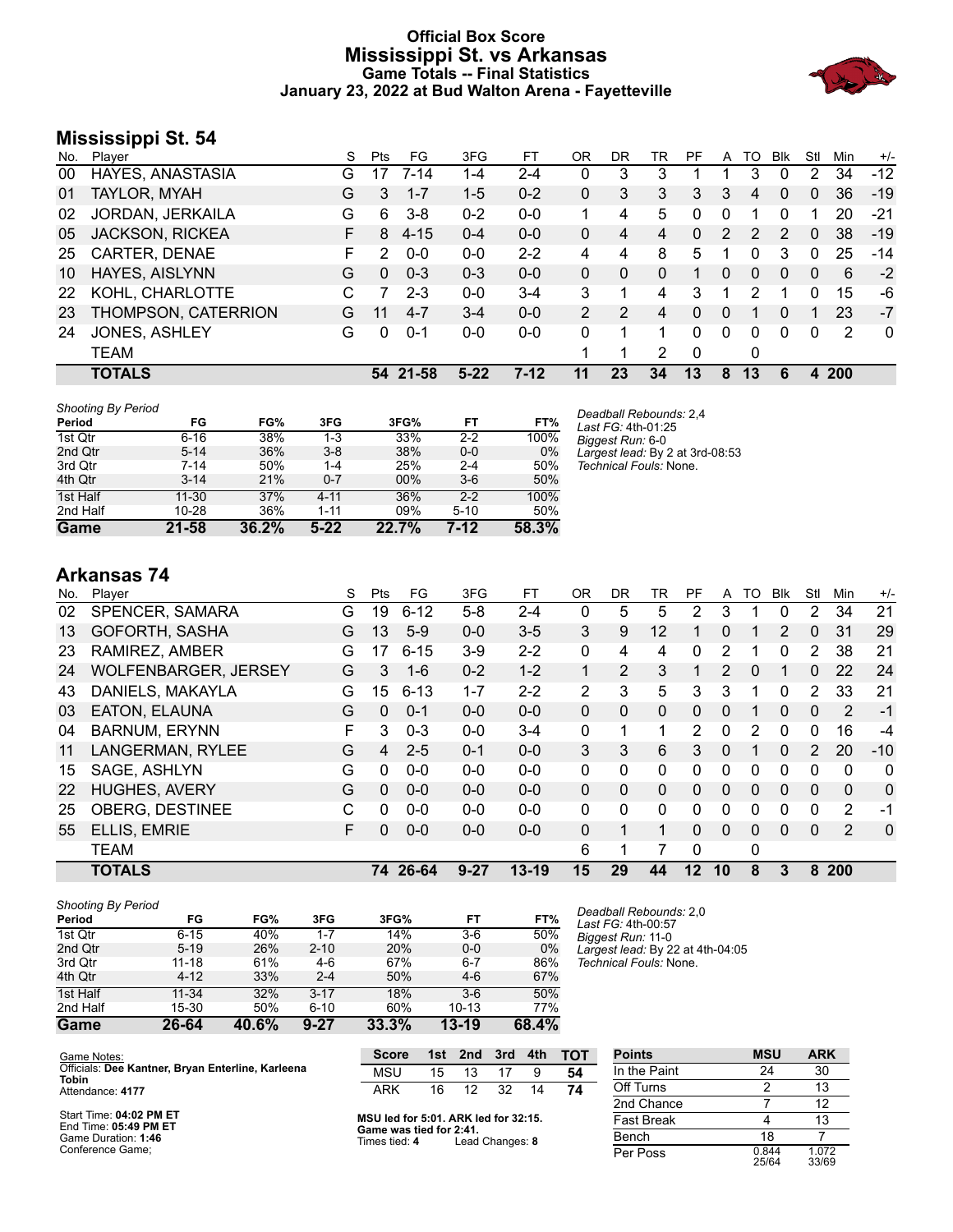### **Official Box Score Mississippi St. vs Arkansas First Half Statistics Only January 23, 2022 at Bud Walton Arena - Fayetteville**



### **Mississippi St. 28**

| No.       | Player                 | S | <b>Pts</b> | FG.       | 3FG     | <b>FT</b> | <b>OR</b> | <b>DR</b> | TR       | PF | A | TO       | <b>Blk</b> | Stl      | <b>Min</b> | $+/-$          |
|-----------|------------------------|---|------------|-----------|---------|-----------|-----------|-----------|----------|----|---|----------|------------|----------|------------|----------------|
| 00        | HAYES, ANASTASIA       | G | 9          | $4-9$     | $1 - 3$ | $0-0$     | 0         | 3         | 3        |    | 0 | 3        | 0          | 2        | 19         | $\mathbf{0}$   |
| 01        | TAYLOR, MYAH           | G | 3          | $1 - 2$   | $1 - 1$ | $0 - 0$   | 0         | 2         | 2        | 1  | 2 | 3        | $\Omega$   | 0        | 20         | $\Omega$       |
| 02        | JORDAN, JERKAILA       | G | 4          | $2-6$     | $0 - 2$ | $0 - 0$   |           | 4         | 5        | 0  | O |          |            |          | 15         | -9             |
| 05        | <b>JACKSON, RICKEA</b> | F | 4          | $2 - 10$  | $0 - 3$ | $0 - 0$   | 0         | 4         | 4        | 0  |   |          |            | 0        | 19         | $\Omega$       |
| 10        | HAYES, AISLYNN         | G | 0          | $0-0$     | $0 - 0$ | $0-0$     | 0         | 0         | 0        | 0  | 0 | 0        | 0          | 0        | 1          | $\mathbf{0}$   |
| <b>22</b> | KOHL, CHARLOTTE        | C | 2          | $0 - 0$   | $0 - 0$ | $2 - 2$   |           | 0         |          |    |   | 2        |            | $\Omega$ | 8          | $\overline{4}$ |
| 23        | THOMPSON, CATERRION    | G | 6          | $2 - 3$   | $2 - 2$ | $0 - 0$   |           |           | 2        | 0  | 0 | 0        | 0          |          | 6          | 9              |
| 24        | JONES, ASHLEY          | G | 0          | $0 - 0$   | $0 - 0$ | $0 - 0$   | 0         | 0         | $\Omega$ | 0  | 0 | $\Omega$ | $\Omega$   | 0        | $\Omega$   | 0              |
| 25        | CARTER, DENAE          | F | 0          | $0 - 0$   | $0 - 0$ | $0 - 0$   | 3         | 3         | 6        | 2  |   | 0        | 0          | 0        | 12         | -4             |
|           | TEAM                   |   | 0          | $0 - 0$   | $0 - 0$ | $0 - 0$   | 1         | 0         | 1        | 0  | 0 | 0        | 0          | 0        | 0          |                |
|           | <b>TOTALS</b>          |   | 28         | $11 - 30$ | 4-11    | $2 - 2$   |           | 17        | 24       | 5  | 5 | 10       |            | 4        | 100        |                |

| <b>Shooting By Period</b><br>Period | FG        | FG%   | 3FG      | 3FG%  | FT      | FT%   | Deadball Rebounds: 2,4<br>Last FG Half: MSU 2nd-00:18 |
|-------------------------------------|-----------|-------|----------|-------|---------|-------|-------------------------------------------------------|
| 1st Qtr                             | $6 - 16$  | 38%   | $1 - 3$  | 33%   | $2 - 2$ | 100%  |                                                       |
| 2nd Qtr                             | $5 - 14$  | 36%   | $3 - 8$  | 38%   | $0 - 0$ | 0%    |                                                       |
| 1st Half                            | $11 - 30$ | 37%   | $4 - 11$ | 36%   | $2 - 2$ | 100%  |                                                       |
| Game                                | 21-58     | 36.2% | $5-22$   | 22.7% | 7-12    | 58.3% |                                                       |

### **Arkansas 28**

| No. | Player                      | S | <b>Pts</b>    | <b>FG</b> | 3FG      | <b>FT</b> | <b>OR</b>      | <b>DR</b> | TR             | <b>PF</b>     | A           | TO       | <b>B</b> lk | Stl           | Min          | $+/-$ |
|-----|-----------------------------|---|---------------|-----------|----------|-----------|----------------|-----------|----------------|---------------|-------------|----------|-------------|---------------|--------------|-------|
| 02  | SPENCER, SAMARA             | G | 6             | $2 - 5$   | $2 - 3$  | $0 - 0$   | 0              | 1         |                |               | 0           |          | 0           | 2             | 15           | 1     |
| 03  | EATON, ELAUNA               | G | 0             | $0 - 0$   | $0 - 0$  | $0 - 0$   | $\Omega$       | 0         | 0              | $\Omega$      | 0           | 0        | $\Omega$    | $\mathbf{0}$  | $\Omega$     | 0     |
| 04  | <b>BARNUM, ERYNN</b>        | F |               | $0 - 1$   | $0 - 0$  | $1 - 2$   | $\Omega$       | 0         | $\mathbf{0}$   | 1             | 0           | 2        | 0           | 0             | 9            | $-3$  |
| 11  | LANGERMAN, RYLEE            | G | $\mathcal{P}$ | $1 - 2$   | $0 - 1$  | $0 - 0$   |                | 1         | $\overline{2}$ | $\Omega$      | $\Omega$    |          | $\Omega$    | 2             | 13           | $-6$  |
| 13  | GOFORTH, SASHA              | G | 6             | $2 - 4$   | $0 - 0$  | $2 - 4$   | $\overline{2}$ | 2         | 4              | 1             | 0           | 0        | 2           | 0             | 17           | 4     |
| 15  | SAGE, ASHLYN                | G | $\Omega$      | $0 - 0$   | $0 - 0$  | $0 - 0$   | $\Omega$       | $\Omega$  | $\Omega$       | $\Omega$      | $\Omega$    | $\Omega$ | $\Omega$    | $\Omega$      | $\mathbf{0}$ | 0     |
| 22  | <b>HUGHES, AVERY</b>        | G | 0             | $0 - 0$   | $0 - 0$  | $0 - 0$   | $\Omega$       | 0         | $\Omega$       | 0             | 0           | 0        | 0           | $\Omega$      | $\Omega$     | 0     |
| 23  | RAMIREZ, AMBER              | G | 5             | $2 - 10$  | $1 - 7$  | $0 - 0$   | $\Omega$       | 4         | $\overline{4}$ | $\Omega$      | 2           |          | $\Omega$    | $\mathcal{P}$ | 20           | 0     |
| 24  | <b>WOLFENBARGER, JERSEY</b> | G | 2             | $1 - 5$   | $0 - 2$  | $0 - 0$   | $\Omega$       | 2         | $\overline{2}$ | 0             | 0           | 0        | $\Omega$    | 0             | 12           | 3     |
| 25  | <b>OBERG, DESTINEE</b>      | C | $\Omega$      | $0 - 0$   | $0 - 0$  | $0 - 0$   | $\Omega$       | $\Omega$  | $\Omega$       | $\Omega$      | $\Omega$    | $\Omega$ | $\Omega$    | $\Omega$      | $\Omega$     | 0     |
| 43  | DANIELS, MAKAYLA            | G | 6             | $3 - 7$   | $0 - 4$  | $0 - 0$   | 1              | 1         | 2              | $\mathcal{P}$ | 0           |          | $\Omega$    |               | 17           | 1     |
| 55  | ELLIS, EMRIE                | F | $\Omega$      | $0 - 0$   | $0 - 0$  | $0 - 0$   | $\Omega$       | $\Omega$  | $\Omega$       | 0             | $\Omega$    | 0        | $\Omega$    | $\Omega$      | $\Omega$     | 0     |
|     | <b>TEAM</b>                 |   | 0             | $0 - 0$   | $0 - 0$  | $0 - 0$   | 3              | 1         | 4              | 0             | 0           | 0        | 0           | 0             | 0            |       |
|     | <b>TOTALS</b>               |   | 28            | $11 - 34$ | $3 - 17$ | $3 - 6$   | 7              | 12        | 19             | 5             | $\mathbf 2$ | 6        | 2           |               | 100          |       |

| <b>Shooting By Period</b> |           |                 |          |       |           |       |
|---------------------------|-----------|-----------------|----------|-------|-----------|-------|
| Period                    | FG        | FG%             | 3FG      | 3FG%  | FT        | FT%   |
| 1st Otr                   | 6-15      | 40 <sup>%</sup> | $1 - 7$  | 14%   | $3-6$     | 50%   |
| 2nd Otr                   | $5 - 19$  | 26%             | $2 - 10$ | 20%   | $0 - 0$   | $0\%$ |
| 1st Half                  | $11 - 34$ | 32%             | $3 - 17$ | 18%   | $3-6$     | 50%   |
| Game                      | 26-64     | 40.6%           | $9 - 27$ | 33.3% | $13 - 19$ | 68.4% |

*Deadball Rebounds:* 2,0 *Last FG Half:* ARK 2nd-00:45

| Game Notes:                                                | <b>Score</b> | 1st | 2nd | 3rd | 4th | <b>TOT</b> | <b>Points from (This Period)</b> | <b>MSU ARK</b> |
|------------------------------------------------------------|--------------|-----|-----|-----|-----|------------|----------------------------------|----------------|
| Officials: Dee Kantner, Bryan Enterline, Karleena<br>Tobin | MSU          | 15  |     |     |     | 54         | In the Paint                     |                |
| Attendance: 4177                                           | ARK          | 16  | 12  | 32  |     | 74         | Off Turns                        |                |
|                                                            |              |     |     |     |     |            | 2nd Chance                       |                |
| Start Time: 04:02 PM ET<br>End Time: 05:49 PM ET           |              |     |     |     |     |            | <b>Fast Break</b>                |                |
| Game Duration: 1:46                                        |              |     |     |     |     |            | Bench                            |                |

End Time: **05:49 PM ET** Game Duration: **1:46** Conference Game;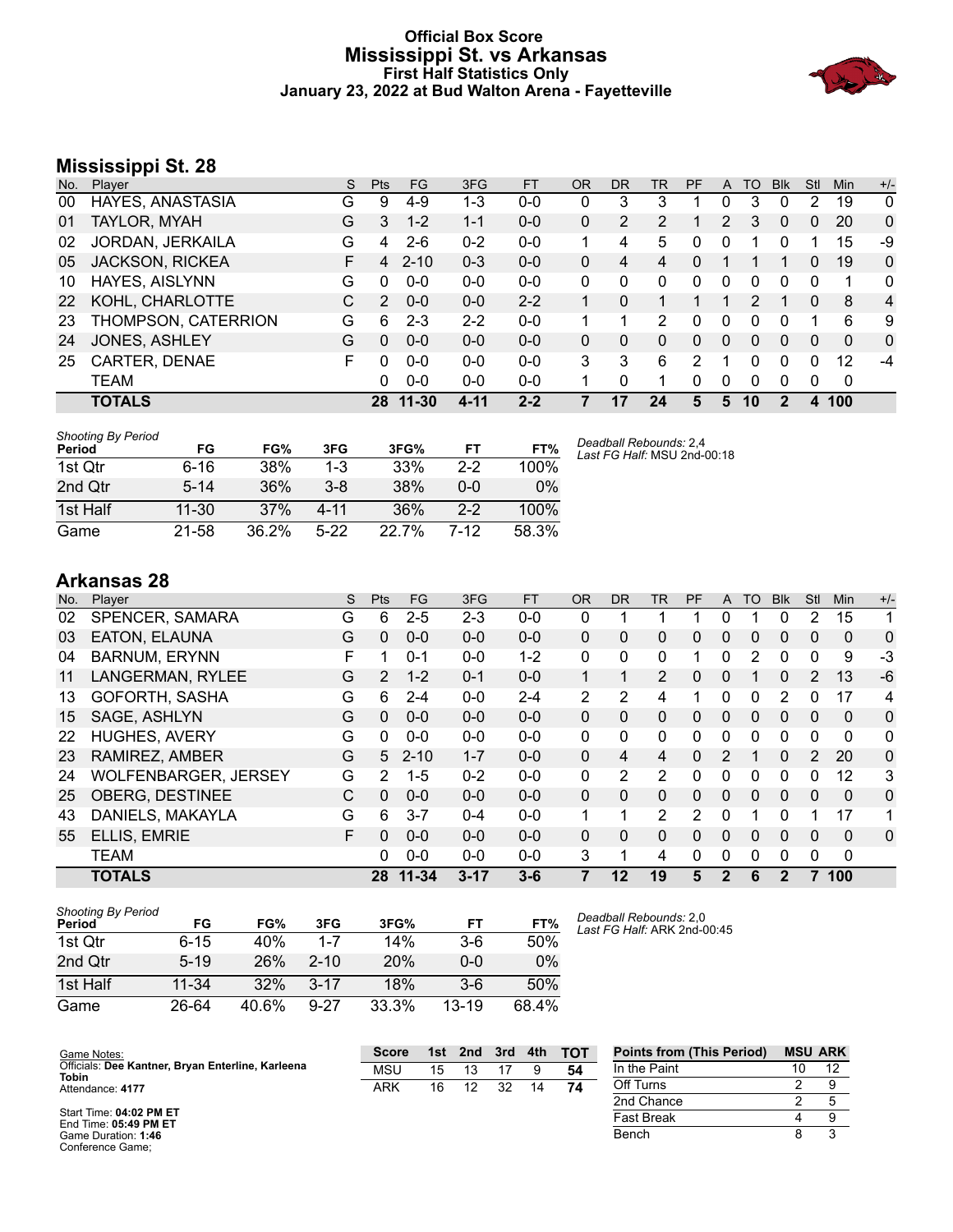### **Official Box Score Mississippi St. vs Arkansas First Quarter Statistics Only January 23, 2022 at Bud Walton Arena - Fayetteville**



### **Mississippi St. 15**

| No. | Plaver                 | S. | <b>Pts</b> | <b>FG</b> | 3FG     | <b>FT</b> | <b>OR</b>    | DR            | TR | PF | A            | TO       | <b>Blk</b> | Stl      | Min | $+/-$        |
|-----|------------------------|----|------------|-----------|---------|-----------|--------------|---------------|----|----|--------------|----------|------------|----------|-----|--------------|
| 00  | HAYES, ANASTASIA       | G  | 4          | $2 - 4$   | $0 - 0$ | $0 - 0$   | 0            |               |    | 0  | 0            |          | 0          | 2        | 10  | $-1$         |
| 01  | TAYLOR, MYAH           | G  | 3          | $1 - 2$   | $1 - 1$ | $0 - 0$   | $\mathbf{0}$ | 0             | 0  | 0  | $\mathbf{0}$ |          | 0          | 0        | 10  | $-1$         |
| 02  | JORDAN, JERKAILA       | G  | 4          | $2 - 4$   | $0 - 1$ | $0-0$     | 1            | 4             | 5  | 0  | 0            |          | 0          | 0        | -9  | -4           |
| 05  | <b>JACKSON, RICKEA</b> | F. | 2          | $1 - 5$   | $0 - 1$ | $0-0$     | $\Omega$     | $\mathcal{P}$ | 2  | 0  |              |          | 0          | 0        | 10  | $-1$         |
| 25  | CARTER, DENAE          | F  | O          | $0 - 0$   | $0-0$   | $0 - 0$   | 1            | 2             | 3  | 2  | 0            | 0        | 0          | 0        | 4   | $-2$         |
| 10  | HAYES, AISLYNN         | G  | 0          | $0 - 0$   | $0 - 0$ | $0 - 0$   | 0            | 0             | 0  | 0  | $\mathbf{0}$ | $\Omega$ | 0          | $\Omega$ | 0   | $\mathbf{0}$ |
| 22  | KOHL, CHARLOTTE        | С  | 2          | $0 - 0$   | $0 - 0$ | $2 - 2$   |              | 0             |    |    |              | 2        |            | 0        | 6   | 1.           |
| 23  | THOMPSON, CATERRION    | G  | 0          | $0 - 1$   | $0 - 0$ | $0 - 0$   | 0            | $\Omega$      | 0  | 0  | 0            | $\Omega$ | 0          | $\Omega$ |     | 3            |
| 24  | <b>JONES, ASHLEY</b>   | G  | 0          | $0 - 0$   | $0-0$   | $0-0$     | 0            | 0             | 0  | 0  | 0            | $\Omega$ | 0          | 0        | 0   | $\mathbf{0}$ |
|     | TEAM                   |    |            |           |         |           |              | $\mathbf{0}$  | 1  | 0  |              | 0        |            |          |     |              |
|     | <b>TOTALS</b>          |    | 15         | $6 - 16$  | $1 - 3$ | $2 - 2$   | Δ            | 9             | 13 | 3  | 2            | 6        | 1          | 2        | 50  |              |

| <b>Shooting By Period</b><br>Period | FG        | FG%   | 3FG      | 3FG%  | FT      | FT%   | Deadball Rebounds: 2,4 |
|-------------------------------------|-----------|-------|----------|-------|---------|-------|------------------------|
| 1st Qtr                             | $6 - 16$  | 38%   | $1 - 3$  | 33%   | $2 - 2$ | 100%  |                        |
| 2nd Qtr                             | $5 - 14$  | 36%   | $3 - 8$  | 38%   | 0-0     | $0\%$ |                        |
| 1st Half                            | $6 - 16$  | 38%   | $1 - 3$  | 33%   | $2 - 2$ | 100%  |                        |
| 1st Half                            | $11 - 30$ | 37%   | $4 - 11$ | 36%   | $2 - 2$ | 100%  |                        |
| Game                                | 21-58     | 36.2% | $5 - 22$ | 22.7% | 7-12    | 58.3% |                        |

### **Arkansas 16**

| No. | Player                      | S  | Pts            | <b>FG</b> | 3FG     | <b>FT</b> | 0R           | <b>DR</b> | <b>TR</b> | PF | A            | TO       | <b>B</b> lk  | Stl            | Min          | $+/-$        |
|-----|-----------------------------|----|----------------|-----------|---------|-----------|--------------|-----------|-----------|----|--------------|----------|--------------|----------------|--------------|--------------|
| 02  | SPENCER, SAMARA             | G  | 3              | 1-1       | 1-1     | $0 - 0$   | 0            |           |           |    | 0            |          | 0            |                | 9            | 5            |
| 13  | GOFORTH, SASHA              | G  | 4              | $1 - 2$   | $0 - 0$ | $2 - 4$   |              | 2         | 3         | 0  | $\mathbf{0}$ | $\Omega$ | 2            | $\mathbf{0}$   | 7            | 5            |
| 23  | RAMIREZ, AMBER              | G  | 0              | $0 - 3$   | $0 - 2$ | $0 - 0$   | 0            | 2         | 2         | 0  | 2            | 0        | 0            | 0              | 10           | 1            |
| 24  | <b>WOLFENBARGER, JERSEY</b> | G  | $\overline{2}$ | $1 - 3$   | $0 - 1$ | $0 - 0$   | $\mathbf{0}$ | $\Omega$  | 0         | 0  | $\mathbf{0}$ | $\Omega$ | 0            | $\mathbf{0}$   |              | 6            |
| 43  | DANIELS, MAKAYLA            | G  | 4              | $2 - 5$   | $0 - 3$ | $0 - 0$   | 0            | 1         | 1         |    | 0            |          | 0            |                | 10           | 1            |
| 03  | EATON, ELAUNA               | G  | 0              | $0 - 0$   | $0 - 0$ | $0 - 0$   | $\mathbf{0}$ | 0         | 0         | 0  | $\mathbf{0}$ | $\Omega$ | 0            | $\mathbf{0}$   | 0            | 0            |
| 04  | <b>BARNUM, ERYNN</b>        | F  |                | $0 - 0$   | $0 - 0$ | $1 - 2$   | 0            | 0         | 0         | 0  | 0            | 2        | 0            | 0              | 4            | $-5$         |
| 11  | LANGERMAN, RYLEE            | G  | $\overline{2}$ | $1 - 1$   | $0 - 0$ | $0 - 0$   | $\Omega$     | 0         | 0         | 0  | $\mathbf{0}$ | $\Omega$ | 0            | $\overline{2}$ | 5            | -8           |
| 15  | SAGE, ASHLYN                | G  | 0              | $0 - 0$   | $0 - 0$ | $0 - 0$   | $\Omega$     | 0         | 0         | 0  | 0            | $\Omega$ | 0            | $\Omega$       | $\Omega$     | 0            |
| 22  | <b>HUGHES, AVERY</b>        | G  | $\Omega$       | $0 - 0$   | $0 - 0$ | $0 - 0$   | $\Omega$     | 0         | 0         | 0  | $\mathbf{0}$ | $\Omega$ | $\Omega$     | $\Omega$       | $\Omega$     | $\mathbf 0$  |
| 25  | <b>OBERG, DESTINEE</b>      | C  | <sup>0</sup>   | $0 - 0$   | $0 - 0$ | $0 - 0$   | $\Omega$     | 0         | 0         | 0  | 0            | $\Omega$ | 0            | $\Omega$       | $\Omega$     | 0            |
| 55  | ELLIS, EMRIE                | F. | 0              | $0 - 0$   | $0 - 0$ | $0 - 0$   | $\mathbf{0}$ | 0         | 0         | 0  | $\Omega$     | $\Omega$ | 0            | $\Omega$       | $\mathbf{0}$ | $\mathbf{0}$ |
|     | <b>TEAM</b>                 |    |                |           |         |           | 1            | 0         | 1         | 0  |              | 0        |              |                |              |              |
|     | <b>TOTALS</b>               |    | 16             | $6 - 15$  | $1 - 7$ | $3 - 6$   | 2            | 6         | 8         | 2  | $\mathbf{2}$ | 3        | $\mathbf{2}$ | 4              | 50           |              |

| <b>Shooting By Period</b> |          |       |          |            |           |       |
|---------------------------|----------|-------|----------|------------|-----------|-------|
| Period                    | FG       | FG%   | 3FG      | 3FG%       | FT        | FT%   |
| 1st Qtr                   | $6 - 15$ | 40%   | $1 - 7$  | 14%        | $3-6$     | 50%   |
| 2nd Qtr                   | $5 - 19$ | 26%   | $2 - 10$ | <b>20%</b> | $0 - 0$   | $0\%$ |
| 1st Half                  | $6 - 15$ | 40%   | $1 - 7$  | 14%        | $3-6$     | 50%   |
| 1st Half                  | 11-34    | 32%   | $3 - 17$ | 18%        | $3-6$     | 50%   |
| Game                      | 26-64    | 40.6% | $9 - 27$ | 33.3%      | $13 - 19$ | 68.4% |

*Deadball Rebounds:* 2,0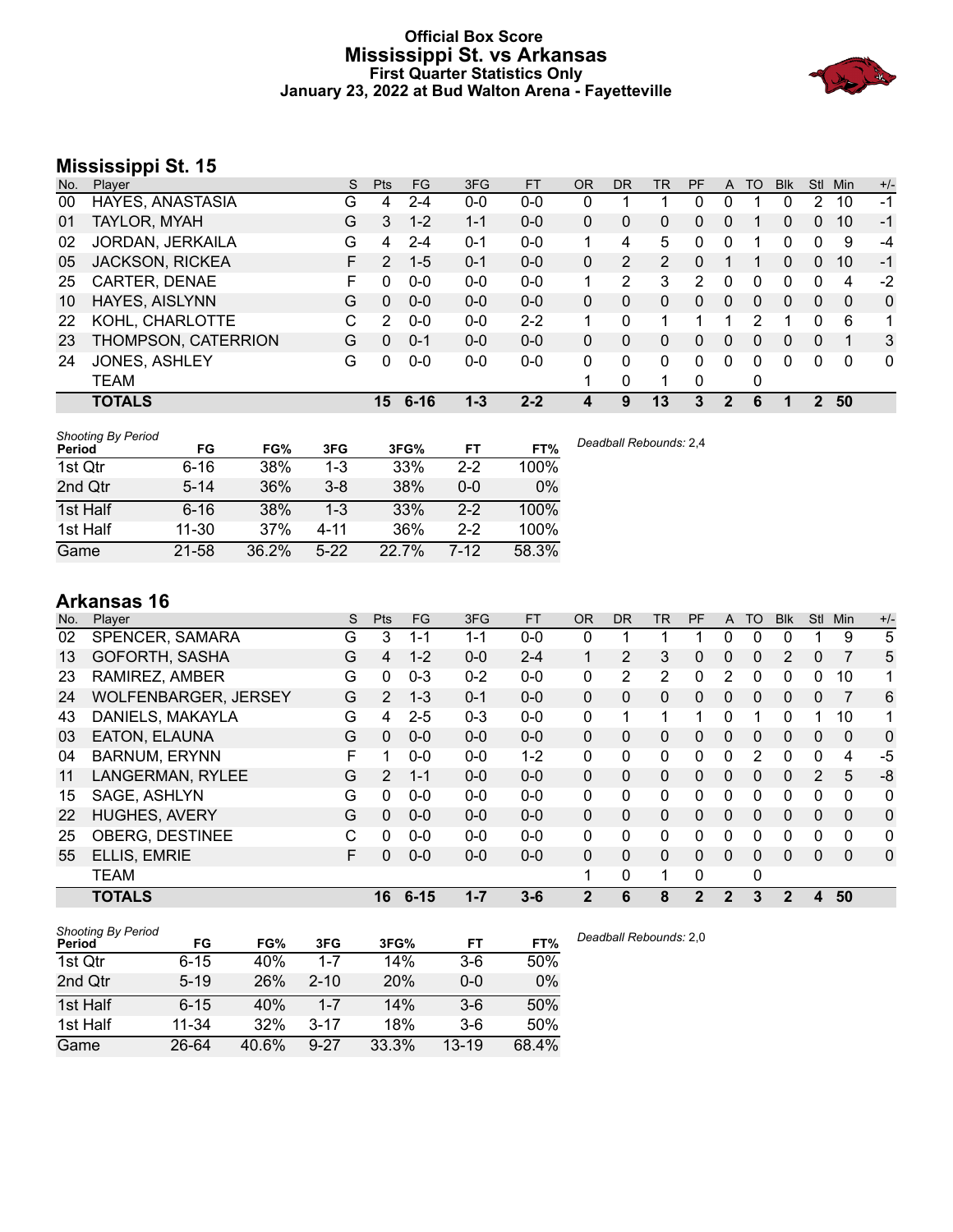| Game Notes:<br>Officials: Dee Kantner, Bryan Enterline, Karleena<br><b>Tobin</b> | <b>Score</b><br><b>MSU</b> | 15 | 1st 2nd | $\blacksquare$ 3rd | 4th | тот<br>54 | <b>Points (This Period)</b><br>In the Paint | <b>MSU</b> | <b>ARK</b> |
|----------------------------------------------------------------------------------|----------------------------|----|---------|--------------------|-----|-----------|---------------------------------------------|------------|------------|
| Attendance: 4177                                                                 | ARK                        | 16 | 12      | 32                 | 14  | 74        | Off Turns                                   |            |            |
|                                                                                  |                            |    |         |                    |     |           | 2nd Chance                                  |            |            |
| Start Time: 04:02 PM ET<br>End Time: 05:49 PM ET                                 |                            |    |         |                    |     |           | <b>Fast Break</b>                           |            |            |
| Game Duration: 1:46                                                              |                            |    |         |                    |     |           | Bench                                       |            |            |
| Conference Game;                                                                 |                            |    |         |                    |     |           | Per Poss                                    | 0.789      | 0.889      |

| In the Paint | 8             | 8             |
|--------------|---------------|---------------|
| Off Turns    | 2             |               |
| 2nd Chance   | 2             |               |
| Fast Break   |               |               |
| Bench        | 2             | 3             |
| Per Poss     | 0.789<br>7/19 | 0.889<br>8/18 |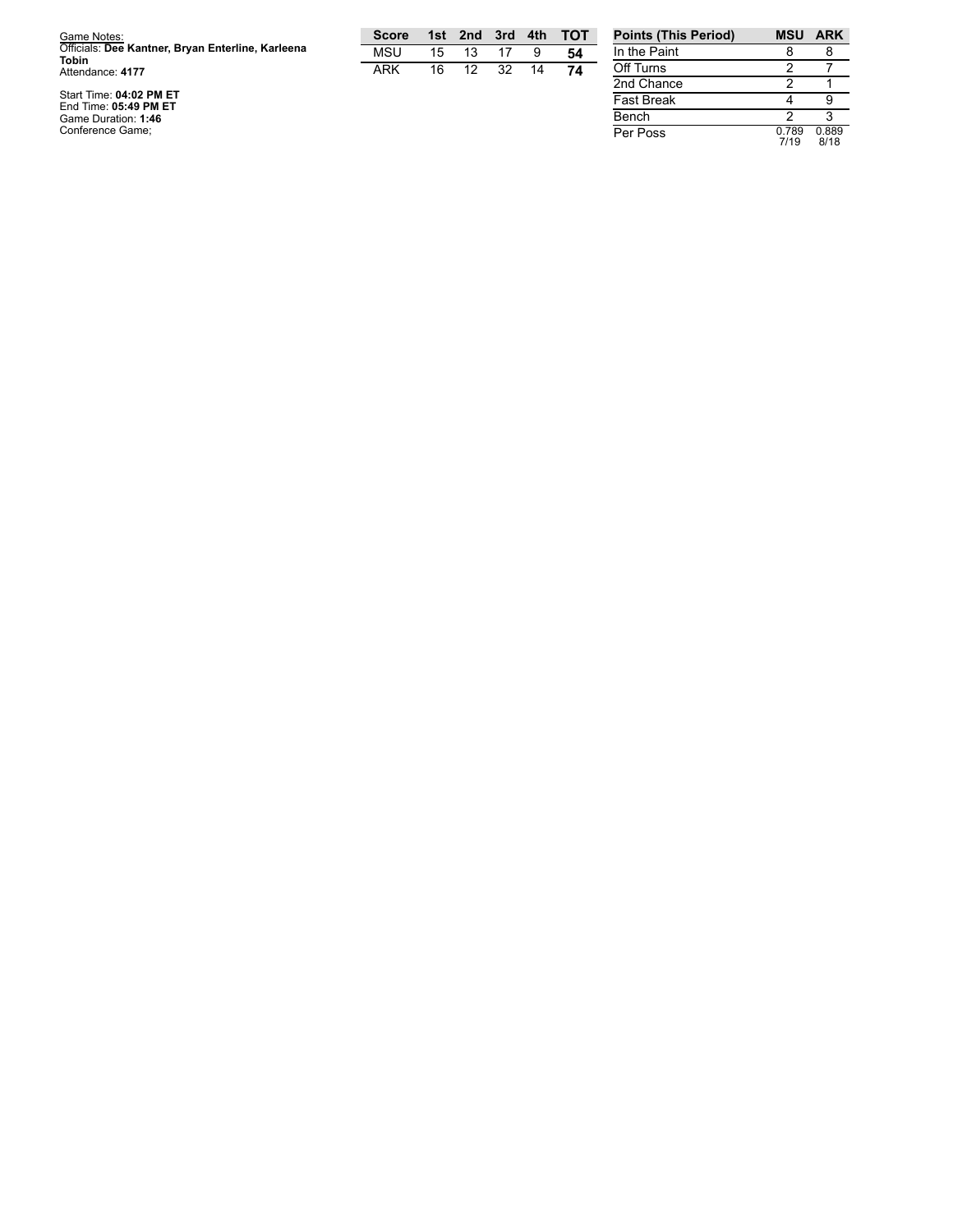#### **Official Play-By-Play Mississippi St. vs Arkansas First Quarter January 23, 2022 at Bud Walton Arena - Fayetteville**



#### **Period 1**

**Starters:**<br>Mississippi St.: 0 HAYES,ANASTASIA (G); 1 TAYLOR,MYAH (G); 2 JORDAN,JERKAILA (G); 5 JACKSON,RICKEA (F); 25 CARTER,DENAE (F);<br>**Arkansas**: 2 SPENCER,SAMARA (G); 13 GOFORTH,SASHA (G); 23 RAMIREZ,AMBER (G); 24 WOLF

| Time           | <b>VISITORS: Mississippi St.</b>                                    | <b>Score</b> | <b>Margin</b>  | <b>HOME: Arkansas</b>                                     |
|----------------|---------------------------------------------------------------------|--------------|----------------|-----------------------------------------------------------|
| 09:50          |                                                                     |              |                | MISSED 3PTR by RAMIREZ, AMBER                             |
| 09:45          | REBOUND (DEF) by JORDAN, JERKAILA                                   |              |                |                                                           |
| 09:24          | MISSED LAYUP by HAYES, ANASTASIA                                    |              |                |                                                           |
| 09:24          |                                                                     |              |                | BLOCK by GOFORTH, SASHA                                   |
| 09:24          | REBOUND (OFF) by TEAM                                               |              |                |                                                           |
| 09:17          | MISSED JUMPER by JACKSON, RICKEA                                    |              |                |                                                           |
| 09:13          |                                                                     |              |                | REBOUND (DEF) by RAMIREZ, AMBER                           |
| 08:57          | FOUL (PERSONAL) by CARTER, DENAE                                    |              |                |                                                           |
| 08:57<br>08:57 |                                                                     | $1 - 0$      | H <sub>1</sub> | GOOD! FT by GOFORTH, SASHA<br>MISSED FT by GOFORTH, SASHA |
| 08:57          | REBOUND (DEF) by TEAM                                               |              |                |                                                           |
| 08:44          | TURNOVER (LOSTBALL) by JACKSON, RICKEA                              |              |                |                                                           |
| 08:44          |                                                                     |              |                | STEAL by DANIELS, MAKAYLA                                 |
| 08:38          |                                                                     | $3-0$        | $H_3$          | GOOD! LAYUP by DANIELS, MAKAYLA [FB]                      |
| 08:23          | GOOD! LAYUP by JORDAN, JERKAILA                                     | $3-2$        | H <sub>1</sub> |                                                           |
| 08:09          |                                                                     |              |                | MISSED LAYUP by WOLFENBARGER, JERSEY                      |
| 08:06          | REBOUND (DEF) by CARTER, DENAE                                      |              |                |                                                           |
| 08:01          | GOOD! LAYUP by JORDAN, JERKAILA [FB]                                | $3 - 4$      | V <sub>1</sub> |                                                           |
| 07:54          |                                                                     |              |                | MISSED 3PTR by DANIELS, MAKAYLA                           |
| 07:49          |                                                                     |              |                | REBOUND (OFF) by GOFORTH, SASHA                           |
| 07:31          |                                                                     |              |                | MISSED 3PTR by WOLFENBARGER, JERSEY                       |
| 07:26          | REBOUND (DEF) by JORDAN, JERKAILA                                   |              |                |                                                           |
| 07:21          | MISSED 3PTR by JORDAN, JERKAILA                                     |              |                |                                                           |
| 07:17          |                                                                     |              |                | REBOUND (DEF) by GOFORTH, SASHA                           |
| 07:01          |                                                                     | $5 - 4$      | H <sub>1</sub> | GOOD! JUMPER by DANIELS, MAKAYLA                          |
| 06:29<br>06:26 | MISSED JUMPER by HAYES, ANASTASIA<br>REBOUND (OFF) by CARTER, DENAE |              |                |                                                           |
| 06:24          | MISSED 3PTR by JACKSON, RICKEA                                      |              |                |                                                           |
| 06:20          | REBOUND (OFF) by JORDAN, JERKAILA                                   |              |                |                                                           |
| 06:20          | MISSED LAYUP by JORDAN, JERKAILA                                    |              |                |                                                           |
| 06:17          |                                                                     |              |                | REBOUND (DEF) by DANIELS, MAKAYLA                         |
| 06:09          | FOUL (PERSONAL) by CARTER, DENAE                                    |              |                |                                                           |
| 06:09          |                                                                     | $6 - 4$      | H <sub>2</sub> | GOOD! FT by GOFORTH, SASHA                                |
| 06:09          |                                                                     |              |                | MISSED FT by GOFORTH, SASHA                               |
| 06:07          | REBOUND (DEF) by CARTER, DENAE                                      |              |                |                                                           |
| 05:51          |                                                                     |              |                | FOUL (PERSONAL) by DANIELS, MAKAYLA                       |
| 05:51          | SUB OUT: CARTER, DENAE                                              |              |                |                                                           |
| 05:51          | SUB IN: KOHL, CHARLOTTE                                             |              |                |                                                           |
| 05:47          | MISSED JUMPER by JACKSON, RICKEA                                    |              |                |                                                           |
| 05:47          |                                                                     |              |                | BLOCK by GOFORTH, SASHA                                   |
| 05:42          |                                                                     |              |                | REBOUND (DEF) by GOFORTH, SASHA                           |
| 05:41          |                                                                     | $8 - 4$      | H <sub>4</sub> | GOOD! LAYUP by GOFORTH, SASHA [FB]                        |
| 05:17<br>05:13 | MISSED LAYUP by TAYLOR, MYAH                                        |              |                | REBOUND (DEF) by RAMIREZ, AMBER                           |
|                |                                                                     | 10-4         | H <sub>6</sub> | GOOD! LAYUP by WOLFENBARGER, JERSEY                       |
| 05:06<br>05:06 |                                                                     |              |                | ASSIST by RAMIREZ, AMBER                                  |
| 04:47          | TURNOVER (LOSTBALL) by TAYLOR, MYAH                                 |              |                |                                                           |
| 04:47          |                                                                     |              |                | STEAL by SPENCER, SAMARA                                  |
| 04:41          |                                                                     | $13 - 4$     | H9             | GOOD! 3PTR by SPENCER, SAMARA [FB]                        |
| 04:41          |                                                                     |              |                | ASSIST by RAMIREZ, AMBER                                  |
| 04:40          | TIMEOUT 30SEC                                                       |              |                |                                                           |
| 04:40          |                                                                     |              |                | SUB OUT: SPENCER, SAMARA                                  |
| 04:40          |                                                                     |              |                | SUB OUT: WOLFENBARGER, JERSEY                             |
| 04:40          |                                                                     |              |                | SUB IN: BARNUM, ERYNN                                     |
| 04:40          |                                                                     |              |                | SUB IN: LANGERMAN, RYLEE                                  |
| 04:26          | TURNOVER (3SEC) by KOHL, CHARLOTTE                                  |              |                |                                                           |
| 04:16          |                                                                     |              |                | MISSED 3PTR by DANIELS, MAKAYLA                           |
| 04:13          | REBOUND (DEF) by JACKSON, RICKEA                                    |              |                |                                                           |
| 03:58          | GOOD! JUMPER by HAYES, ANASTASIA [PNT]                              | $13-6$       | H <sub>7</sub> |                                                           |
| 03:41          |                                                                     |              |                | TURNOVER (BADPASS) by BARNUM, ERYNN                       |
| 03:41          | STEAL by HAYES, ANASTASIA                                           |              |                |                                                           |
| 03:36          | GOOD! LAYUP by HAYES, ANASTASIA [FB]                                | $13 - 8$     | H <sub>5</sub> |                                                           |
| 03:21<br>03:21 |                                                                     |              |                | MISSED LAYUP by GOFORTH, SASHA<br>REBOUND (OFF) by TEAM   |
| 03:20          |                                                                     |              |                | SUB OUT: DANIELS, MAKAYLA                                 |
|                |                                                                     |              |                |                                                           |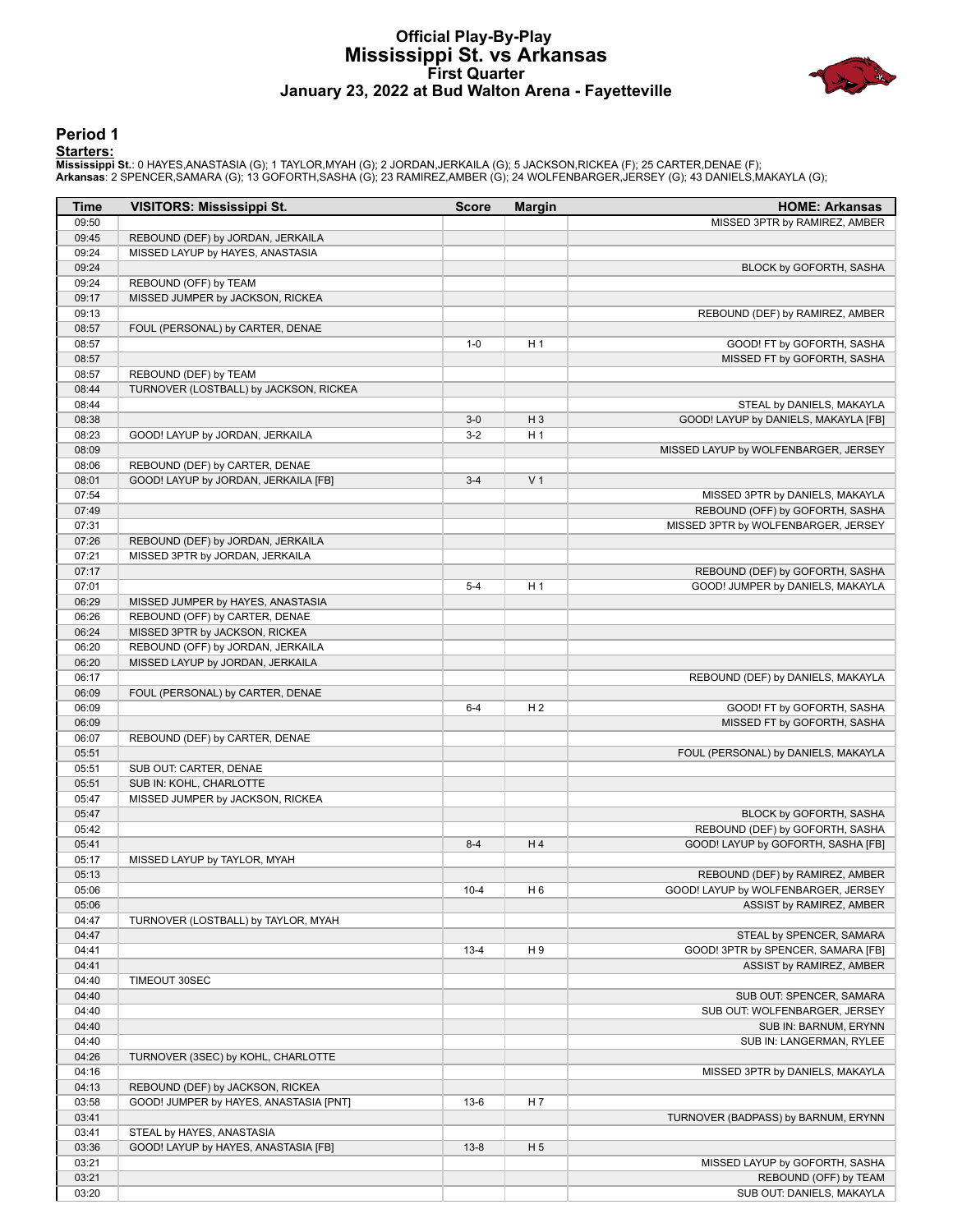| <b>Time</b> | <b>VISITORS: Mississippi St.</b>        | <b>Score</b> | <b>Margin</b>  | <b>HOME: Arkansas</b>                 |
|-------------|-----------------------------------------|--------------|----------------|---------------------------------------|
| 03:20       |                                         |              |                | SUB IN: SPENCER, SAMARA               |
| 03:11       | FOUL (PERSONAL) by KOHL, CHARLOTTE      |              |                |                                       |
| 03:11       |                                         |              |                | SUB OUT: GOFORTH, SASHA               |
| 03:11       |                                         |              |                | SUB IN: DANIELS, MAKAYLA              |
| 03:11       |                                         | $14 - 8$     | H <sub>6</sub> | GOOD! FT by BARNUM, ERYNN             |
| 03:11       |                                         |              |                | MISSED FT by BARNUM, ERYNN            |
| 03:09       | REBOUND (DEF) by JORDAN, JERKAILA       |              |                |                                       |
| 02:54       | MISSED JUMPER by JACKSON, RICKEA        |              |                |                                       |
| 02:52       | REBOUND (OFF) by KOHL, CHARLOTTE        |              |                |                                       |
| 02:52       |                                         |              |                | FOUL (PERSONAL) by SPENCER, SAMARA    |
| 02:52       | GOOD! FT by KOHL, CHARLOTTE             | $14-9$       | H <sub>5</sub> |                                       |
| 02:52       | GOOD! FT by KOHL, CHARLOTTE             | $14 - 10$    | H4             |                                       |
| 02:42       |                                         |              |                | MISSED JUMPER by RAMIREZ, AMBER       |
| 02:42       | BLOCK by KOHL, CHARLOTTE                |              |                |                                       |
| 02:36       | REBOUND (DEF) by JORDAN, JERKAILA       |              |                |                                       |
| 02:25       | GOOD! JUMPER by JACKSON, RICKEA         | $14 - 12$    | H <sub>2</sub> |                                       |
| 02:25       | ASSIST by KOHL, CHARLOTTE               |              |                |                                       |
| 02:02       |                                         |              |                | TURNOVER (BADPASS) by BARNUM, ERYNN   |
| 02:02       | STEAL by HAYES, ANASTASIA               |              |                |                                       |
| 01:57       | TURNOVER (LOSTBALL) by HAYES, ANASTASIA |              |                |                                       |
| 01:57       |                                         |              |                | STEAL by LANGERMAN, RYLEE             |
| 01:47       |                                         |              |                | MISSED 3PTR by DANIELS, MAKAYLA       |
| 01:42       | REBOUND (DEF) by HAYES, ANASTASIA       |              |                |                                       |
| 01:36       | TURNOVER (BADPASS) by JORDAN, JERKAILA  |              |                |                                       |
| 01:36       |                                         |              |                | STEAL by LANGERMAN, RYLEE             |
| 01:31       |                                         | $16-12$      | H4             | GOOD! LAYUP by LANGERMAN, RYLEE [FB]  |
| 01:10       | TURNOVER (TRAVEL) by KOHL, CHARLOTTE    |              |                |                                       |
| 01:10       |                                         |              |                | SUB OUT: BARNUM, ERYNN                |
| 01:10       |                                         |              |                | SUB IN: WOLFENBARGER, JERSEY          |
| 01:10       | SUB OUT: JORDAN, JERKAILA               |              |                |                                       |
| 01:10       | SUB IN: THOMPSON, CATERRION             |              |                |                                       |
| 00:58       |                                         |              |                | MISSED 3PTR by RAMIREZ, AMBER         |
| 00:55       | REBOUND (DEF) by JACKSON, RICKEA        |              |                |                                       |
| 00:47       | GOOD! 3PTR by TAYLOR, MYAH              | $16 - 15$    | H <sub>1</sub> |                                       |
| 00:47       | ASSIST by JACKSON, RICKEA               |              |                |                                       |
| 00:31       |                                         |              |                | TURNOVER (TRAVEL) by DANIELS, MAKAYLA |
| 00:03       | MISSED JUMPER by THOMPSON, CATERRION    |              |                |                                       |
| 00:00       |                                         |              |                | REBOUND (DEF) by SPENCER, SAMARA      |

### **Mississippi St. 15, Arkansas 16**

| <b>Points (This Period)</b> | <b>MSU</b>    | ARK           |
|-----------------------------|---------------|---------------|
| In the Paint                |               |               |
| Off Turns                   |               |               |
| 2nd Chance                  |               |               |
| <b>Fast Break</b>           |               |               |
| Bench                       | ◠             |               |
| Per Poss                    | 0.789<br>7/19 | 0.889<br>8/18 |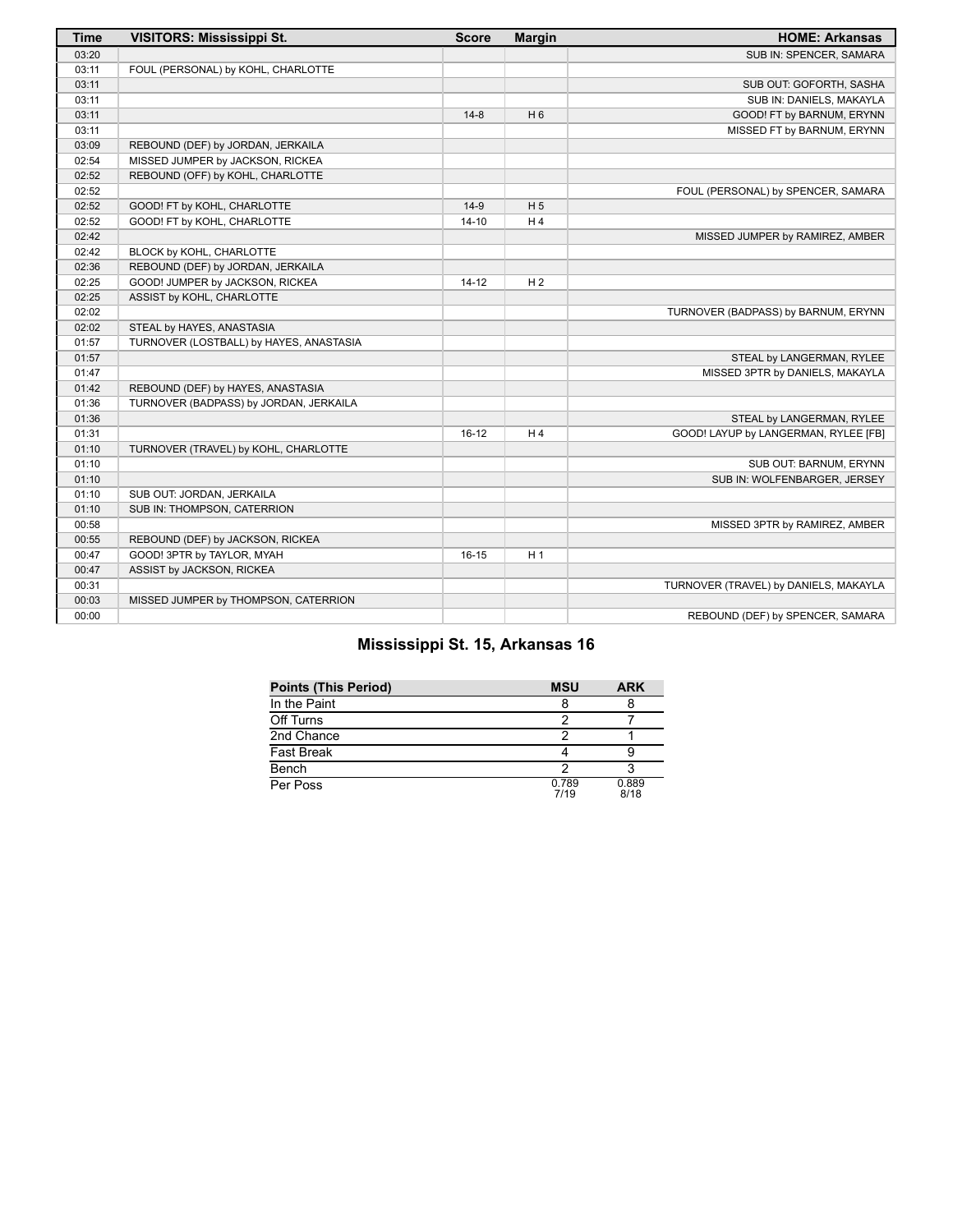#### **Official Box Score Mississippi St. vs Arkansas Second Quarter Statistics Only January 23, 2022 at Bud Walton Arena - Fayetteville**



### **Mississippi St. 13**

| No. | Plaver                 | S  | <b>Pts</b> | FG.     | 3FG     | <b>FT</b> | <b>OR</b>    | <b>DR</b>    | <b>TR</b>      | PF | A             | TO       | <b>Blk</b> | <b>Stl</b> | Min | $+/-$        |
|-----|------------------------|----|------------|---------|---------|-----------|--------------|--------------|----------------|----|---------------|----------|------------|------------|-----|--------------|
| 00  | HAYES, ANASTASIA       | G  | 5          | $2 - 5$ | 1-3     | $0 - 0$   | 0            | 2            | 2              |    | 0             | 2        | 0          | 0          | -9  | 1            |
| 01  | TAYLOR, MYAH           | G  | $\Omega$   | $0 - 0$ | $0 - 0$ | $0-0$     | $\mathbf{0}$ | 2            | 2              |    | $\mathcal{P}$ | 2        | 0          | $\Omega$   | 10  | 1            |
| 02  | JORDAN, JERKAILA       | G  | 0          | $0 - 2$ | $0 - 1$ | $0-0$     | $\Omega$     | 0            | 0              | 0  | 0             | 0        | 0          |            | 6   | -5           |
| 05  | <b>JACKSON, RICKEA</b> | F. | 2          | $1 - 5$ | $0 - 2$ | $0-0$     | $\Omega$     | 2            | $\overline{2}$ | 0  | $\mathbf{0}$  | $\Omega$ | 1          | $\Omega$   | 9   | 1            |
| 25  | CARTER, DENAE          | F  | 0          | $0 - 0$ | $0-0$   | $0-0$     | 2            |              | 3              | 0  |               | 0        | 0          | 0          | 8   | $-2$         |
| 10  | <b>HAYES, AISLYNN</b>  | G  | 0          | $0 - 0$ | $0 - 0$ | $0 - 0$   | 0            | 0            | 0              | 0  | 0             | $\Omega$ | 0          | $\Omega$   |     | $\mathbf{0}$ |
| 22  | KOHL, CHARLOTTE        | С  | 0          | $0-0$   | $0 - 0$ | $0-0$     | 0            | 0            | 0              | 0  | 0             | 0        | 0          | 0          | 2   | 3            |
| 23  | THOMPSON, CATERRION    | G  | 6          | $2 - 2$ | $2 - 2$ | $0 - 0$   |              |              | $\overline{2}$ | 0  | $\Omega$      | $\Omega$ | 0          |            | 5   | - 6          |
| 24  | JONES, ASHLEY          | G  | 0          | $0 - 0$ | $0-0$   | $0-0$     | 0            | 0            | $\Omega$       | 0  | 0             | $\Omega$ | 0          | 0          | 0   | $\mathbf{0}$ |
|     | <b>TEAM</b>            |    |            |         |         |           | 0            | $\mathbf{0}$ | 0              | 0  |               | 0        |            |            |     |              |
|     | <b>TOTALS</b>          |    | 13         | $5-14$  | $3 - 8$ | $0 - 0$   | 3            | 8            | 11             | 2  | 3             | 4        | 1          | 2          | 50  |              |

| <b>Shooting By Period</b><br>Period | FG        | FG%   | 3FG      | 3FG%  | FТ       | FT%   | Deadball Rebounds: 2,4 |
|-------------------------------------|-----------|-------|----------|-------|----------|-------|------------------------|
| 3rd Qtr                             | 7-14      | 50%   | $1 - 4$  | 25%   | $2 - 4$  | 50%   |                        |
| 4th Qtr                             | $3 - 14$  | 21%   | $0 - 7$  | 00%   | $3-6$    | 50%   |                        |
| 2nd Half                            | $5 - 14$  | 36%   | $3 - 8$  | 38%   | $0 - 0$  | 0%    |                        |
| 2nd Half                            | $10 - 28$ | 36%   | $1 - 11$ | 09%   | $5 - 10$ | 50%   |                        |
| Game                                | 21-58     | 36.2% | $5-22$   | 22.7% | 7-12     | 58.3% |                        |

### **Arkansas 12**

| No. | Player                      | S  | Pts            | <b>FG</b> | 3FG      | <b>FT</b> | 0R           | <b>DR</b> | <b>TR</b>      | PF | A            | TO       | <b>B</b> lk | Stl          | Min            | $+/-$          |
|-----|-----------------------------|----|----------------|-----------|----------|-----------|--------------|-----------|----------------|----|--------------|----------|-------------|--------------|----------------|----------------|
| 02  | SPENCER, SAMARA             | G  | 3              | 1-4       | $1 - 2$  | $0 - 0$   | 0            | 0         | 0              | 0  | 0            |          |             |              | 6              | $-4$           |
| 13  | GOFORTH, SASHA              | G  | 2              | $1 - 2$   | $0 - 0$  | $0 - 0$   | 1            | $\Omega$  | 1.             |    | 0            | $\Omega$ | 0           | $\Omega$     | 10             | $-1$           |
| 23  | RAMIREZ, AMBER              | G  | 5              | $2 - 7$   | $1 - 5$  | $0 - 0$   | 0            | 2         | 2              | 0  | 0            |          | 0           | 2            | 10             | $-1$           |
| 24  | <b>WOLFENBARGER, JERSEY</b> | G  | $\Omega$       | $0 - 2$   | $0 - 1$  | $0 - 0$   | $\mathbf{0}$ | 2         | $\overline{2}$ | 0  | $\mathbf{0}$ | 0        | 0           | 0            | 5              | $-3$           |
| 43  | DANIELS, MAKAYLA            | G  | $\overline{2}$ | $1 - 2$   | $0 - 1$  | $0 - 0$   | 1            | 0         | 1              |    | 0            | 0        | 0           | $\Omega$     |                | 0              |
| 03  | EATON, ELAUNA               | G  | 0              | $0 - 0$   | $0 - 0$  | $0 - 0$   | $\mathbf{0}$ | 0         | 0              | 0  | $\mathbf{0}$ | $\Omega$ | 0           | $\mathbf{0}$ | 0              | 0              |
| 04  | <b>BARNUM, ERYNN</b>        | F  | 0              | $0 - 1$   | $0 - 0$  | $0 - 0$   | 0            | 0         | 0              |    | 0            | 0        | 0           | 0            | 5              | 2              |
| 11  | LANGERMAN, RYLEE            | G  | 0              | $0 - 1$   | $0 - 1$  | $0 - 0$   |              |           | $\overline{2}$ | 0  | $\mathbf{0}$ |          | 0           | $\mathbf{0}$ | 8              | $\overline{2}$ |
| 15  | SAGE, ASHLYN                | G  | 0              | $0 - 0$   | $0 - 0$  | $0 - 0$   | 0            | 0         | 0              | 0  | 0            | 0        | 0           | $\Omega$     | $\Omega$       | 0              |
| 22  | <b>HUGHES, AVERY</b>        | G  | 0              | $0 - 0$   | $0 - 0$  | $0 - 0$   | $\Omega$     | 0         | 0              | 0  | $\mathbf{0}$ | $\Omega$ | $\Omega$    | $\Omega$     | $\Omega$       | $\mathbf 0$    |
| 25  | <b>OBERG, DESTINEE</b>      | C  | <sup>0</sup>   | $0 - 0$   | $0 - 0$  | $0 - 0$   | $\Omega$     | 0         | $\Omega$       | 0  | 0            | $\Omega$ | 0           | $\Omega$     | $\Omega$       | $\mathbf{0}$   |
| 55  | ELLIS, EMRIE                | F. | 0              | $0 - 0$   | $0 - 0$  | $0 - 0$   | $\mathbf{0}$ | $\Omega$  | 0              | 0  | $\Omega$     | $\Omega$ | $\Omega$    | $\Omega$     | $\overline{0}$ | $\mathbf{0}$   |
|     | <b>TEAM</b>                 |    |                |           |          |           | 2            | 1         | 3              | 0  |              | 0        |             |              |                |                |
|     | <b>TOTALS</b>               |    | 12             | $5-19$    | $2 - 10$ | $0 - 0$   | 5            | 6         | 11             | 3  | 0            | 3        | 0           | 3            | 50             |                |

| <b>Shooting By Period</b> |           |       |          |       |           |       |
|---------------------------|-----------|-------|----------|-------|-----------|-------|
| Period                    | FG        | FG%   | 3FG      | 3FG%  | FТ        | FT%   |
| 3rd Qtr                   | $11 - 18$ | 61%   | 4-6      | 67%   | 6-7       | 86%   |
| 4th Qtr                   | $4 - 12$  | 33%   | $2 - 4$  | 50%   | 4-6       | 67%   |
| 2nd Half                  | $5 - 19$  | 26%   | $2 - 10$ | 20%   | $0 - 0$   | 0%    |
| 2nd Half                  | 15-30     | 50%   | 6-10     | 60%   | $10 - 13$ | 77%   |
| Game                      | 26-64     | 40.6% | $9 - 27$ | 33.3% | $13 - 19$ | 68.4% |

*Deadball Rebounds:* 2,0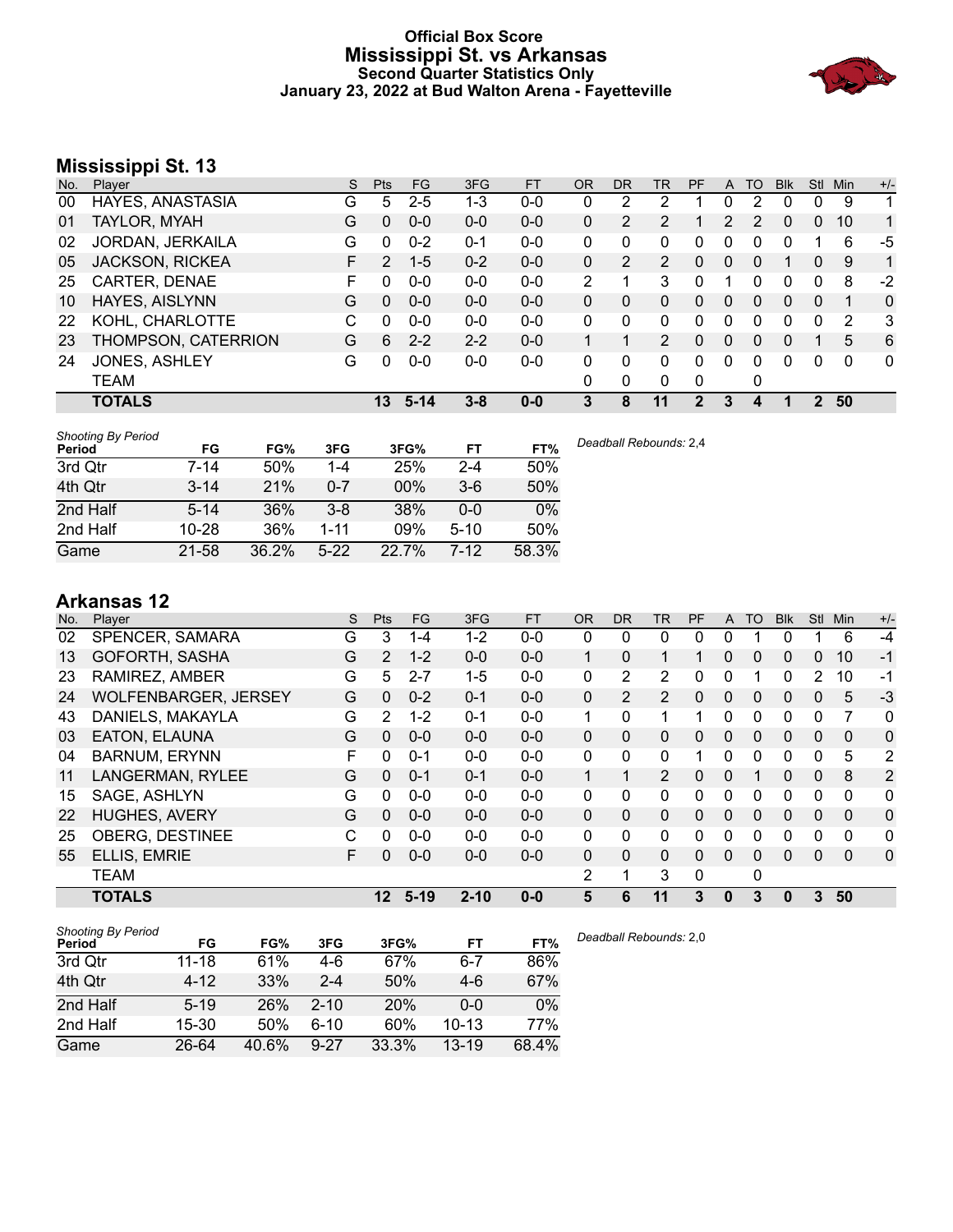| Game Notes:                                                | <b>Score</b> |    | 1st 2nd 3rd 4th |    | <b>TOT</b> | <b>Points (This Period)</b> |
|------------------------------------------------------------|--------------|----|-----------------|----|------------|-----------------------------|
| Officials: Dee Kantner, Bryan Enterline, Karleena<br>Tobin | <b>MSU</b>   | 15 | 13              |    | 54         | In the Paint                |
| Attendance: 4177                                           | ARK          | 16 | 12              | 32 | 74         | Off Turns                   |
|                                                            |              |    |                 |    |            | 2nd Chance                  |
| Start Time: 04:02 PM ET<br>End Time: 05:49 PM ET           |              |    |                 |    |            | <b>Fast Break</b>           |
| Game Duration: 1:46                                        |              |    |                 |    |            | Bench                       |
| Conference Game:                                           |              |    |                 |    |            | Per Poss                    |

 $\overline{0}$ 4 0 0 6 0 Per Poss 0.8 6 7 5 / 1 5 0.7 0 6 5 / 1 7

**Points (This Period) MSU ARK**

4

2

2

0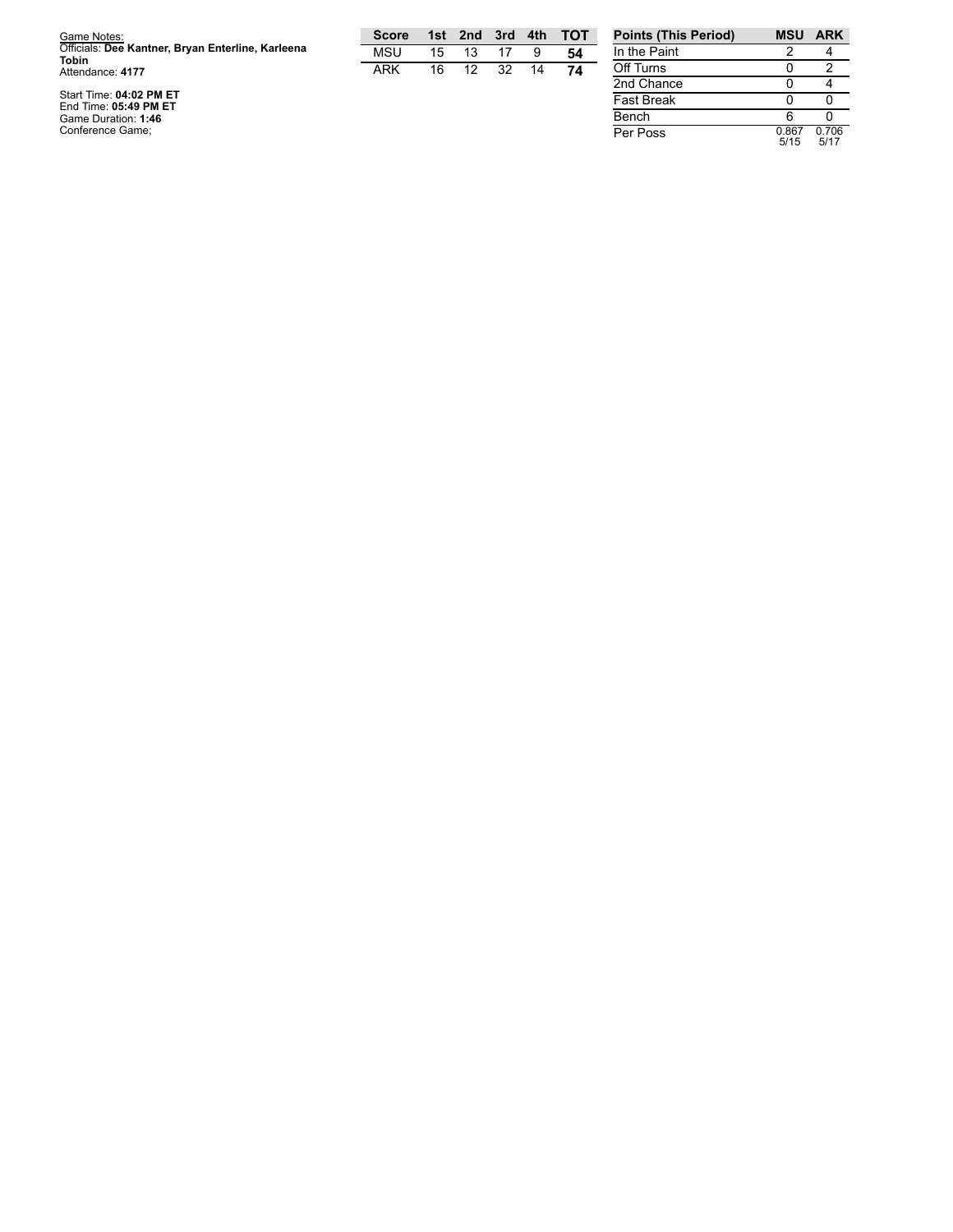### **Official Play-By-Play Mississippi St. vs Arkansas Second Quarter January 23, 2022 at Bud Walton Arena - Fayetteville**



#### **Period 2**

#### **Starters:**

**Mississippi St.**: 0 HAYES,ANASTASIA (G); 1 TAYLOR,MYAH (G); 2 JORDAN,JERKAILA (G); 5 JACKSON,RICKEA (F); 25 CARTER,DENAE (F);<br>**Arkansas**: 2 SPENCER,SAMARA (G); 13 GOFORTH,SASHA (G); 23 RAMIREZ,AMBER (G); 24 WOLFENBARGER,J

| Time           | <b>VISITORS: Mississippi St.</b>                                   | <b>Score</b> | <b>Margin</b>            | <b>HOME: Arkansas</b>                   |
|----------------|--------------------------------------------------------------------|--------------|--------------------------|-----------------------------------------|
| 10:00          |                                                                    |              |                          | SUB OUT: LANGERMAN, RYLEE               |
| 10:00          |                                                                    |              |                          | SUB IN: GOFORTH, SASHA                  |
| 09:43          |                                                                    |              |                          | MISSED LAYUP by SPENCER, SAMARA         |
| 09:40          | REBOUND (DEF) by TAYLOR, MYAH                                      |              |                          |                                         |
| 09:37          | MISSED LAYUP by HAYES, ANASTASIA                                   |              |                          |                                         |
| 09:37          |                                                                    |              |                          | REBOUND (DEF) by TEAM                   |
| 09:16          |                                                                    |              |                          | MISSED JUMPER by WOLFENBARGER, JERSEY   |
| 09:11          | REBOUND (DEF) by THOMPSON, CATERRION                               |              |                          |                                         |
| 08:47          | MISSED 3PTR by HAYES, ANASTASIA                                    |              |                          |                                         |
| 08:43          | REBOUND (OFF) by THOMPSON, CATERRION                               |              |                          |                                         |
| 08:34          | TURNOVER (BADPASS) by TAYLOR, MYAH                                 |              |                          |                                         |
| 08:34          |                                                                    |              |                          | STEAL by SPENCER, SAMARA                |
| 08:28<br>08:24 |                                                                    |              |                          | MISSED 3PTR by RAMIREZ, AMBER           |
| 08:18          | REBOUND (DEF) by TAYLOR, MYAH<br>GOOD! 3PTR by THOMPSON, CATERRION | $16-18$      | V <sub>2</sub>           |                                         |
| 08:18          | ASSIST by TAYLOR, MYAH                                             |              |                          |                                         |
| 07:57          |                                                                    |              |                          | TURNOVER (BADPASS) by RAMIREZ, AMBER    |
| 07:57          | STEAL by THOMPSON, CATERRION                                       |              |                          |                                         |
| 07:52          | MISSED 3PTR by HAYES, ANASTASIA                                    |              |                          |                                         |
| 07:48          |                                                                    |              |                          | REBOUND (DEF) by WOLFENBARGER, JERSEY   |
| 07:44          |                                                                    |              |                          | MISSED LAYUP by SPENCER, SAMARA         |
| 07:44          | BLOCK by JACKSON, RICKEA                                           |              |                          |                                         |
| 07:44          |                                                                    |              |                          | REBOUND (OFF) by TEAM                   |
| 07:41          |                                                                    |              |                          |                                         |
| 07:41          |                                                                    |              |                          | SUB OUT: SPENCER, SAMARA                |
| 07:41          |                                                                    |              |                          | SUB IN: LANGERMAN, RYLEE                |
| 07:41          | SUB OUT: KOHL, CHARLOTTE                                           |              |                          |                                         |
| 07:41          | SUB OUT: THOMPSON, CATERRION                                       |              |                          |                                         |
| 07:41          | SUB IN: JORDAN, JERKAILA                                           |              |                          |                                         |
| 07:41          | SUB IN: CARTER, DENAE                                              |              |                          |                                         |
| 07:35          |                                                                    |              |                          | MISSED 3PTR by RAMIREZ, AMBER           |
| 07:30          |                                                                    |              |                          | REBOUND (OFF) by LANGERMAN, RYLEE       |
| 07:25          |                                                                    |              |                          | TURNOVER (LOSTBALL) by LANGERMAN, RYLEE |
| 07:25          | STEAL by JORDAN, JERKAILA                                          |              |                          |                                         |
| 07:10          | MISSED 3PTR by JACKSON, RICKEA                                     |              |                          |                                         |
| 07:07          |                                                                    |              |                          | REBOUND (DEF) by WOLFENBARGER, JERSEY   |
| 07:02          |                                                                    |              |                          | MISSED 3PTR by WOLFENBARGER, JERSEY     |
| 06:59          |                                                                    |              |                          | REBOUND (OFF) by DANIELS, MAKAYLA       |
| 06:47<br>06:30 |                                                                    | $18-18$      | $\top$<br>V <sub>2</sub> | GOOD! LAYUP by DANIELS, MAKAYLA [PNT]   |
|                | GOOD! JUMPER by JACKSON, RICKEA                                    | 18-20        |                          |                                         |
| 06:11<br>06:07 | REBOUND (DEF) by HAYES, ANASTASIA                                  |              |                          | MISSED 3PTR by LANGERMAN, RYLEE         |
| 05:44          | MISSED 3PTR by JORDAN, JERKAILA                                    |              |                          |                                         |
| 05:42          | REBOUND (OFF) by CARTER, DENAE                                     |              |                          |                                         |
| 05:39          | FOUL (PERSONAL) by HAYES, ANASTASIA                                |              |                          |                                         |
| 05:24          |                                                                    |              |                          | MISSED 3PTR by DANIELS, MAKAYLA         |
| 05:20          | REBOUND (DEF) by HAYES, ANASTASIA                                  |              |                          |                                         |
| 05:19          |                                                                    |              |                          | FOUL (PERSONAL) by GOFORTH, SASHA       |
| 05:19          |                                                                    |              |                          | SUB OUT: WOLFENBARGER, JERSEY           |
| 05:19          |                                                                    |              |                          | SUB IN: BARNUM, ERYNN                   |
| 05:06          | MISSED 3PTR by JACKSON, RICKEA                                     |              |                          |                                         |
| 05:01          |                                                                    |              |                          | REBOUND (DEF) by RAMIREZ, AMBER         |
| 04:51          | FOUL (PERSONAL) by TAYLOR, MYAH                                    |              |                          |                                         |
| 04:41          |                                                                    | $21 - 20$    | H <sub>1</sub>           | GOOD! 3PTR by RAMIREZ, AMBER            |
| 04:17          | TURNOVER (BADPASS) by HAYES, ANASTASIA                             |              |                          |                                         |
| 04:17          |                                                                    |              |                          | STEAL by RAMIREZ, AMBER                 |
| 04:12          |                                                                    |              |                          | MISSED 3PTR by RAMIREZ, AMBER           |
| 04:11          |                                                                    |              |                          | REBOUND (OFF) by TEAM                   |
| 04:06          |                                                                    |              |                          | MISSED LAYUP by GOFORTH, SASHA          |
| 04:03          | REBOUND (DEF) by JACKSON, RICKEA                                   |              |                          |                                         |
| 03:54          | GOOD! LAYUP by HAYES, ANASTASIA [PNT]                              | 21-22        | V <sub>1</sub>           |                                         |
| 03:36          |                                                                    | 23-22        | H <sub>1</sub>           | GOOD! JUMPER by RAMIREZ, AMBER          |
| 03:12          | MISSED JUMPER by JACKSON, RICKEA                                   |              |                          |                                         |
| 03:11          | REBOUND (OFF) by CARTER, DENAE                                     |              |                          |                                         |
| 03:11          |                                                                    |              |                          | FOUL (PERSONAL) by BARNUM, ERYNN        |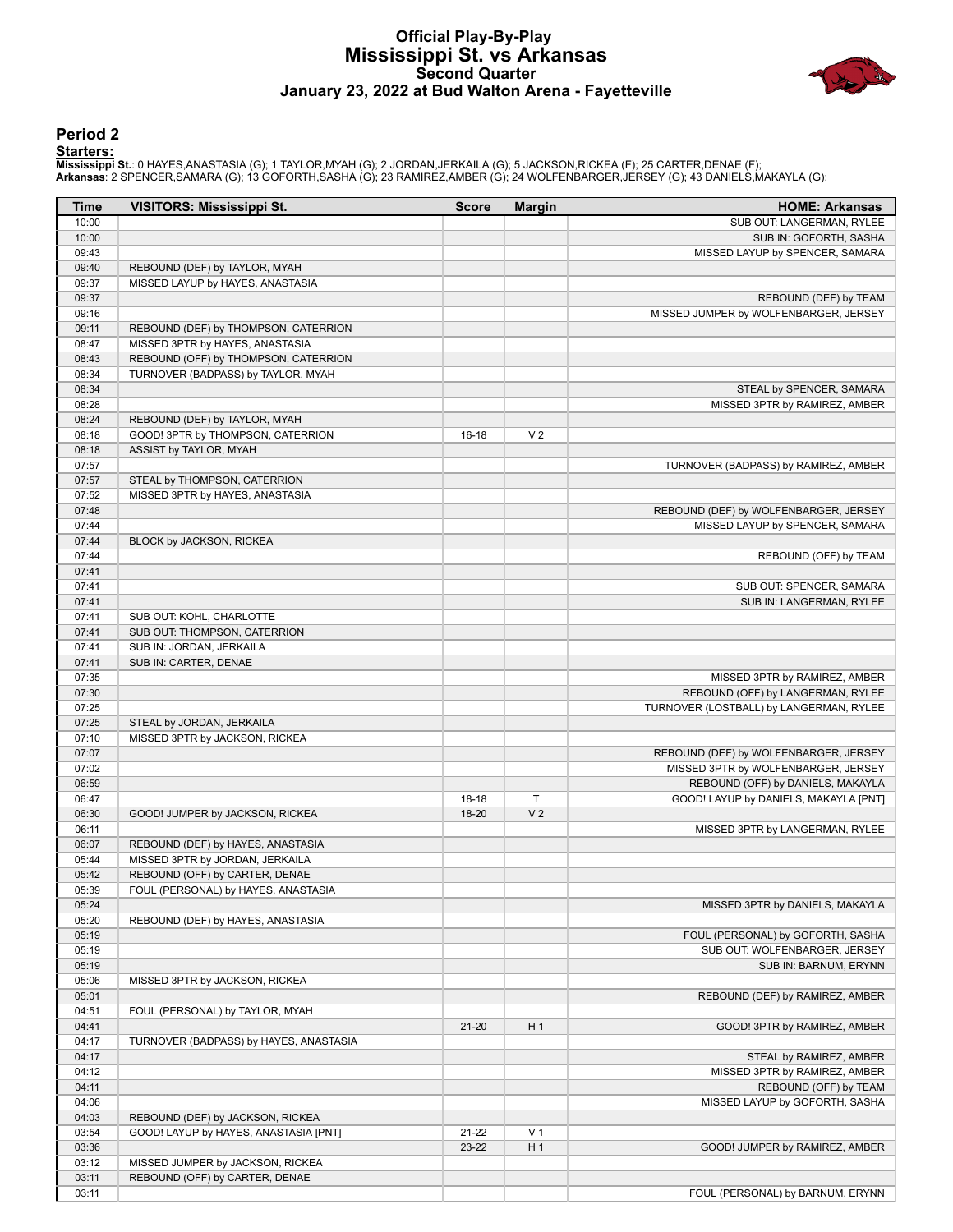| <b>Time</b> | <b>VISITORS: Mississippi St.</b>        | <b>Score</b> | <b>Margin</b> | <b>HOME: Arkansas</b>                 |
|-------------|-----------------------------------------|--------------|---------------|---------------------------------------|
| 03:11       |                                         |              |               | SUB OUT: GOFORTH, SASHA               |
| 03:11       |                                         |              |               | SUB IN: SPENCER, SAMARA               |
| 03:11       | SUB OUT: HAYES, ANASTASIA               |              |               |                                       |
| 03:11       | SUB OUT: JACKSON, RICKEA                |              |               |                                       |
| 03:11       | SUB IN: HAYES, AISLYNN                  |              |               |                                       |
| 03:11       | SUB IN: THOMPSON, CATERRION             |              |               |                                       |
| 03:01       | TURNOVER (TRAVEL) by TAYLOR, MYAH       |              |               |                                       |
| 02:44       |                                         |              |               | MISSED 3PTR by SPENCER, SAMARA        |
| 02:41       | REBOUND (DEF) by CARTER, DENAE          |              |               |                                       |
| 02:41       |                                         |              |               | FOUL (PERSONAL) by DANIELS, MAKAYLA   |
| 02:41       |                                         |              |               | SUB OUT: DANIELS, MAKAYLA             |
| 02:41       |                                         |              |               | SUB IN: GOFORTH, SASHA                |
| 02:20       | MISSED JUMPER by JORDAN, JERKAILA       |              |               |                                       |
| 02:17       |                                         |              |               | REBOUND (DEF) by LANGERMAN, RYLEE     |
| 02:13       |                                         |              |               | TURNOVER (BADPASS) by SPENCER, SAMARA |
| 02:13       | SUB OUT: JORDAN, JERKAILA               |              |               |                                       |
| 02:13       | SUB OUT: THOMPSON, CATERRION            |              |               |                                       |
| 02:13       | SUB IN: HAYES, ANASTASIA                |              |               |                                       |
| 02:13       | SUB IN: JACKSON, RICKEA                 |              |               |                                       |
| 02:07       | SUB OUT: HAYES, AISLYNN                 |              |               |                                       |
| 02:07       | SUB IN: JORDAN, JERKAILA                |              |               |                                       |
| 01:53       | TURNOVER (LOSTBALL) by HAYES, ANASTASIA |              |               |                                       |
| 01:53       |                                         |              |               | STEAL by RAMIREZ, AMBER               |
| 01:46       |                                         |              |               | MISSED 3PTR by RAMIREZ, AMBER         |
| 01:36       |                                         |              |               | REBOUND (OFF) by GOFORTH, SASHA       |
| 01:36       |                                         | $25 - 22$    | $H_3$         | GOOD! LAYUP by GOFORTH, SASHA         |
| 01:29       | SUB OUT: JORDAN, JERKAILA               |              |               |                                       |
| 01:29       | SUB IN: THOMPSON, CATERRION             |              |               |                                       |
| 01:16       | MISSED JUMPER by JACKSON, RICKEA        |              |               |                                       |
| 01:12       |                                         |              |               | REBOUND (DEF) by RAMIREZ, AMBER       |
| 01:03       |                                         |              |               | MISSED LAYUP by BARNUM, ERYNN         |
| 01:00       | REBOUND (DEF) by JACKSON, RICKEA        |              |               |                                       |
| 00:54       | GOOD! 3PTR by THOMPSON, CATERRION       | $25 - 25$    | T             |                                       |
| 00:54       | ASSIST by TAYLOR, MYAH                  |              |               |                                       |
| 00:45       |                                         | 28-25        | $H_3$         | GOOD! 3PTR by SPENCER, SAMARA         |
| 00:18       | GOOD! 3PTR by HAYES, ANASTASIA          | 28-28        | T             |                                       |
| 00:18       | ASSIST by CARTER, DENAE                 |              |               |                                       |
| 00:00       |                                         |              |               | MISSED JUMPER by RAMIREZ, AMBER       |
| 00:00       | REBOUND (DEF) by TEAM                   |              |               |                                       |

### **Mississippi St. 28, Arkansas 28**

| <b>Points (This Period)</b> | <b>MSU</b>    | <b>ARK</b>    |
|-----------------------------|---------------|---------------|
| In the Paint                |               |               |
| Off Turns                   |               |               |
| 2nd Chance                  |               |               |
| <b>Fast Break</b>           |               |               |
| Bench                       |               |               |
| Per Poss                    | 0.867<br>5/15 | 0.706<br>5/17 |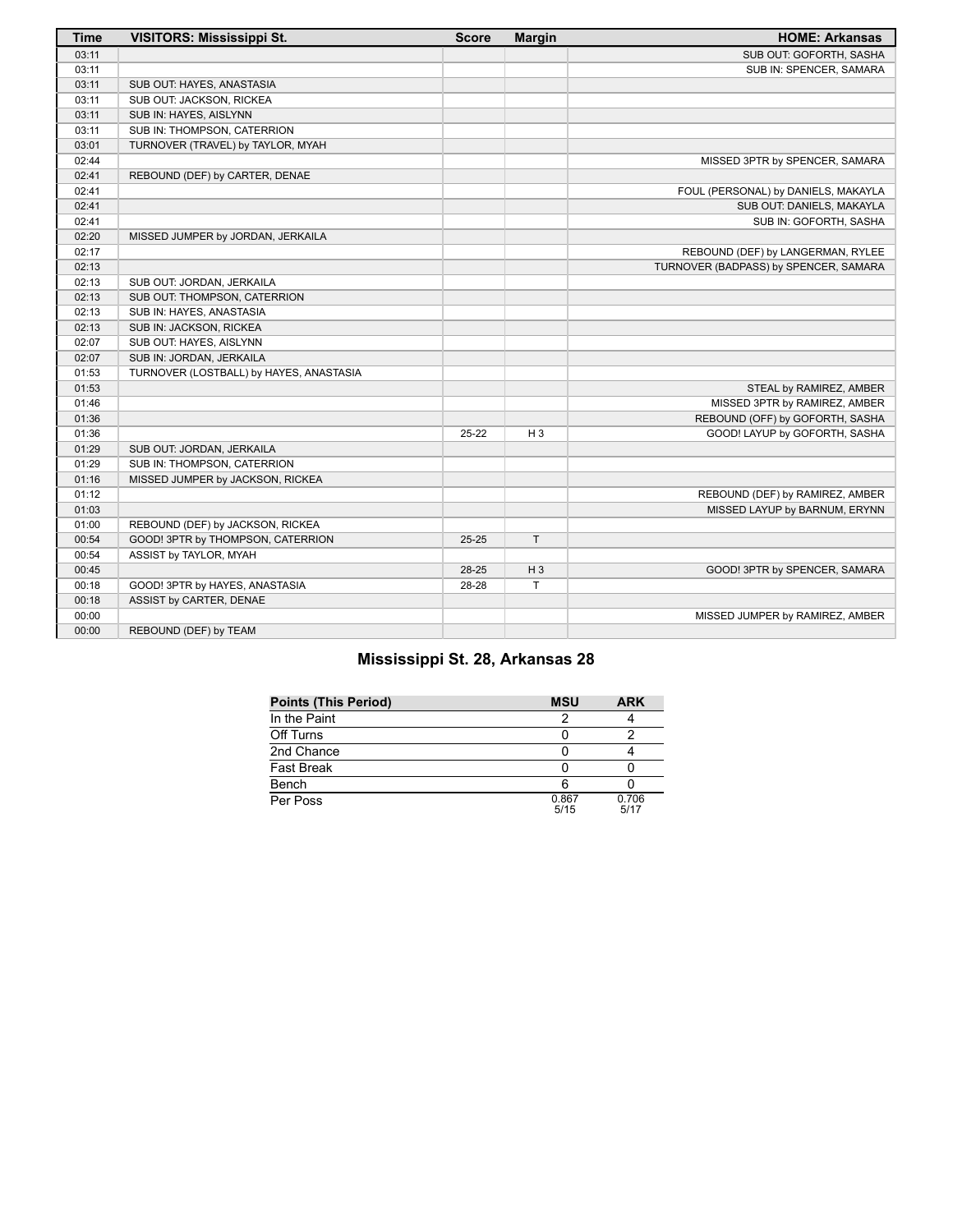### **Official Box Score Mississippi St. vs Arkansas Second Half Statistics Only January 23, 2022 at Bud Walton Arena - Fayetteville**



### **Mississippi St. 26**

| No. | Plaver                 | S  | <b>Pts</b> | FG        | 3FG      | <b>FT</b> | <b>OR</b> | DR       | TR | PF            | A | TO       | <b>B</b> lk | Stl | <b>Min</b> | $+/-$        |
|-----|------------------------|----|------------|-----------|----------|-----------|-----------|----------|----|---------------|---|----------|-------------|-----|------------|--------------|
| 00  | HAYES, ANASTASIA       | G  | 8          | $3-5$     | $0 - 1$  | $2 - 4$   | 0         | 0        | 0  |               |   | 0        |             | 0   | 15         | $-12$        |
| 01  | TAYLOR, MYAH           | G  | $\Omega$   | $0 - 5$   | $0 - 4$  | $0 - 2$   | 0         |          |    | $\mathcal{P}$ |   |          | 0           | 0   | 16         | -19          |
| 02  | JORDAN, JERKAILA       | G  | 2          | $1 - 2$   | $0 - 0$  | $0 - 0$   | 0         | 0        | 0  | $\Omega$      | 0 | 0        | 0           | 0   | 5          | $-12$        |
| 05  | <b>JACKSON, RICKEA</b> | F. | 4          | $2 - 5$   | $0 - 1$  | $0 - 0$   | 0         | 0        | 0  | 0             |   |          |             | 0   | 19         | $-19$        |
| 10  | HAYES, AISLYNN         | G  | 0          | $0 - 3$   | $0 - 3$  | $0 - 0$   | 0         | $\Omega$ | 0  | 1             | 0 | 0        | 0           | 0   | 5          | $-2$         |
| 22  | KOHL, CHARLOTTE        | С  | 5          | $2 - 3$   | $0 - 0$  | $1 - 2$   | 2         |          | 3  | 2             | 0 | 0        | 0           | 0   |            | $-10$        |
| -23 | THOMPSON, CATERRION    | G  | 5          | $2 - 4$   | $1 - 2$  | $0 - 0$   |           |          | 2  | 0             | 0 |          | 0           | 0   | 18         | -16          |
| 24  | <b>JONES, ASHLEY</b>   | G  | $\Omega$   | $0 - 1$   | $0 - 0$  | $0 - 0$   | 0         |          |    | 0             | 0 | $\Omega$ | $\Omega$    | 0   | 2          | $\mathbf{0}$ |
| 25  | CARTER, DENAE          | F. | 2          | $0 - 0$   | $0 - 0$  | $2 - 2$   |           |          | 2  | 3             | 0 | $\Omega$ | 3           | 0   | 13         | $-10$        |
|     | <b>TEAM</b>            |    | 0          | $0 - 0$   | $0 - 0$  | $0 - 0$   | 0         |          | 1  | $\Omega$      | 0 | 0        | $\Omega$    | 0   | 0          |              |
|     | <b>TOTALS</b>          |    | 26         | $10 - 28$ | $1 - 11$ | $5 - 10$  |           | 6        | 10 | 8             | 3 | 3        |             | 0   | 100        |              |

| <b>Shooting By Period</b><br>Period | FG        | FG%   | 3FG      | 3FG%   | FT       | FT%   | Deadball Rebounds: 2,4<br>Last FG Half: MSU 4th-01:25 |
|-------------------------------------|-----------|-------|----------|--------|----------|-------|-------------------------------------------------------|
| 3rd Otr                             | 7-14      | 50%   | 1-4      | 25%    | $2 - 4$  | 50%   |                                                       |
| 4th Qtr                             | $3 - 14$  | 21%   | $0 - 7$  | $00\%$ | $3-6$    | 50%   |                                                       |
| 2nd Half                            | $10 - 28$ | 36%   | $1 - 11$ | 09%    | $5 - 10$ | 50%   |                                                       |
| Game                                | 21-58     | 36.2% | $5-22$   | 22.7%  | 7-12     | 58.3% |                                                       |

### **Arkansas 46**

| No. | Player                      | S | <b>Pts</b>      | <b>FG</b> | 3FG      | <b>FT</b> | <b>OR</b>      | D <sub>R</sub> | TR           | <b>PF</b> | A        | TO           | <b>BIK</b>   | Stl      | Min            | $+/-$          |
|-----|-----------------------------|---|-----------------|-----------|----------|-----------|----------------|----------------|--------------|-----------|----------|--------------|--------------|----------|----------------|----------------|
| 02  | SPENCER, SAMARA             | G | 13 <sup>7</sup> | $4 - 7$   | $3 - 5$  | $2 - 4$   | 0              | 4              | 4            |           | 3        | 0            | 0            | 0        | 20             | 20             |
| 03  | <b>EATON, ELAUNA</b>        | G | 0               | $0 - 1$   | $0 - 0$  | $0 - 0$   | 0              | 0              | $\mathbf{0}$ | 0         | 0        |              | 0            | 0        | 2              | $-1$           |
| 04  | <b>BARNUM, ERYNN</b>        | F | 2               | $0 - 2$   | $0 - 0$  | $2 - 2$   | 0              |                |              |           | 0        | 0            | $\mathbf{0}$ | 0        | 6              | $-1$           |
| 11  | LANGERMAN, RYLEE            | G | $\mathcal{P}$   | $1 - 3$   | $0 - 0$  | $0 - 0$   | $\overline{2}$ | 2              | 4            | 3         | $\Omega$ | 0            | $\mathbf{0}$ | 0        | $\overline{7}$ | $-4$           |
| 13  | GOFORTH, SASHA              | G | 7               | $3-5$     | $0 - 0$  | $1 - 1$   | 1              |                | 8            | 0         | 0        |              | $\Omega$     | $\Omega$ | 15             | 25             |
| 15  | SAGE, ASHLYN                | G | 0               | $0 - 0$   | $0 - 0$  | $0 - 0$   | 0              | 0              | $\mathbf{0}$ | 0         | 0        | 0            | $\mathbf{0}$ | 0        | $\Omega$       | $\Omega$       |
| 22  | <b>HUGHES, AVERY</b>        | G | 0               | $0 - 0$   | $0 - 0$  | $0 - 0$   | 0              | $\mathbf{0}$   | $\Omega$     | $\Omega$  | 0        | 0            | $\Omega$     | 0        | $\Omega$       | $\mathbf 0$    |
| 23  | RAMIREZ, AMBER              | G | 12              | $4 - 5$   | $2 - 2$  | $2 - 2$   | $\Omega$       | 0              | $\mathbf{0}$ | 0         | 0        | 0            | $\mathbf{0}$ | $\Omega$ | 18             | 21             |
| 24  | <b>WOLFENBARGER, JERSEY</b> | G | 1               | $0 - 1$   | $0 - 0$  | $1 - 2$   | 1              | $\Omega$       | 1            |           | 2        | 0            |              | 0        | 11             | 21             |
| 25  | <b>OBERG, DESTINEE</b>      | C | 0               | $0 - 0$   | $0 - 0$  | $0 - 0$   | 0              | 0              | $\mathbf{0}$ | 0         | 0        | 0            | $\Omega$     | $\Omega$ | 2              | $-1$           |
| 43  | DANIELS, MAKAYLA            | G | 9               | $3-6$     | $1 - 3$  | $2 - 2$   | 1              | $\mathcal{P}$  | 3            |           | 3        | 0            | $\Omega$     |          | 16             | 20             |
| 55  | ELLIS, EMRIE                | F | 0               | $0 - 0$   | $0 - 0$  | $0 - 0$   | $\Omega$       |                |              | 0         | $\Omega$ | $\Omega$     | $\Omega$     | $\Omega$ | 2              | $\overline{0}$ |
|     | <b>TEAM</b>                 |   | 0               | $0 - 0$   | $0 - 0$  | $0 - 0$   | 3              | $\Omega$       | 3            | 0         | 0        | 0            | $\Omega$     | 0        | 0              |                |
|     | <b>TOTALS</b>               |   | 46              | 15-30     | $6 - 10$ | $10 - 13$ | 8              | 17             | 25           |           | 8        | $\mathbf{2}$ |              |          | 100            |                |

| <b>Shooting By Period</b><br>Period | FG    | FG%   | 3FG      | 3FG%  | FT        | FT%        |
|-------------------------------------|-------|-------|----------|-------|-----------|------------|
| 3rd Otr                             | 11-18 | 61%   | 4-6      | 67%   | 6-7       | 86%        |
| 4th Otr                             | 4-12  | 33%   | $2 - 4$  | 50%   | 4-6       | 67%        |
| 2nd Half                            | 15-30 | 50%   | $6-10$   | 60%   | $10 - 13$ | <b>77%</b> |
| Game                                | 26-64 | 40.6% | $9 - 27$ | 33.3% | $13 - 19$ | 68.4%      |

*Deadball Rebounds:* 2,0 *Last FG Half:* ARK 4th-00:57

| Game Notes:                                       | <b>Score</b> | 1st | 2nd | 3rd | 4th | <b>TOT</b> | <b>Points from (This Period)</b> | <b>MSU ARK</b> |  |
|---------------------------------------------------|--------------|-----|-----|-----|-----|------------|----------------------------------|----------------|--|
| Officials: Dee Kantner, Bryan Enterline, Karleena | MSU          | 15  |     |     |     | 54         | In the Paint                     |                |  |
| <b>Tobin</b><br>Attendance: 4177                  | ARK          | 16  |     | 32  | 14  | 74         | Off Turns                        |                |  |
|                                                   |              |     |     |     |     |            | 2nd Chance                       |                |  |
| Start Time: 04:02 PM ET<br>End Time: 05:49 PM ET  |              |     |     |     |     |            | <b>Fast Break</b>                |                |  |
| Game Duration: 1:46                               |              |     |     |     |     |            | Bench                            |                |  |

Game Duration: **1:46** Conference Game;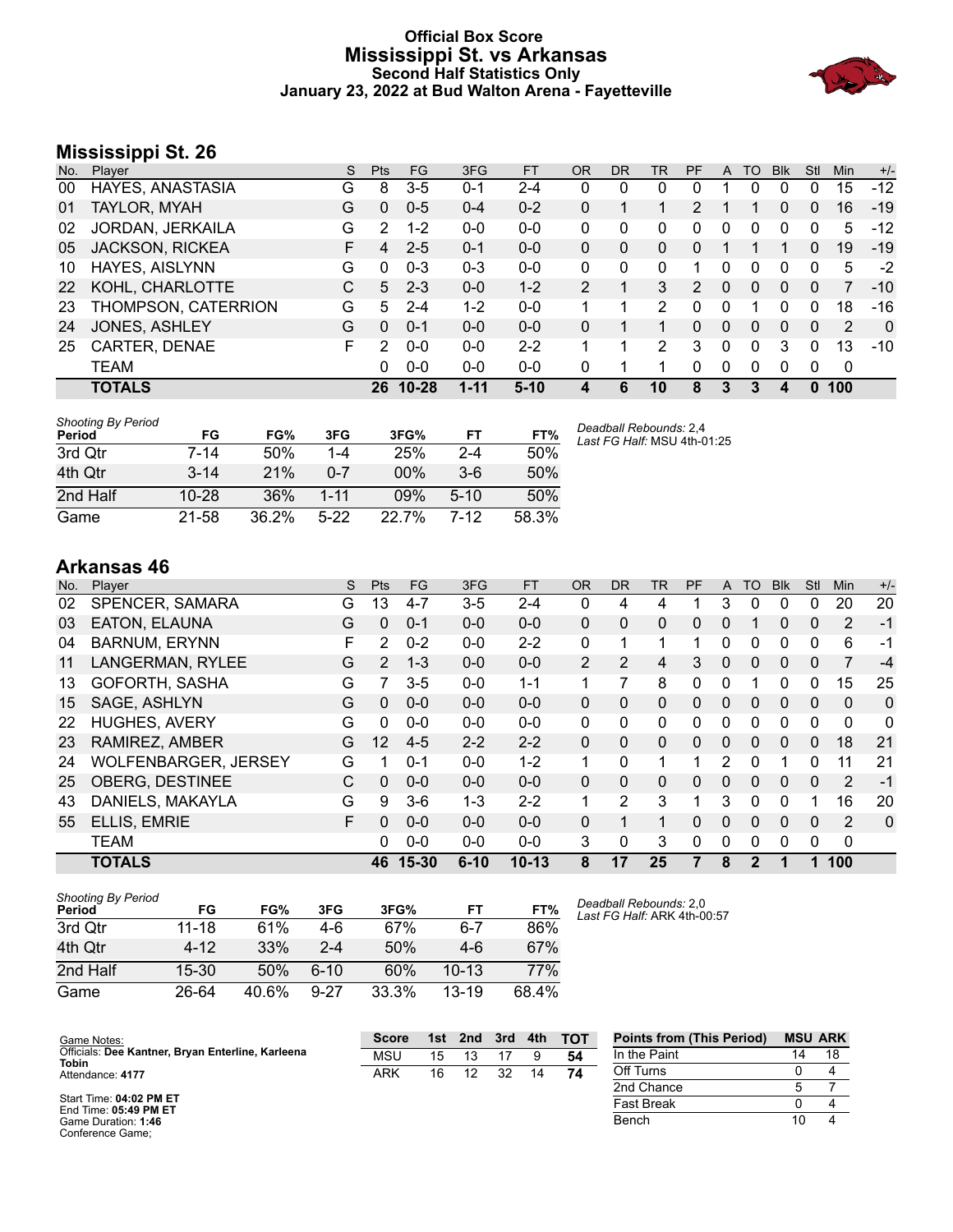### **Official Box Score Mississippi St. vs Arkansas Third Quarter Statistics Only January 23, 2022 at Bud Walton Arena - Fayetteville**



### **Mississippi St. 26**

| No. | Player                 | S  | <b>Pts</b> | <b>FG</b> | 3FG     | <b>FT</b> | <b>OR</b>    | <b>DR</b> | <b>TR</b>    | PF | A        | TO       | <b>Blk</b> | <b>Stl</b> | Min | $+/-$          |
|-----|------------------------|----|------------|-----------|---------|-----------|--------------|-----------|--------------|----|----------|----------|------------|------------|-----|----------------|
| 00  | HAYES, ANASTASIA       | G  | 4          | $2 - 2$   | $0 - 0$ | $0-0$     | 0            | 0         | 0            | 0  |          | 0        | 0          | 0          |     | $-7$           |
| 01  | TAYLOR, MYAH           | G  | 0          | $0 - 3$   | $0 - 3$ | $0 - 2$   | 0            |           |              | 2  |          |          | 0          | $\Omega$   | 10  | $-15$          |
| 02  | JORDAN, JERKAILA       | G  | 2          | $1 - 2$   | $0 - 0$ | $0 - 0$   | $\Omega$     | 0         | 0            | 0  | 0        | 0        | 0          | 0          | 4   | -9             |
| 05  | <b>JACKSON, RICKEA</b> | F. | 4          | $2 - 4$   | $0 - 0$ | $0 - 0$   | $\Omega$     | 0         | $\mathbf{0}$ | 0  | $\Omega$ |          | 0          | 0          | 10  | $-15$          |
| 25  | CARTER, DENAE          | F  | 2          | $0 - 0$   | $0-0$   | $2 - 2$   | 1            | 0         | 1            | 2  | 0        | 0        | 3          | 0          | 8   | -8             |
| 10  | <b>HAYES, AISLYNN</b>  | G  | $\Omega$   | $0 - 0$   | $0 - 0$ | $0-0$     | $\mathbf{0}$ | 0         | $\mathbf{0}$ | 0  | 0        | $\Omega$ | 0          | $\Omega$   | 0   | $\mathbf{0}$   |
| 22  | KOHL, CHARLOTTE        | С  | 0          | $0 - 1$   | $0 - 0$ | $0-0$     | 0            | 0         | 0            |    | 0        | 0        | 0          | 0          | 2   | $-7$           |
| 23  | THOMPSON, CATERRION    | G  | 5          | $2 - 2$   | 1-1     | $0 - 0$   | 0            |           |              | 0  | 0        |          | 0          | $\Omega$   | 9   | $-14$          |
| 24  | <b>JONES, ASHLEY</b>   | G  | 0          | $0 - 0$   | $0 - 0$ | $0 - 0$   | $\Omega$     | 0         | $\Omega$     | 0  | $\Omega$ | $\Omega$ | 0          | 0          | 0   | $\overline{0}$ |
|     | TEAM                   |    |            |           |         |           | 0            |           | 1            | 0  |          | 0        |            |            |     |                |
|     | <b>TOTALS</b>          |    | 17         | 7-14      | $1 - 4$ | $2 - 4$   |              | 3         | 4            | 5  | 2        | 3        | 3          | $\Omega$   | 50  |                |

| <b>Shooting By Period</b><br>Period | FG    | FG%   | 3FG    | 3FG%  |      | FT%   | Deadball Rebounds: 2,4 |
|-------------------------------------|-------|-------|--------|-------|------|-------|------------------------|
| 2nd Half                            | 0-0   | 0%    | ი-ი    | 0%    | 0-0  | 0%    |                        |
| Game                                | 21-58 | 36.2% | $5-22$ | 22.7% | 7-12 | 58.3% |                        |

### **Arkansas 46**

| No. | Plaver                      | S  | Pts | FG        | 3FG     | <b>FT</b> | <b>OR</b> | <b>DR</b>      | TR             | PF | A            | TO       | <b>Blk</b> | Stl      | Min          | $+/-$          |
|-----|-----------------------------|----|-----|-----------|---------|-----------|-----------|----------------|----------------|----|--------------|----------|------------|----------|--------------|----------------|
| 02  | SPENCER, SAMARA             | G  | 10  | $3 - 4$   | $3 - 3$ | $1 - 2$   | 0         | 3              | 3              |    | 2            | 0        | 0          | 0        | 10           | 15             |
| 13  | GOFORTH, SASHA              | G  |     | $3 - 3$   | $0 - 0$ | $1 - 1$   | $\Omega$  | 2              | $\overline{2}$ | 0  | 0            | 0        | 0          | $\Omega$ | 8            | 17             |
| 23  | RAMIREZ, AMBER              | G  | 9   | $3 - 4$   | $1 - 1$ | $2 - 2$   | 0         | 0              | $\Omega$       | 0  | 0            | $\Omega$ | 0          | 0        | 10           | 15             |
| 24  | <b>WOLFENBARGER, JERSEY</b> | G  | 0   | $0 - 1$   | $0 - 0$ | $0 - 0$   | 1         | 0              | 1              | 0  | 2            | $\Omega$ |            | $\Omega$ | 8            | 16             |
| 43  | DANIELS, MAKAYLA            | G  | 6   | $2 - 4$   | $0 - 2$ | $2 - 2$   | 1         | $\overline{2}$ | 3              |    | 3            | $\Omega$ | 0          |          | 10           | 15             |
| 03  | <b>EATON, ELAUNA</b>        | G  | 0   | $0 - 0$   | $0 - 0$ | $0-0$     | $\Omega$  | 0              | 0              | 0  | $\mathbf{0}$ | $\Omega$ | $\Omega$   | $\Omega$ | 0            | $\overline{0}$ |
| 04  | <b>BARNUM, ERYNN</b>        | F  | 0   | $0 - 1$   | $0 - 0$ | $0 - 0$   | $\Omega$  | 0              | $\Omega$       | 0  | 0            | $\Omega$ | 0          | 0        | 2            | $-1$           |
| 11  | LANGERMAN, RYLEE            | G  | 0   | $0 - 1$   | $0 - 0$ | $0 - 0$   | 1         | 0              | 1              |    | 0            | $\Omega$ | $\Omega$   | $\Omega$ | 2            | $-2$           |
| 15  | SAGE, ASHLYN                | G  | 0   | $0 - 0$   | $0 - 0$ | $0 - 0$   | 0         | 0              | $\Omega$       | 0  | 0            | $\Omega$ | 0          | $\Omega$ | $\Omega$     | 0              |
| 22  | <b>HUGHES, AVERY</b>        | G  | 0   | $0 - 0$   | $0 - 0$ | $0 - 0$   | $\Omega$  | 0              | $\mathbf{0}$   | 0  | $\Omega$     | $\Omega$ | $\Omega$   | $\Omega$ | 0            | $\Omega$       |
| 25  | <b>OBERG, DESTINEE</b>      | C  | 0   | $0 - 0$   | $0 - 0$ | $0 - 0$   | 0         | 0              | $\Omega$       | 0  | 0            | 0        | 0          | $\Omega$ | $\Omega$     | 0              |
| 55  | ELLIS, EMRIE                | F. | 0   | $0 - 0$   | $0 - 0$ | $0 - 0$   | $\Omega$  | $\Omega$       | 0              | 0  | $\mathbf{0}$ | $\Omega$ | $\Omega$   | $\Omega$ | $\mathbf{0}$ | $\mathbf{0}$   |
|     | <b>TEAM</b>                 |    |     |           |         |           | 1         | 0              | 1              | 0  |              | $\Omega$ |            |          |              |                |
|     | <b>TOTALS</b>               |    | 32  | $11 - 18$ | $4 - 6$ | $6 - 7$   | 4         |                | 11             | 3  |              | $\bf{0}$ |            |          | 50           |                |

| <b>Shooting By Period</b><br>Period | FG    | FG%   | 3FG      | 3FG%  |         | FT%   | Deadball Rebounds: 2,0 |
|-------------------------------------|-------|-------|----------|-------|---------|-------|------------------------|
| 2nd Half                            | 0-0   | 0%    | 0-0      | $0\%$ | 0-0     | 0%    |                        |
| Game                                | 26-64 | 40.6% | $9 - 27$ | 33.3% | $13-19$ | 68.4% |                        |

| Game Notes:                                                       | <b>Score</b> | 1st | 2nd | 3rd | 4th | <b>TOT</b> | <b>Points (This Period)</b> | <b>MSU</b>    | <b>ARK</b>     |
|-------------------------------------------------------------------|--------------|-----|-----|-----|-----|------------|-----------------------------|---------------|----------------|
| Officials: Dee Kantner, Bryan Enterline, Karleena<br><b>Tobin</b> | <b>MSU</b>   | 15  | 13  |     |     | 54         | In the Paint                |               | 14             |
| Attendance: 4177                                                  | ARK          | 16  | 12  | 32  | 14  | 74         | Off Turns                   |               |                |
|                                                                   |              |     |     |     |     |            | 2nd Chance                  |               |                |
| Start Time: 04:02 PM ET<br>End Time: 05:49 PM ET                  |              |     |     |     |     |            | <b>Fast Break</b>           |               |                |
| Game Duration: 1:46                                               |              |     |     |     |     |            | Bench                       |               |                |
| Conference Game:                                                  |              |     |     |     |     |            | Per Poss                    | 0.944<br>8/18 | 1.882<br>14/17 |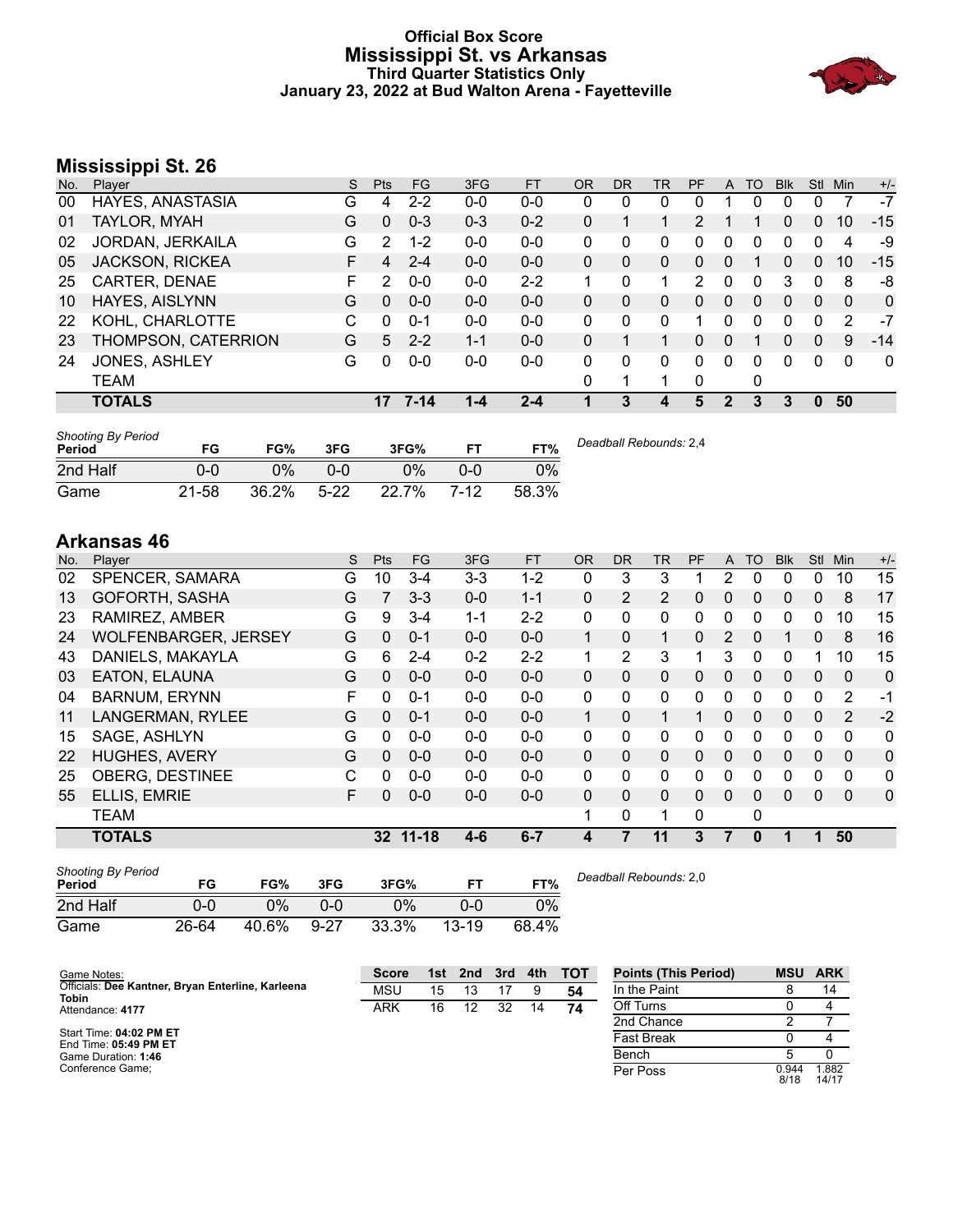#### **Official Play-By-Play Mississippi St. vs Arkansas Third Quarter January 23, 2022 at Bud Walton Arena - Fayetteville**



#### **Period 3**

#### **Starters:**

**Mississippi St.**: 0 HAYES,ANASTASIA (G); 1 TAYLOR,MYAH (G); 2 JORDAN,JERKAILA (G); 5 JACKSON,RICKEA (F); 25 CARTER,DENAE (F);<br>**Arkansas**: 2 SPENCER,SAMARA (G); 13 GOFORTH,SASHA (G); 23 RAMIREZ,AMBER (G); 24 WOLFENBARGER,J

| Time           | <b>VISITORS: Mississippi St.</b>                   | <b>Score</b> | <b>Margin</b>  | <b>HOME: Arkansas</b>                                  |
|----------------|----------------------------------------------------|--------------|----------------|--------------------------------------------------------|
| 10:00          |                                                    |              |                | SUB OUT: BARNUM, ERYNN                                 |
| 10:00          |                                                    |              |                | SUB OUT: LANGERMAN, RYLEE                              |
| 10:00          |                                                    |              |                | SUB IN: WOLFENBARGER, JERSEY                           |
| 10:00          |                                                    |              |                | SUB IN: DANIELS, MAKAYLA                               |
| 10:00          | SUB OUT: THOMPSON, CATERRION                       |              |                |                                                        |
| 10:00          | SUB IN: JORDAN, JERKAILA                           |              |                |                                                        |
| 09:44          | GOOD! JUMPER by JORDAN, JERKAILA [PNT]             | 28-30        | V <sub>2</sub> |                                                        |
| 09:31          |                                                    | 30-30        | $\mathsf{T}$   | GOOD! LAYUP by GOFORTH, SASHA                          |
| 09:14<br>09:04 | TURNOVER (BADPASS) by JACKSON, RICKEA              |              |                |                                                        |
| 09:01          | REBOUND (DEF) by TAYLOR, MYAH                      |              |                | MISSED 3PTR by DANIELS, MAKAYLA                        |
| 08:53          | GOOD! JUMPER by HAYES, ANASTASIA                   | 30-32        | V <sub>2</sub> |                                                        |
| 08:43          |                                                    | 33-32        | H <sub>1</sub> | GOOD! 3PTR by SPENCER, SAMARA                          |
| 08:43          |                                                    |              |                | ASSIST by DANIELS, MAKAYLA                             |
| 08:40          | SUB OUT: HAYES, ANASTASIA                          |              |                |                                                        |
| 08:40          | SUB IN: THOMPSON, CATERRION                        |              |                |                                                        |
| 08:19          | TURNOVER (TRAVEL) by TAYLOR, MYAH                  |              |                |                                                        |
| 08:06          | FOUL (PERSONAL) by CARTER, DENAE                   |              |                |                                                        |
| 08:06          |                                                    | 34-32        | H <sub>2</sub> | GOOD! FT by RAMIREZ, AMBER                             |
| 08:06          |                                                    | 35-32        | $H_3$          | GOOD! FT by RAMIREZ, AMBER                             |
| 07:44          | MISSED JUMPER by JORDAN, JERKAILA                  |              |                |                                                        |
| 07:40          |                                                    |              |                | REBOUND (DEF) by SPENCER, SAMARA                       |
| 07:33          |                                                    |              |                | MISSED JUMPER by WOLFENBARGER, JERSEY                  |
| 07:33          | BLOCK by CARTER, DENAE                             |              |                |                                                        |
| 07:33<br>07:26 |                                                    | 38-32        | H <sub>6</sub> | REBOUND (OFF) by TEAM<br>GOOD! 3PTR by SPENCER, SAMARA |
| 07:02          | MISSED 3PTR by TAYLOR, MYAH                        |              |                |                                                        |
| 06:58          |                                                    |              |                | REBOUND (DEF) by DANIELS, MAKAYLA                      |
| 06:53          |                                                    | 41-32        | H <sub>9</sub> | GOOD! 3PTR by SPENCER, SAMARA [FB]                     |
| 06:53          |                                                    |              |                | ASSIST by DANIELS, MAKAYLA                             |
| 06:52          | TIMEOUT 30SEC                                      |              |                |                                                        |
| 06:36          | GOOD! JUMPER by JACKSON, RICKEA                    | 41-34        | H 7            |                                                        |
| 06:36          | ASSIST by TAYLOR, MYAH                             |              |                |                                                        |
| 06:20          |                                                    | 43-34        | H9             | GOOD! JUMPER by RAMIREZ, AMBER [PNT]                   |
| 06:20          |                                                    |              |                | ASSIST by WOLFENBARGER, JERSEY                         |
| 05:57          |                                                    |              |                | FOUL (PERSONAL) by SPENCER, SAMARA                     |
| 05:57          | SUB OUT: JORDAN, JERKAILA                          |              |                |                                                        |
| 05:57          | SUB IN: HAYES, ANASTASIA                           |              |                |                                                        |
| 05:57<br>05:57 | MISSED FT by TAYLOR, MYAH<br>REBOUND (OFF) by TEAM |              |                |                                                        |
| 05:57          | MISSED FT by TAYLOR, MYAH                          |              |                |                                                        |
| 05:55          |                                                    |              |                | REBOUND (DEF) by DANIELS, MAKAYLA                      |
| 05:33          |                                                    |              |                | MISSED JUMPER by RAMIREZ, AMBER                        |
| 05:33          | BLOCK by CARTER, DENAE                             |              |                |                                                        |
| 05:30          | REBOUND (DEF) by TEAM                              |              |                |                                                        |
| 05:13          | MISSED 3PTR by TAYLOR, MYAH                        |              |                |                                                        |
| 05:10          |                                                    |              |                | REBOUND (DEF) by GOFORTH, SASHA                        |
| 04:58          |                                                    | 45-34        | H 11           | GOOD! LAYUP by GOFORTH, SASHA                          |
| 04:58          |                                                    |              |                | ASSIST by WOLFENBARGER, JERSEY                         |
| 04:34          | GOOD! LAYUP by JACKSON, RICKEA [PNT]               | 45-36        | H9             |                                                        |
| 04:15          |                                                    |              |                | MISSED 3PTR by DANIELS, MAKAYLA                        |
| 04:11          |                                                    |              |                | REBOUND (OFF) by WOLFENBARGER, JERSEY                  |
| 04:11<br>04:11 | FOUL (PERSONAL) by CARTER, DENAE                   |              |                |                                                        |
| 04:11          | SUB OUT: CARTER, DENAE                             |              |                |                                                        |
| 04:11          | SUB IN: KOHL, CHARLOTTE                            |              |                |                                                        |
| 04:02          |                                                    | 47-36        | H 11           | GOOD! LAYUP by DANIELS, MAKAYLA                        |
| 03:38          | GOOD! JUMPER by THOMPSON, CATERRION [PNT]          | 47-38        | H9             |                                                        |
| 03:28          |                                                    | 49-38        | H 11           | GOOD! LAYUP by RAMIREZ, AMBER                          |
| 03:28          |                                                    |              |                | ASSIST by DANIELS, MAKAYLA                             |
| 03:14          | MISSED JUMPER by KOHL, CHARLOTTE                   |              |                |                                                        |
| 03:14          |                                                    |              |                | BLOCK by WOLFENBARGER, JERSEY                          |
| 03:08          |                                                    |              |                | REBOUND (DEF) by GOFORTH, SASHA                        |
| 03:05          |                                                    | 52-38        | H 14           | GOOD! 3PTR by RAMIREZ, AMBER                           |
| 03:05          |                                                    |              |                | ASSIST by SPENCER, SAMARA                              |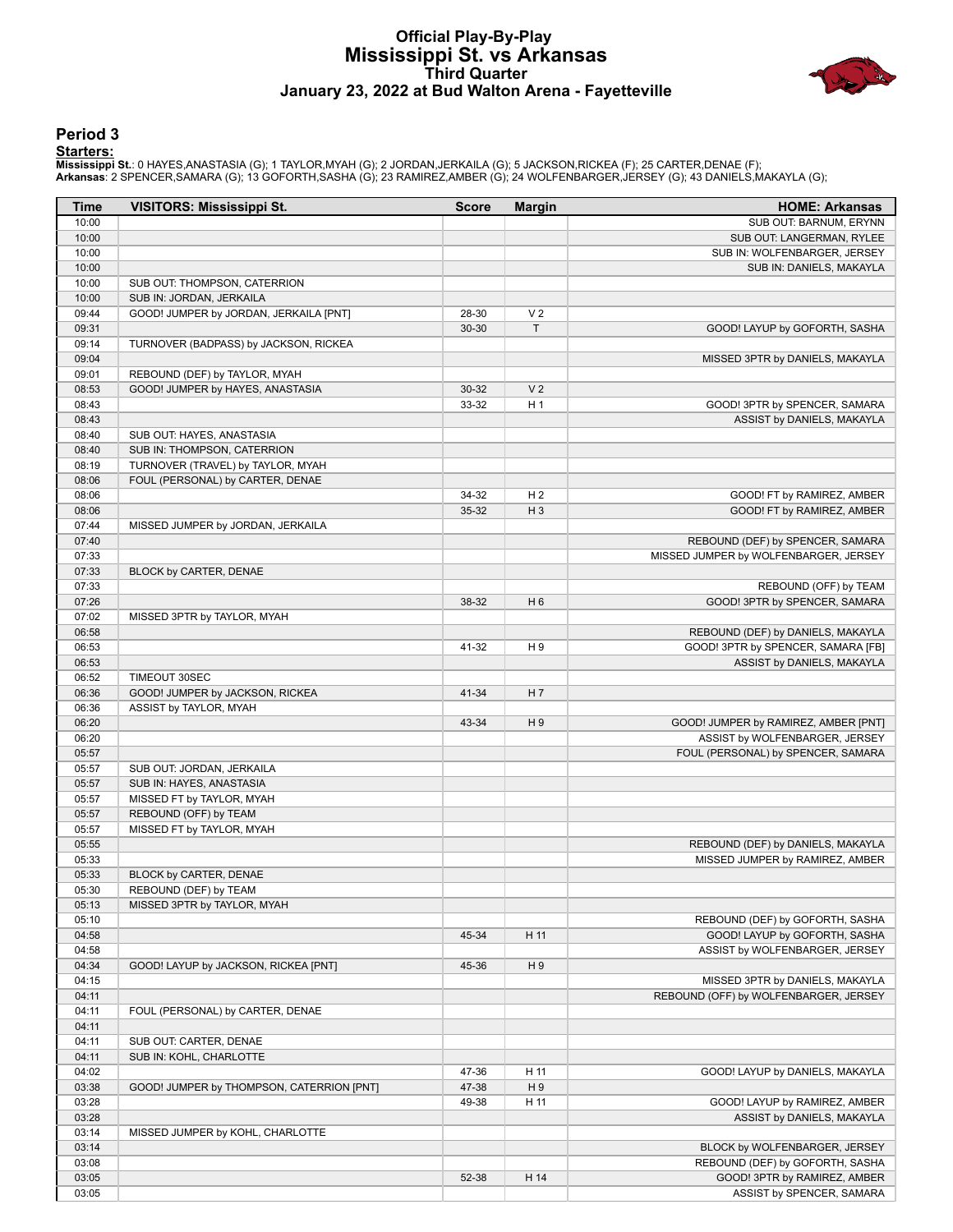| <b>Time</b> | <b>VISITORS: Mississippi St.</b>           | <b>Score</b> | <b>Margin</b> | <b>HOME: Arkansas</b>               |
|-------------|--------------------------------------------|--------------|---------------|-------------------------------------|
| 02:37       | MISSED 3PTR by TAYLOR, MYAH                |              |               |                                     |
| 02:33       |                                            |              |               | REBOUND (DEF) by SPENCER, SAMARA    |
| 02:27       |                                            | 54-38        | H 16          | GOOD! LAYUP by GOFORTH, SASHA       |
| 02:27       |                                            |              |               | ASSIST by SPENCER, SAMARA           |
| 02:27       | FOUL (PERSONAL) by KOHL, CHARLOTTE         |              |               |                                     |
| 02:27       |                                            |              |               | SUB OUT: WOLFENBARGER, JERSEY       |
| 02:27       |                                            |              |               | SUB IN: BARNUM, ERYNN               |
| 02:27       | SUB OUT: KOHL, CHARLOTTE                   |              |               |                                     |
| 02:27       | SUB IN: CARTER, DENAE                      |              |               |                                     |
| 02:27       |                                            | 55-38        | H 17          | GOOD! FT by GOFORTH, SASHA          |
| 02:27       |                                            |              |               | SUB OUT: GOFORTH, SASHA             |
| 02:27       |                                            |              |               | SUB IN: LANGERMAN, RYLEE            |
| 02:10       | GOOD! 3PTR by THOMPSON, CATERRION          | 55-41        | H 14          |                                     |
| 02:10       | ASSIST by HAYES, ANASTASIA                 |              |               |                                     |
| 01:59       | FOUL (PERSONAL) by TAYLOR, MYAH            |              |               |                                     |
| 01:59       |                                            | 56-41        | H 15          | GOOD! FT by DANIELS, MAKAYLA        |
| 01:59       |                                            | $57 - 41$    | H 16          | GOOD! FT by DANIELS, MAKAYLA        |
| 01:37       | MISSED JUMPER by JACKSON, RICKEA           |              |               |                                     |
| 01:34       |                                            |              |               | REBOUND (DEF) by SPENCER, SAMARA    |
| 01:31       | FOUL (PERSONAL) by TAYLOR, MYAH            |              |               |                                     |
| 01:31       |                                            |              |               | MISSED FT by SPENCER, SAMARA        |
| 01:31       |                                            |              |               | REBOUND (OFF) by TEAM               |
| 01:31       |                                            | 58-41        | H 17          | GOOD! FT by SPENCER, SAMARA [FB]    |
| 01:12       | MISSED JUMPER by JACKSON, RICKEA           |              |               |                                     |
| 01:10       | REBOUND (OFF) by CARTER, DENAE             |              |               |                                     |
| 01:09       |                                            |              |               | FOUL (PERSONAL) by LANGERMAN, RYLEE |
| 00:59       | GOOD! LAYUP by HAYES, ANASTASIA            | 58-43        | H 15          |                                     |
| 00:47       |                                            |              |               | MISSED LAYUP by SPENCER, SAMARA     |
| 00:43       | REBOUND (DEF) by THOMPSON, CATERRION       |              |               |                                     |
| 00:42       | TURNOVER (LOSTBALL) by THOMPSON, CATERRION |              |               |                                     |
| 00:42       |                                            |              |               | STEAL by DANIELS, MAKAYLA           |
| 00:14       |                                            |              |               | MISSED LAYUP by BARNUM, ERYNN       |
| 00:14       | BLOCK by CARTER, DENAE                     |              |               |                                     |
| 00:12       |                                            |              |               | REBOUND (OFF) by LANGERMAN, RYLEE   |
| 00:12       |                                            |              |               | MISSED LAYUP by LANGERMAN, RYLEE    |
| 00:11       |                                            |              |               | REBOUND (OFF) by DANIELS, MAKAYLA   |
| 00:11       |                                            | 60-43        | H 17          | GOOD! LAYUP by DANIELS, MAKAYLA     |
| 00:02       |                                            |              |               | FOUL (PERSONAL) by DANIELS, MAKAYLA |
| 00:02       | GOOD! FT by CARTER, DENAE                  | 60-44        | H 16          |                                     |
| 00:02       | GOOD! FT by CARTER, DENAE                  | 60-45        | H 15          |                                     |

### **Mississippi St. 45, Arkansas 60**

| <b>Points (This Period)</b> | <b>MSU</b>    | <b>ARK</b>     |
|-----------------------------|---------------|----------------|
| In the Paint                |               | 14             |
| Off Turns                   |               |                |
| 2nd Chance                  |               |                |
| <b>Fast Break</b>           |               |                |
| Bench                       | 5             |                |
| Per Poss                    | 0.944<br>8/18 | 1.882<br>14/17 |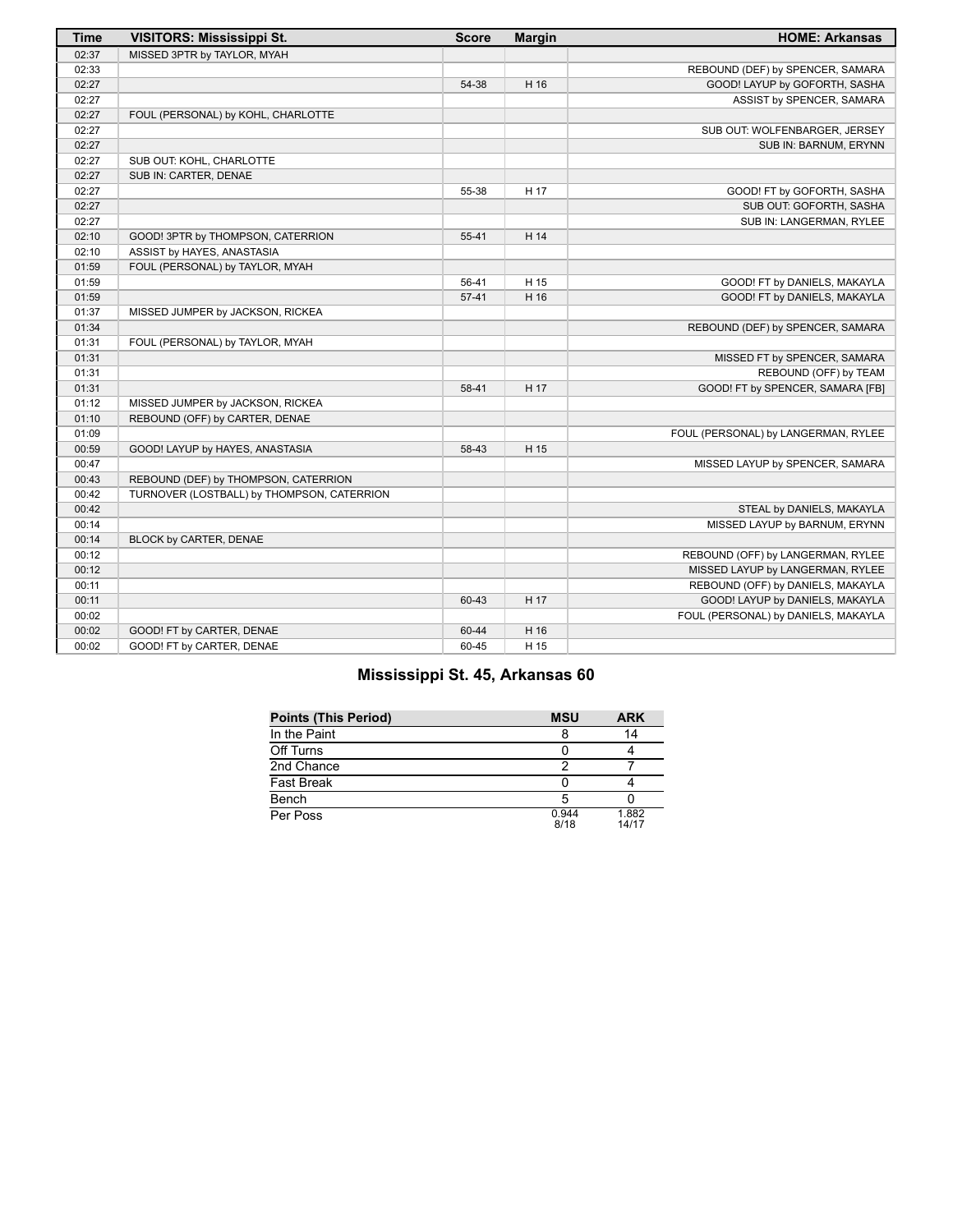#### **Official Box Score Mississippi St. vs Arkansas Fourth Quarter Statistics Only January 23, 2022 at Bud Walton Arena - Fayetteville**



### **Mississippi St. 9**

| No. | Player                 | S  | Pts          | <b>FG</b> | 3FG     | <b>FT</b> | <b>OR</b>    | DR | <b>TR</b> | <b>PF</b> | A            | TO       | <b>B</b> lk | Stl      | Min | $+/-$    |
|-----|------------------------|----|--------------|-----------|---------|-----------|--------------|----|-----------|-----------|--------------|----------|-------------|----------|-----|----------|
| 00  | HAYES, ANASTASIA       | G  | 4            | $1 - 3$   | $0 - 1$ | $2 - 4$   | 0            | 0  | 0         | Ω         | 0            | $\Omega$ | O           | 0        | 8   | -5       |
| 01  | TAYLOR, MYAH           | G  | 0            | $0 - 2$   | $0 - 1$ | $0-0$     | $\mathbf{0}$ | 0  | 0         | 0         | 0            | $\Omega$ | 0           | 0        | 6   | $-4$     |
| 02  | JORDAN, JERKAILA       | G  | 0            | $0 - 0$   | $0-0$   | $0-0$     | 0            | 0  | 0         | 0         | 0            | 0        | 0           | 0        |     | $-3$     |
| 05  | <b>JACKSON, RICKEA</b> | F. | 0            | $0 - 1$   | $0 - 1$ | $0-0$     | $\mathbf{0}$ | 0  | 0         | 0         |              | $\Omega$ |             | 0        | 9   | $-4$     |
| 25  | CARTER, DENAE          | F  | 0            | $0 - 0$   | $0 - 0$ | $0-0$     | 0            |    | 1         |           | 0            | 0        | 0           | 0        | 5   | $-2$     |
| 10  | <b>HAYES, AISLYNN</b>  | G  | $\Omega$     | $0 - 3$   | $0 - 3$ | $0 - 0$   | $\mathbf{0}$ | 0  | 0         |           | 0            | $\Omega$ | 0           | $\Omega$ | 5   | $-2$     |
| 22  | KOHL, CHARLOTTE        | С  | 5            | $2 - 2$   | $0 - 0$ | $1 - 2$   | 2            |    | 3         |           | 0            | 0        | 0           | 0        | 5   | $-3$     |
| 23  | THOMPSON, CATERRION    | G  | 0            | $0 - 2$   | $0 - 1$ | $0 - 0$   | 1            | 0  | 1         | 0         | $\mathbf{0}$ | $\Omega$ | 0           | $\Omega$ | 9   | $-2$     |
| 24  | JONES, ASHLEY          | G  | <sup>0</sup> | $0 - 1$   | $0-0$   | $0-0$     | 0            |    | 1         | 0         | 0            | 0        | 0           | 0        | 2   | $\Omega$ |
|     | <b>TEAM</b>            |    |              |           |         |           | 0            | 0  | 0         | 0         |              | 0        |             |          |     |          |
|     | <b>TOTALS</b>          |    | 9            | $3 - 14$  | $0 - 7$ | $3 - 6$   | 3            | 3  | 6         | 3         | 1            | $\bf{0}$ | 1           | 0        | 50  |          |
|     |                        |    |              |           |         |           |              |    |           |           |              |          |             |          |     |          |

| <b>Shooting By Period</b><br>Period | FG    | FG%   | 3FG      | 3FG%  | FТ   | FT%   | Deadball Rebounds: 2,4 |
|-------------------------------------|-------|-------|----------|-------|------|-------|------------------------|
| Game                                | 21-58 | 36.2% | $5 - 22$ | 22.7% | 7-12 | 58.3% |                        |

### **Arkansas 14**

| No. | Player                      | S | <b>Pts</b> | <b>FG</b> | 3FG     | <b>FT</b> | <b>OR</b>    | <b>DR</b>    | TR           | PF       | A        | <b>TO</b>    | <b>Blk</b> | <b>Stl</b>   | Min            | $+/-$ |
|-----|-----------------------------|---|------------|-----------|---------|-----------|--------------|--------------|--------------|----------|----------|--------------|------------|--------------|----------------|-------|
| 02  | SPENCER, SAMARA             | G | 3          | $1 - 3$   | $0 - 2$ | $1 - 2$   | 0            |              |              | 0        |          | 0            | 0          | 0            | 10             | 5     |
| 13  | GOFORTH, SASHA              | G | 0          | $0 - 2$   | $0 - 0$ | $0 - 0$   |              | 5            | 6            | $\Omega$ | $\Omega$ |              | $\Omega$   | 0            | $\overline{7}$ | 8     |
| 23  | RAMIREZ, AMBER              | G | 3          | $1 - 1$   | 1-1     | $0 - 0$   | $\mathbf{0}$ | 0            | 0            | 0        | $\Omega$ | 0            | 0          | 0            | 8              | 6     |
| 24  | <b>WOLFENBARGER, JERSEY</b> | G |            | $0 - 0$   | $0 - 0$ | $1 - 2$   | $\mathbf{0}$ | $\mathbf{0}$ | 0            |          | 0        | 0            | $\Omega$   | 0            | 3              | 5     |
| 43  | DANIELS, MAKAYLA            | G | 3          | $1 - 2$   | 1-1     | $0 - 0$   | 0            | 0            | 0            | 0        | 0        | 0            | 0          | 0            | 6              | 5     |
| 03  | EATON, ELAUNA               | G | 0          | $0 - 1$   | $0 - 0$ | $0 - 0$   | $\mathbf{0}$ | $\mathbf{0}$ | 0            | $\Omega$ | 0        |              | 0          | $\Omega$     | $\overline{2}$ | $-1$  |
| 04  | <b>BARNUM, ERYNN</b>        | F | 2          | $0 - 1$   | $0 - 0$ | $2 - 2$   | 0            |              |              |          | 0        | 0            | 0          | 0            | 4              | 0     |
| 11  | LANGERMAN, RYLEE            | G | 2          | $1 - 2$   | $0 - 0$ | $0 - 0$   | $\mathbf{1}$ | 2            | 3            | 2        | 0        | 0            | 0          | 0            | 5              | $-2$  |
| 15  | SAGE, ASHLYN                | G | $\Omega$   | $0 - 0$   | $0 - 0$ | $0 - 0$   | 0            | 0            | 0            | 0        | 0        | 0            | 0          | 0            | 0              | 0     |
| 22  | <b>HUGHES, AVERY</b>        | G | 0          | $0 - 0$   | $0 - 0$ | $0 - 0$   | 0            | 0            | 0            | $\Omega$ | 0        | 0            | 0          | 0            | $\Omega$       | 0     |
| 25  | <b>OBERG, DESTINEE</b>      | С | $\Omega$   | $0 - 0$   | $0 - 0$ | $0 - 0$   | 0            | 0            | $\mathbf{0}$ | 0        | 0        | 0            | 0          | 0            | 2              | -1    |
| 55  | ELLIS, EMRIE                | F | 0          | $0 - 0$   | $0-0$   | $0 - 0$   | $\Omega$     | 1            | 1            | $\Omega$ | $\Omega$ | $\Omega$     | $\Omega$   | 0            | 2              | 0     |
|     | <b>TEAM</b>                 |   |            |           |         |           | 2            | 0            | 2            | 0        |          | 0            |            |              |                |       |
|     | <b>TOTALS</b>               |   | 14         | $4 - 12$  | $2 - 4$ | $4 - 6$   | 4            | 10           | 14           | 4        |          | $\mathbf{2}$ | 0          | $\mathbf{0}$ | 50             |       |
|     |                             |   |            |           |         |           |              |              |              |          |          |              |            |              |                |       |

| <b>Shooting By Period</b><br>Period | FG    | FG%   | 3FG      | 3FG%  |           | FT%   | Deadball Rebounds: 2,0 |
|-------------------------------------|-------|-------|----------|-------|-----------|-------|------------------------|
| Game                                | 26-64 | 40.6% | $9 - 27$ | 33.3% | $13 - 19$ | 68.4% |                        |

| Game Notes:                                                       | <b>Score</b> |    | 1st 2nd | $\blacksquare$ 3rd | 4th | <b>TOT</b> | <b>Points (This Period)</b> | <b>MSU</b>    | <b>ARK</b>    |
|-------------------------------------------------------------------|--------------|----|---------|--------------------|-----|------------|-----------------------------|---------------|---------------|
| Officials: Dee Kantner, Bryan Enterline, Karleena<br><b>Tobin</b> | <b>MSU</b>   | 15 |         |                    |     | 54         | In the Paint                |               |               |
| Attendance: 4177                                                  | ARK          | 16 |         | 32                 | 14  | 74         | Off Turns                   |               |               |
|                                                                   |              |    |         |                    |     |            | 2nd Chance                  |               |               |
| Start Time: 04:02 PM ET<br>End Time: 05:49 PM ET                  |              |    |         |                    |     |            | <b>Fast Break</b>           |               |               |
| Game Duration: 1:46                                               |              |    |         |                    |     |            | Bench                       |               |               |
| Conference Game:                                                  |              |    |         |                    |     |            | Per Poss                    | 0.692<br>5/13 | 1.167<br>6/12 |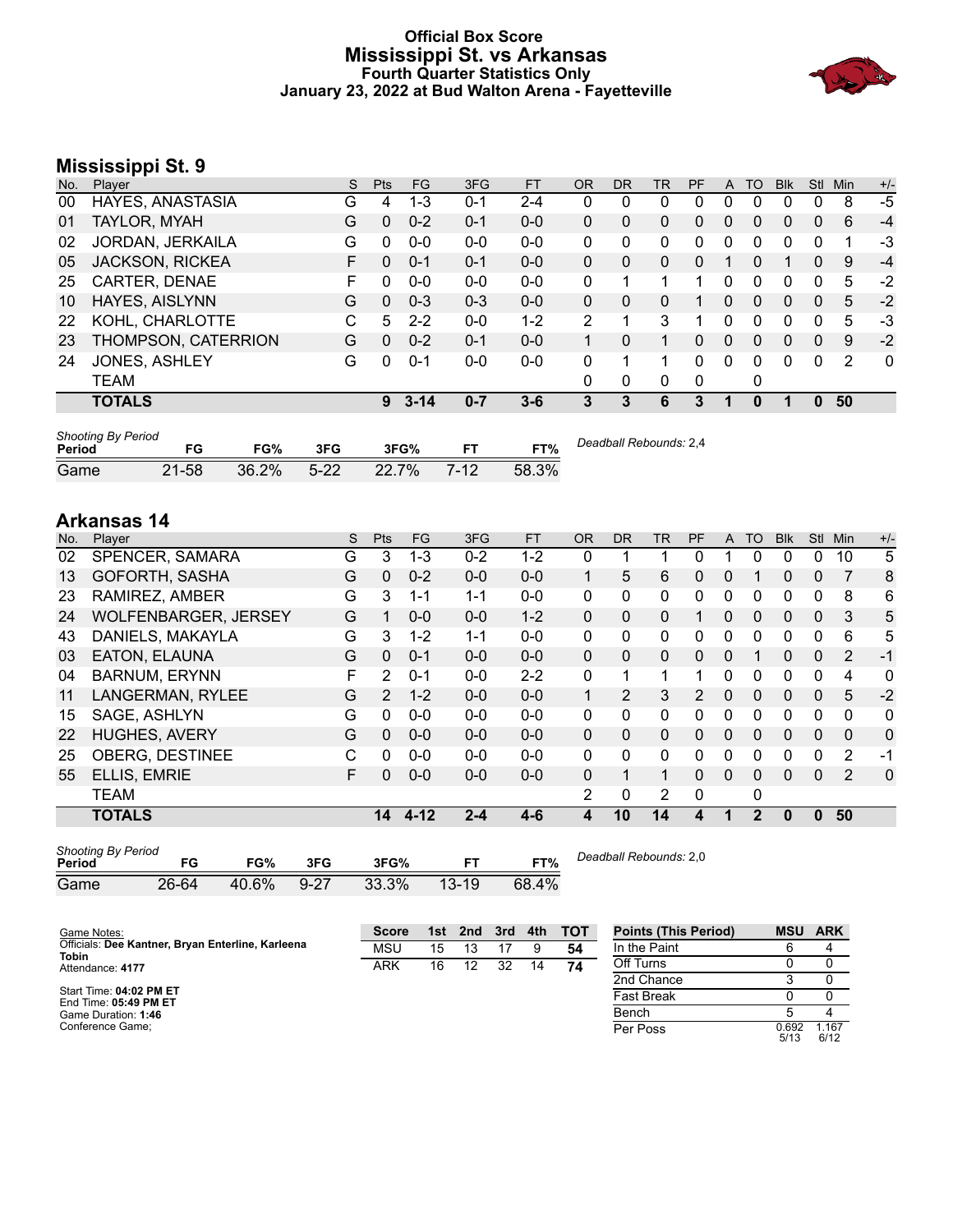### **Official Play-By-Play Mississippi St. vs Arkansas Fourth Quarter January 23, 2022 at Bud Walton Arena - Fayetteville**



#### **Period 4**

#### **Starters:**

**Mississippi St.**: 0 HAYES,ANASTASIA (G); 1 TAYLOR,MYAH (G); 2 JORDAN,JERKAILA (G); 5 JACKSON,RICKEA (F); 25 CARTER,DENAE (F);<br>**Arkansas**: 2 SPENCER,SAMARA (G); 13 GOFORTH,SASHA (G); 23 RAMIREZ,AMBER (G); 24 WOLFENBARGER,J

| Time  | <b>VISITORS: Mississippi St.</b>     | <b>Score</b> | <b>Margin</b> | <b>HOME: Arkansas</b>                   |
|-------|--------------------------------------|--------------|---------------|-----------------------------------------|
| 09:50 | GOOD! LAYUP by HAYES, ANASTASIA      | 60-47        | H 13          |                                         |
| 09:25 |                                      |              |               | MISSED 3PTR by SPENCER, SAMARA          |
| 09:25 | REBOUND (DEF) by TEAM                |              |               |                                         |
| 09:01 | MISSED 3PTR by JACKSON, RICKEA       |              |               |                                         |
| 08:58 | REBOUND (OFF) by THOMPSON, CATERRION |              |               |                                         |
| 08:40 |                                      |              |               | FOUL (PERSONAL) by BARNUM, ERYNN        |
| 08:40 |                                      |              |               | SUB OUT: BARNUM, ERYNN                  |
| 08:40 |                                      |              |               | SUB OUT: LANGERMAN, RYLEE               |
| 08:40 |                                      |              |               | SUB IN: GOFORTH, SASHA                  |
| 08:40 |                                      |              |               | SUB IN: WOLFENBARGER, JERSEY            |
| 08:40 | SUB OUT: THOMPSON, CATERRION         |              |               |                                         |
| 08:40 | SUB IN: JORDAN, JERKAILA             |              |               |                                         |
| 08:40 | MISSED FT by HAYES, ANASTASIA        |              |               |                                         |
| 08:40 | REBOUND (OFF) by TEAM                |              |               |                                         |
| 08:40 | MISSED FT by HAYES, ANASTASIA        |              |               |                                         |
| 08:38 |                                      |              |               | REBOUND (DEF) by GOFORTH, SASHA         |
| 08:23 |                                      | 63-47        | H 16          | GOOD! 3PTR by DANIELS, MAKAYLA          |
| 08:23 |                                      |              |               | ASSIST by SPENCER, SAMARA               |
| 08:05 | MISSED JUMPER by TAYLOR, MYAH        |              |               |                                         |
| 08:01 |                                      |              |               |                                         |
| 07:57 |                                      |              |               | REBOUND (DEF) by SPENCER, SAMARA        |
|       |                                      |              |               | MISSED 3PTR by SPENCER, SAMARA          |
| 07:53 |                                      |              |               | REBOUND (OFF) by GOFORTH, SASHA         |
| 07:48 |                                      |              |               | MISSED JUMPER by GOFORTH, SASHA         |
| 07:45 | REBOUND (DEF) by CARTER, DENAE       |              |               |                                         |
| 07:34 |                                      |              |               | FOUL (PERSONAL) by WOLFENBARGER, JERSEY |
| 07:34 | SUB OUT: TAYLOR, MYAH                |              |               |                                         |
| 07:34 | SUB OUT: JORDAN, JERKAILA            |              |               |                                         |
| 07:34 | SUB IN: HAYES, AISLYNN               |              |               |                                         |
| 07:34 | SUB IN: THOMPSON, CATERRION          |              |               |                                         |
| 07:34 | GOOD! FT by HAYES, ANASTASIA         | 63-48        | H 15          |                                         |
| 07:34 | GOOD! FT by HAYES, ANASTASIA         | 63-49        | H 14          |                                         |
| 07:08 |                                      | 66-49        | H 17          | GOOD! 3PTR by RAMIREZ, AMBER            |
| 06:44 | MISSED 3PTR by HAYES, AISLYNN        |              |               |                                         |
| 06:40 |                                      |              |               | REBOUND (DEF) by GOFORTH, SASHA         |
| 06:33 |                                      |              |               | TIMEOUT 30SEC                           |
| 06:33 | SUB OUT: JACKSON, RICKEA             |              |               |                                         |
| 06:33 | SUB IN: TAYLOR, MYAH                 |              |               |                                         |
| 06:12 |                                      |              |               | MISSED LAYUP by DANIELS, MAKAYLA        |
| 06:12 | REBOUND (DEF) by TEAM                |              |               |                                         |
| 05:42 | MISSED 3PTR by TAYLOR, MYAH          |              |               |                                         |
| 05:39 |                                      |              |               | REBOUND (DEF) by GOFORTH, SASHA         |
| 05:18 | FOUL (PERSONAL) by CARTER, DENAE     |              |               |                                         |
| 05:18 | SUB OUT: CARTER, DENAE               |              |               |                                         |
| 05:18 | SUB IN: KOHL, CHARLOTTE              |              |               |                                         |
| 05:18 |                                      |              |               | MISSED FT by WOLFENBARGER, JERSEY       |
| 05:18 |                                      |              |               | REBOUND (OFF) by TEAM                   |
| 05:18 |                                      | 67-49        | H 18          | GOOD! FT by WOLFENBARGER, JERSEY        |
| 05:18 |                                      |              |               | SUB OUT: WOLFENBARGER, JERSEY           |
| 05:18 |                                      |              |               | SUB IN: BARNUM, ERYNN                   |
| 05:18 | SUB OUT: HAYES, AISLYNN              |              |               |                                         |
| 05:18 | SUB IN: JACKSON, RICKEA              |              |               |                                         |
| 05:02 | MISSED JUMPER by HAYES, ANASTASIA    |              |               |                                         |
| 04:58 |                                      |              |               | REBOUND (DEF) by BARNUM, ERYNN          |
| 04:44 |                                      | 69-49        | H 20          | GOOD! LAYUP by SPENCER, SAMARA          |
| 04:33 | MISSED 3PTR by HAYES, ANASTASIA      |              |               |                                         |
| 04:28 |                                      |              |               | REBOUND (DEF) by GOFORTH, SASHA         |
| 04:05 | FOUL (PERSONAL) by KOHL, CHARLOTTE   |              |               |                                         |
| 04:05 |                                      |              |               | SUB OUT: DANIELS, MAKAYLA               |
| 04:05 |                                      |              |               | SUB IN: LANGERMAN, RYLEE                |
| 04:05 |                                      | 70-49        | H 21          | GOOD! FT by BARNUM, ERYNN               |
| 04:05 |                                      | 71-49        | H 22          | GOOD! FT by BARNUM, ERYNN               |
| 03:40 |                                      |              |               | FOUL (PERSONAL) by LANGERMAN, RYLEE     |
| 03:22 | MISSED LAYUP by THOMPSON, CATERRION  |              |               |                                         |
| 03:16 | REBOUND (OFF) by KOHL, CHARLOTTE     |              |               |                                         |
| 03:16 | GOOD! LAYUP by KOHL, CHARLOTTE       | 71-51        | H 20          |                                         |
|       |                                      |              |               |                                         |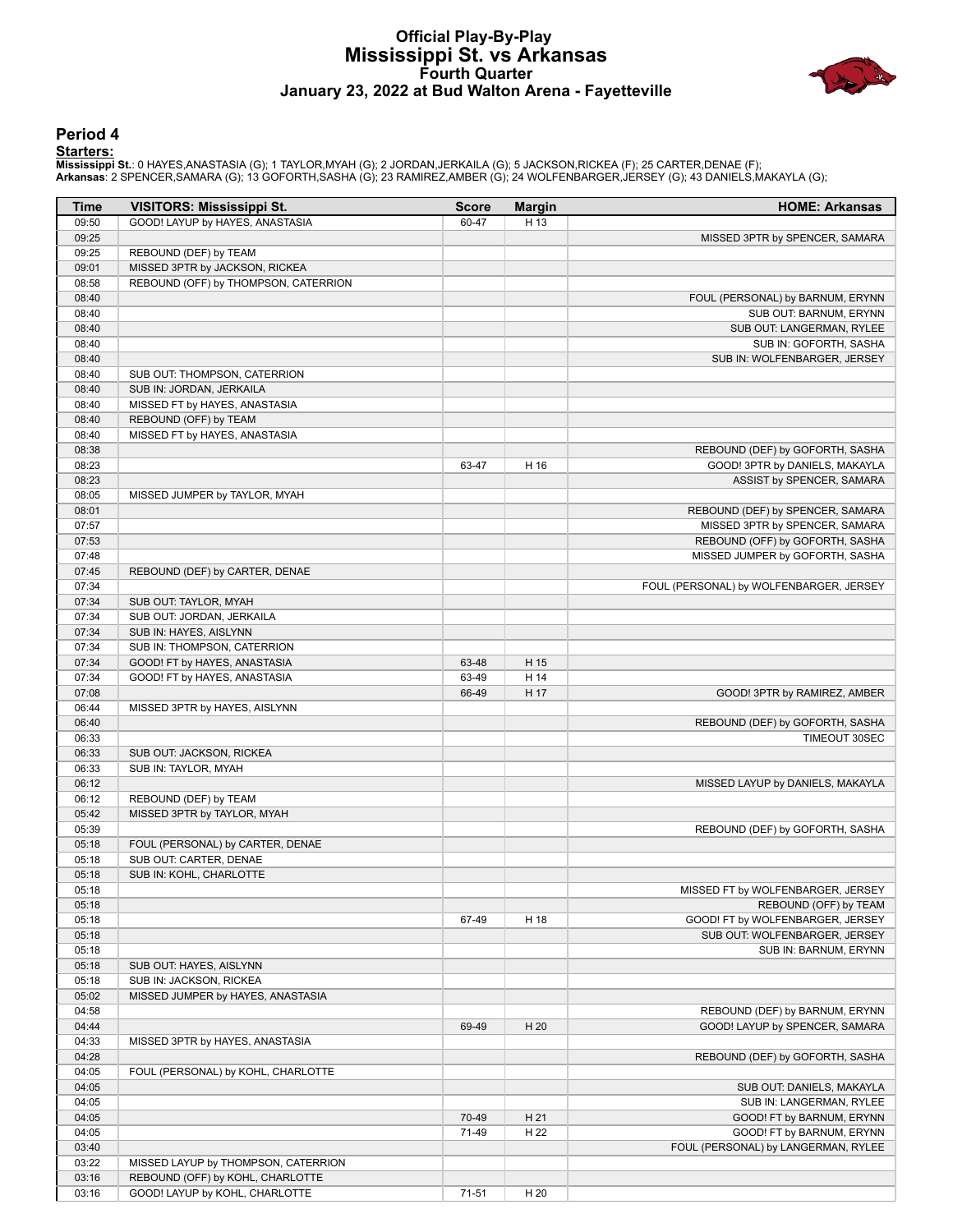| <b>Time</b> | <b>VISITORS: Mississippi St.</b>     | <b>Score</b> | <b>Margin</b> | <b>HOME: Arkansas</b>                 |
|-------------|--------------------------------------|--------------|---------------|---------------------------------------|
| 03:01       |                                      |              |               | MISSED LAYUP by GOFORTH, SASHA        |
| 03:01       | BLOCK by JACKSON, RICKEA             |              |               |                                       |
| 03:01       |                                      |              |               | REBOUND (OFF) by TEAM                 |
| 03:01       | SUB OUT: TAYLOR, MYAH                |              |               |                                       |
| 03:01       | SUB IN: HAYES, AISLYNN               |              |               |                                       |
| 02:55       |                                      |              |               | MISSED LAYUP by BARNUM, ERYNN         |
| 02:51       |                                      |              |               | REBOUND (OFF) by LANGERMAN, RYLEE     |
| 02:51       |                                      |              |               | TURNOVER (TRAVEL) by GOFORTH, SASHA   |
| 02:39       | MISSED 3PTR by HAYES, AISLYNN        |              |               |                                       |
| 02:36       |                                      |              |               | REBOUND (DEF) by GOFORTH, SASHA       |
| 02:14       | FOUL (PERSONAL) by HAYES, AISLYNN    |              |               |                                       |
| 02:14       |                                      |              |               | SUB OUT: BARNUM, ERYNN                |
| 02:14       |                                      |              |               | SUB IN: ELLIS, EMRIE                  |
| 02:14       | SUB OUT: HAYES, ANASTASIA            |              |               |                                       |
| 02:14       | SUB IN: JONES, ASHLEY                |              |               |                                       |
| 02:14       |                                      | 72-51        | H 21          | GOOD! FT by SPENCER, SAMARA           |
| 02:14       |                                      |              |               | MISSED FT by SPENCER, SAMARA          |
| 02:11       | REBOUND (DEF) by KOHL, CHARLOTTE     |              |               |                                       |
| 02:04       | MISSED JUMPER by JONES, ASHLEY       |              |               |                                       |
| 02:01       | REBOUND (OFF) by KOHL, CHARLOTTE     |              |               |                                       |
| 02:01       |                                      |              |               | FOUL (PERSONAL) by LANGERMAN, RYLEE   |
| 02:01       |                                      |              |               | SUB OUT: GOFORTH, SASHA               |
| 02:01       |                                      |              |               | SUB OUT: RAMIREZ, AMBER               |
| 02:01       |                                      |              |               | SUB IN: EATON, ELAUNA                 |
| 02:01       |                                      |              |               | SUB IN: OBERG, DESTINEE               |
| 02:01       | GOOD! FT by KOHL, CHARLOTTE          | 72-52        | H 20          |                                       |
| 02:01       | MISSED FT by KOHL, CHARLOTTE         |              |               |                                       |
| 01:59       |                                      |              |               | REBOUND (DEF) by LANGERMAN, RYLEE     |
| 01:37       |                                      |              |               | MISSED JUMPER by EATON, ELAUNA        |
| 01:34       | REBOUND (DEF) by JONES, ASHLEY       |              |               |                                       |
| 01:25       | GOOD! LAYUP by KOHL, CHARLOTTE [PNT] | 72-54        | H 18          |                                       |
| 01:25       | ASSIST by JACKSON, RICKEA            |              |               |                                       |
| 00:57       |                                      | 74-54        | H 20          | GOOD! LAYUP by LANGERMAN, RYLEE       |
| 00:48       | MISSED 3PTR by HAYES, AISLYNN        |              |               |                                       |
| 00:44       |                                      |              |               | REBOUND (DEF) by LANGERMAN, RYLEE     |
| 00:21       |                                      |              |               | MISSED LAYUP by LANGERMAN, RYLEE      |
| 00:21       |                                      |              |               | REBOUND (OFF) by TEAM                 |
| 00:21       |                                      |              |               | SUB OUT: SPENCER, SAMARA              |
| 00:21       |                                      |              |               | SUB OUT: LANGERMAN, RYLEE             |
| 00:21       |                                      |              |               | SUB IN: SAGE, ASHLYN                  |
| 00:21       |                                      |              |               | SUB IN: HUGHES, AVERY                 |
| 00:15       |                                      |              |               | TURNOVER (DRIBBLING) by EATON, ELAUNA |
| 00:06       | MISSED 3PTR by THOMPSON, CATERRION   |              |               |                                       |
| 00:02       |                                      |              |               | REBOUND (DEF) by ELLIS, EMRIE         |

### **Mississippi St. 54, Arkansas 74**

| <b>Points (This Period)</b> | <b>MSU</b>    | <b>ARK</b>    |
|-----------------------------|---------------|---------------|
| In the Paint                |               |               |
| Off Turns                   |               |               |
| 2nd Chance                  |               |               |
| Fast Break                  |               |               |
| Bench                       |               |               |
| Per Poss                    | 0.692<br>5/13 | 1.167<br>6/12 |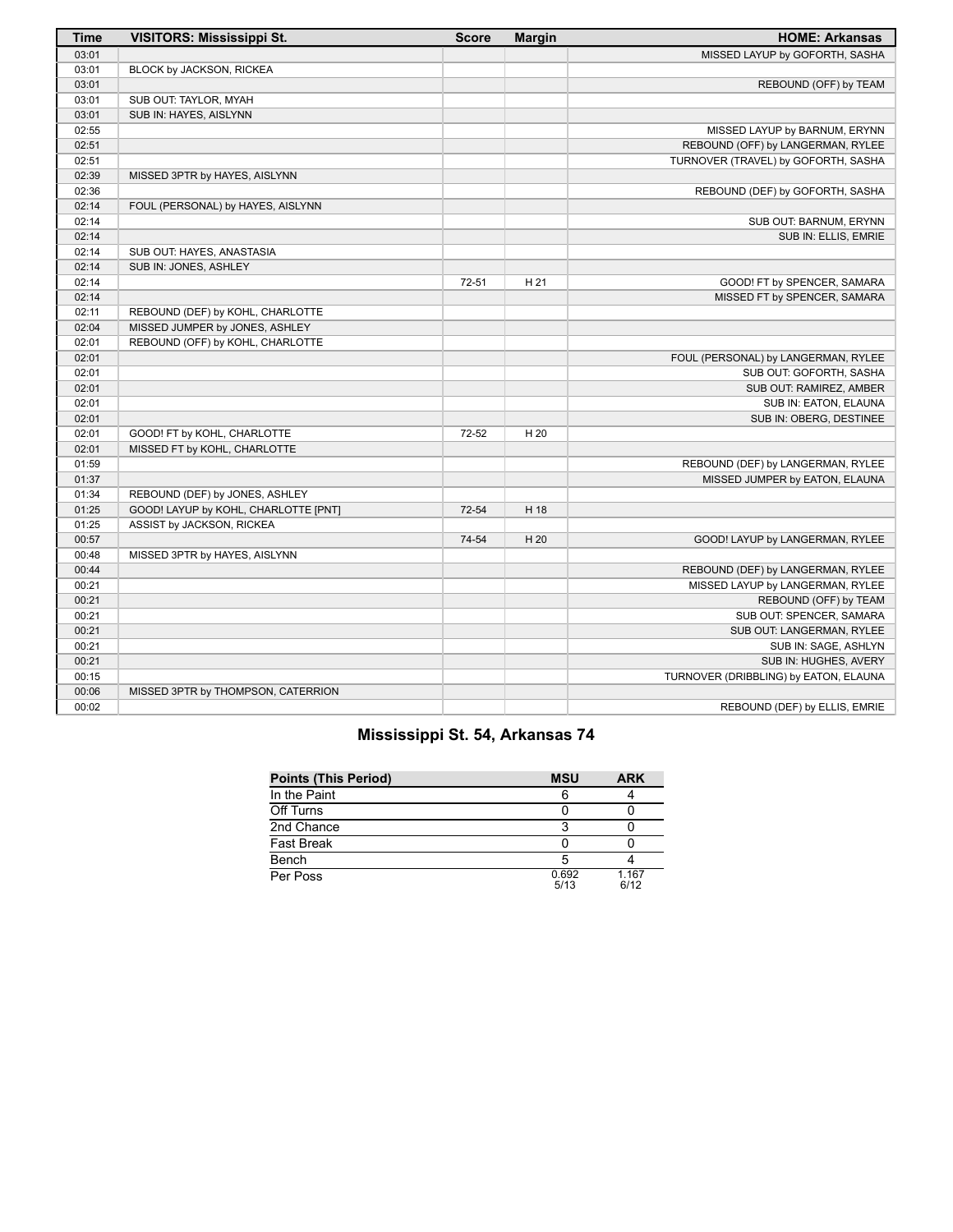### **Official Scoring/Possession Reference Chart Mississippi St. vs Arkansas Period 1 January 23, 2022 at Bud Walton Arena - Fayetteville**



**Period 1**

#### **Starters:**

**Mississippi St.**: 0 HAYES,ANASTASIA (G); 1 TAYLOR,MYAH (G); 2 JORDAN,JERKAILA (G); 5 JACKSON,RICKEA (F); 25 CARTER,DENAE (F);<br>**Arkansas**: 2 SPENCER,SAMARA (G); 13 GOFORTH,SASHA (G); 23 RAMIREZ,AMBER (G); 24 WOLFENBARGER,J

| <b>Time</b> | <b>VISITORS: Mississippi St.</b>       | <b>Score</b> | <b>Margin</b>  | <b>HOME: Arkansas</b>                |
|-------------|----------------------------------------|--------------|----------------|--------------------------------------|
| 08:57       |                                        | $1 - 0$      | H <sub>1</sub> | GOOD! FT by GOFORTH, SASHA           |
| 08:38       |                                        | $3-0$        | $H_3$          | GOOD! LAYUP by DANIELS, MAKAYLA [FB] |
| 08:23       | GOOD! LAYUP by JORDAN, JERKAILA        | $3 - 2$      | H <sub>1</sub> |                                      |
| 08:01       | GOOD! LAYUP by JORDAN, JERKAILA [FB]   | $3 - 4$      | V <sub>1</sub> |                                      |
| 07:01       |                                        | $5 - 4$      | H <sub>1</sub> | GOOD! JUMPER by DANIELS, MAKAYLA     |
| 06:09       |                                        | $6 - 4$      | H <sub>2</sub> | GOOD! FT by GOFORTH, SASHA           |
| 05:41       |                                        | $8 - 4$      | H4             | GOOD! LAYUP by GOFORTH, SASHA [FB]   |
| 05:06       |                                        | $10 - 4$     | H <sub>6</sub> | GOOD! LAYUP by WOLFENBARGER, JERSEY  |
| 04:41       |                                        | $13 - 4$     | H <sub>9</sub> | GOOD! 3PTR by SPENCER, SAMARA [FB]   |
| 03:58       | GOOD! JUMPER by HAYES, ANASTASIA [PNT] | $13-6$       | H 7            |                                      |
| 03:36       | GOOD! LAYUP by HAYES, ANASTASIA [FB]   | $13 - 8$     | H <sub>5</sub> |                                      |
| 03:11       |                                        | $14 - 8$     | H <sub>6</sub> | GOOD! FT by BARNUM, ERYNN            |
| 02:52       | GOOD! FT by KOHL, CHARLOTTE            | $14-9$       | H <sub>5</sub> |                                      |
| 02:52       | GOOD! FT by KOHL, CHARLOTTE            | $14 - 10$    | H <sub>4</sub> |                                      |
| 02:25       | GOOD! JUMPER by JACKSON, RICKEA        | $14 - 12$    | H <sub>2</sub> |                                      |
| 01:31       |                                        | $16-12$      | H4             | GOOD! LAYUP by LANGERMAN, RYLEE [FB] |
| 00:47       | GOOD! 3PTR by TAYLOR, MYAH             | $16 - 15$    | H <sub>1</sub> |                                      |

**Mississippi St. 15, Arkansas 16**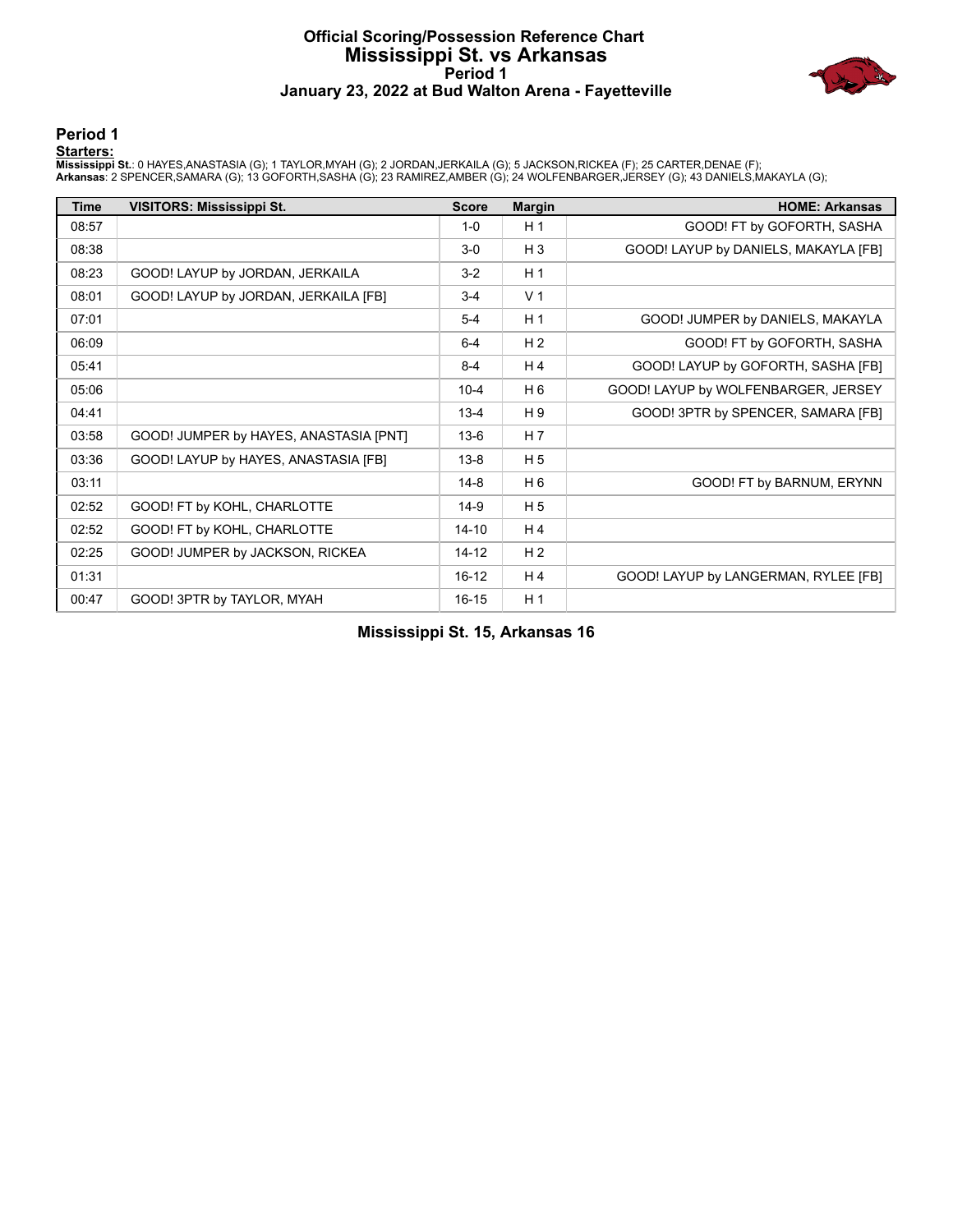### **Official Scoring/Possession Reference Chart Mississippi St. vs Arkansas Period 2 January 23, 2022 at Bud Walton Arena - Fayetteville**



**Period 2**

#### **Starters:**

**Mississippi St.**: 0 HAYES,ANASTASIA (G); 1 TAYLOR,MYAH (G); 2 JORDAN,JERKAILA (G); 5 JACKSON,RICKEA (F); 25 CARTER,DENAE (F);<br>**Arkansas**: 2 SPENCER,SAMARA (G); 13 GOFORTH,SASHA (G); 23 RAMIREZ,AMBER (G); 24 WOLFENBARGER,J

| <b>Time</b> | <b>VISITORS: Mississippi St.</b>      | <b>Score</b> | <b>Margin</b>  | <b>HOME: Arkansas</b>                 |
|-------------|---------------------------------------|--------------|----------------|---------------------------------------|
| 08:18       | GOOD! 3PTR by THOMPSON, CATERRION     | $16-18$      | V <sub>2</sub> |                                       |
| 06:47       |                                       | $18-18$      |                | GOOD! LAYUP by DANIELS, MAKAYLA [PNT] |
| 06:30       | GOOD! JUMPER by JACKSON, RICKEA       | 18-20        | V <sub>2</sub> |                                       |
| 04:41       |                                       | $21 - 20$    | H <sub>1</sub> | GOOD! 3PTR by RAMIREZ, AMBER          |
| 03:54       | GOOD! LAYUP by HAYES, ANASTASIA [PNT] | $21-22$      | V <sub>1</sub> |                                       |
| 03:36       |                                       | $23-22$      | H <sub>1</sub> | GOOD! JUMPER by RAMIREZ, AMBER        |
| 01:36       |                                       | $25 - 22$    | $H_3$          | GOOD! LAYUP by GOFORTH, SASHA         |
| 00:54       | GOOD! 3PTR by THOMPSON, CATERRION     | $25 - 25$    |                |                                       |
| 00:45       |                                       | 28-25        | $H_3$          | GOOD! 3PTR by SPENCER, SAMARA         |
| 00:18       | GOOD! 3PTR by HAYES, ANASTASIA        | 28-28        |                |                                       |

**Mississippi St. 28, Arkansas 28**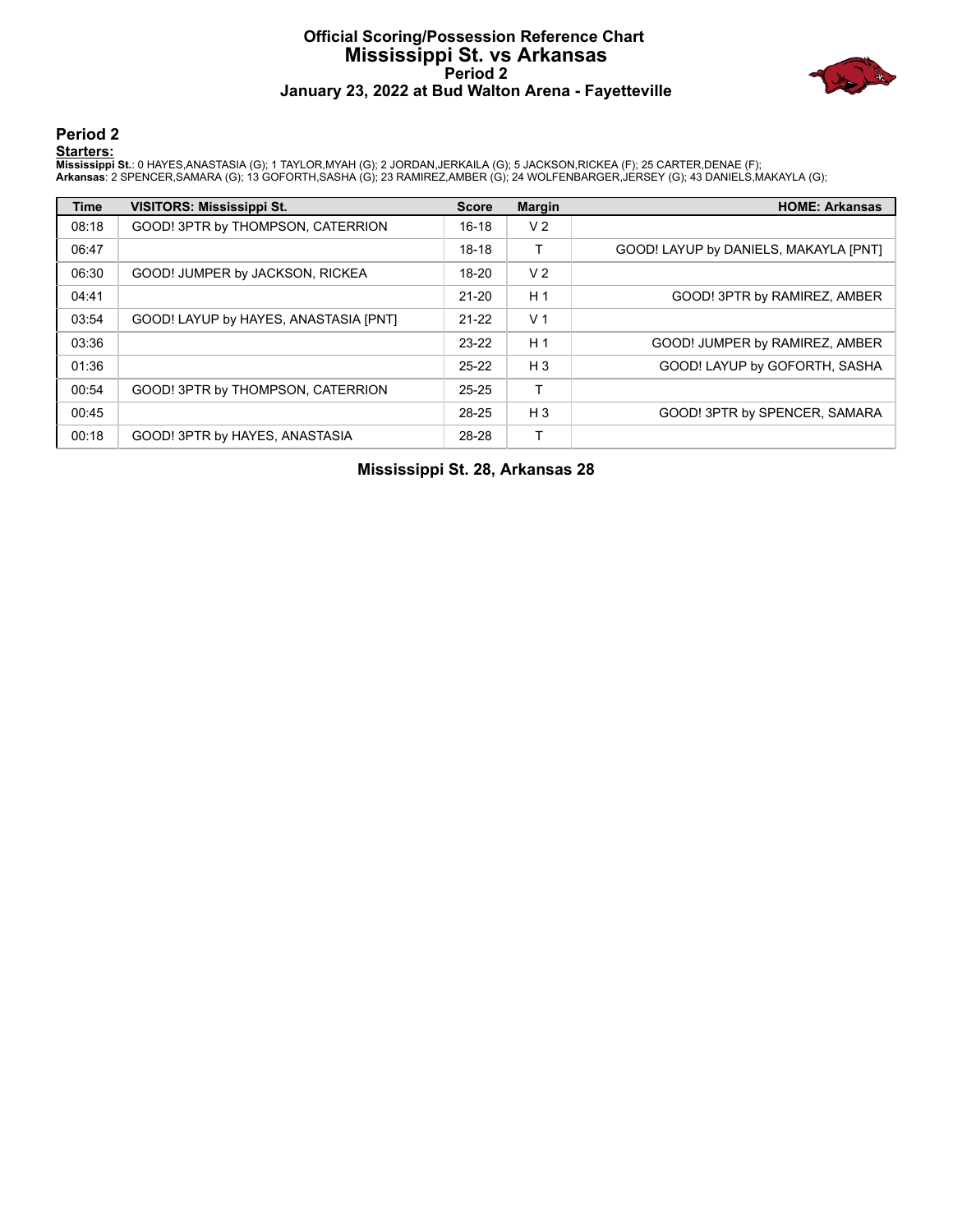### **Official Scoring/Possession Reference Chart Mississippi St. vs Arkansas Period 3 January 23, 2022 at Bud Walton Arena - Fayetteville**



**Period 3**

#### **Starters:**

**Mississippi St.**: 0 HAYES,ANASTASIA (G); 1 TAYLOR,MYAH (G); 2 JORDAN,JERKAILA (G); 5 JACKSON,RICKEA (F); 25 CARTER,DENAE (F);<br>**Arkansas**: 2 SPENCER,SAMARA (G); 13 GOFORTH,SASHA (G); 23 RAMIREZ,AMBER (G); 24 WOLFENBARGER,J

| <b>Time</b> | <b>VISITORS: Mississippi St.</b>             | <b>Score</b> | <b>Margin</b>  | <b>HOME: Arkansas</b>                |
|-------------|----------------------------------------------|--------------|----------------|--------------------------------------|
| 09:44       | GOOD! JUMPER by JORDAN, JERKAILA [PNT]       | 28-30        | V <sub>2</sub> |                                      |
| 09:31       |                                              | 30-30        | $\mathsf{T}$   | GOOD! LAYUP by GOFORTH, SASHA        |
| 08:53       | GOOD! JUMPER by HAYES, ANASTASIA             | 30-32        | V <sub>2</sub> |                                      |
| 08:43       |                                              | 33-32        | H <sub>1</sub> | GOOD! 3PTR by SPENCER, SAMARA        |
| 08:06       |                                              | 34-32        | H <sub>2</sub> | GOOD! FT by RAMIREZ, AMBER           |
| 08:06       |                                              | 35-32        | $H_3$          | GOOD! FT by RAMIREZ, AMBER           |
| 07:26       |                                              | 38-32        | H <sub>6</sub> | GOOD! 3PTR by SPENCER, SAMARA        |
| 06:53       |                                              | 41-32        | H9             | GOOD! 3PTR by SPENCER, SAMARA [FB]   |
| 06:36       | GOOD! JUMPER by JACKSON, RICKEA              | 41-34        | H <sub>7</sub> |                                      |
| 06:20       |                                              | 43-34        | H9             | GOOD! JUMPER by RAMIREZ, AMBER [PNT] |
| 04:58       |                                              | 45-34        | H 11           | GOOD! LAYUP by GOFORTH, SASHA        |
| 04:34       | GOOD! LAYUP by JACKSON, RICKEA [PNT]         | 45-36        | H9             |                                      |
| 04:02       |                                              | 47-36        | H 11           | GOOD! LAYUP by DANIELS, MAKAYLA      |
| 03:38       | GOOD! JUMPER by THOMPSON, CATERRION<br>[PNT] | 47-38        | H9             |                                      |
| 03:28       |                                              | 49-38        | H 11           | GOOD! LAYUP by RAMIREZ, AMBER        |
| 03:05       |                                              | 52-38        | H 14           | GOOD! 3PTR by RAMIREZ, AMBER         |
| 02:27       |                                              | 54-38        | H 16           | GOOD! LAYUP by GOFORTH, SASHA        |
| 02:27       |                                              | 55-38        | H 17           | GOOD! FT by GOFORTH, SASHA           |
| 02:10       | GOOD! 3PTR by THOMPSON, CATERRION            | 55-41        | H 14           |                                      |
| 01:59       |                                              | 56-41        | H 15           | GOOD! FT by DANIELS, MAKAYLA         |
| 01:59       |                                              | $57-41$      | H 16           | GOOD! FT by DANIELS, MAKAYLA         |
| 01:31       |                                              | 58-41        | H 17           | GOOD! FT by SPENCER, SAMARA [FB]     |
| 00:59       | GOOD! LAYUP by HAYES, ANASTASIA              | 58-43        | H 15           |                                      |
| 00:11       |                                              | 60-43        | H 17           | GOOD! LAYUP by DANIELS, MAKAYLA      |
| 00:02       | GOOD! FT by CARTER, DENAE                    | 60-44        | H 16           |                                      |
| 00:02       | GOOD! FT by CARTER, DENAE                    | 60-45        | H 15           |                                      |

**Mississippi St. 45, Arkansas 60**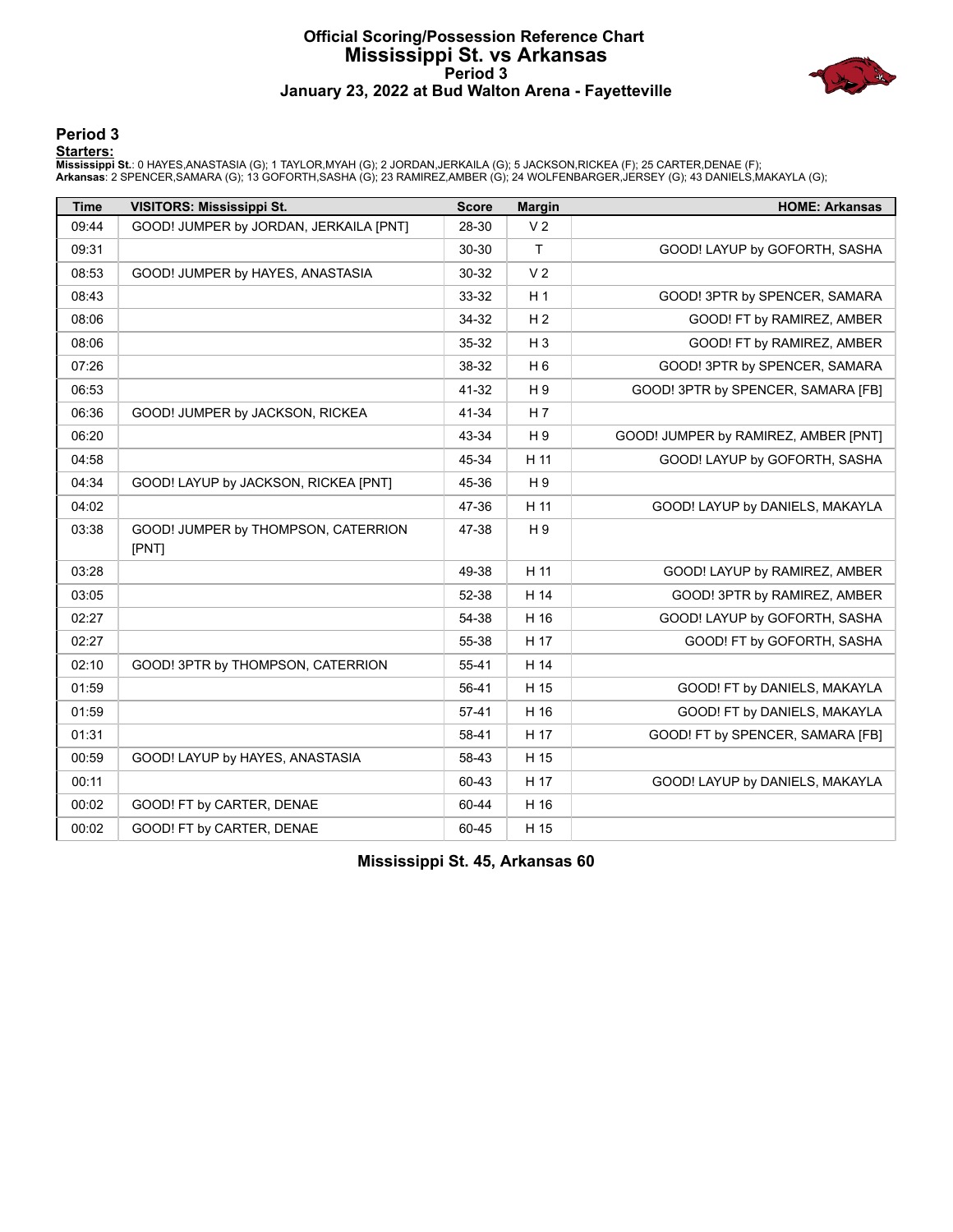### **Official Scoring/Possession Reference Chart Mississippi St. vs Arkansas Period 4 January 23, 2022 at Bud Walton Arena - Fayetteville**



**Period 4**

#### **Starters:**

**Mississippi St.**: 0 HAYES,ANASTASIA (G); 1 TAYLOR,MYAH (G); 2 JORDAN,JERKAILA (G); 5 JACKSON,RICKEA (F); 25 CARTER,DENAE (F);<br>**Arkansas**: 2 SPENCER,SAMARA (G); 13 GOFORTH,SASHA (G); 23 RAMIREZ,AMBER (G); 24 WOLFENBARGER,J

| <b>Time</b> | <b>VISITORS: Mississippi St.</b>     | <b>Score</b> | <b>Margin</b> | <b>HOME: Arkansas</b>            |
|-------------|--------------------------------------|--------------|---------------|----------------------------------|
| 09:50       | GOOD! LAYUP by HAYES, ANASTASIA      | 60-47        | H 13          |                                  |
| 08:23       |                                      | 63-47        | H 16          | GOOD! 3PTR by DANIELS, MAKAYLA   |
| 07:34       | GOOD! FT by HAYES, ANASTASIA         | 63-48        | H 15          |                                  |
| 07:34       | GOOD! FT by HAYES, ANASTASIA         | 63-49        | H 14          |                                  |
| 07:08       |                                      | 66-49        | H 17          | GOOD! 3PTR by RAMIREZ, AMBER     |
| 05:18       |                                      | 67-49        | H 18          | GOOD! FT by WOLFENBARGER, JERSEY |
| 04:44       |                                      | 69-49        | H 20          | GOOD! LAYUP by SPENCER, SAMARA   |
| 04:05       |                                      | 70-49        | H 21          | GOOD! FT by BARNUM, ERYNN        |
| 04:05       |                                      | 71-49        | H 22          | GOOD! FT by BARNUM, ERYNN        |
| 03:16       | GOOD! LAYUP by KOHL, CHARLOTTE       | $71 - 51$    | H 20          |                                  |
| 02:14       |                                      | $72 - 51$    | H 21          | GOOD! FT by SPENCER, SAMARA      |
| 02:01       | GOOD! FT by KOHL, CHARLOTTE          | $72 - 52$    | H 20          |                                  |
| 01:25       | GOOD! LAYUP by KOHL, CHARLOTTE [PNT] | 72-54        | H 18          |                                  |
| 00:57       |                                      | 74-54        | H 20          | GOOD! LAYUP by LANGERMAN, RYLEE  |

**Mississippi St. 54, Arkansas 74**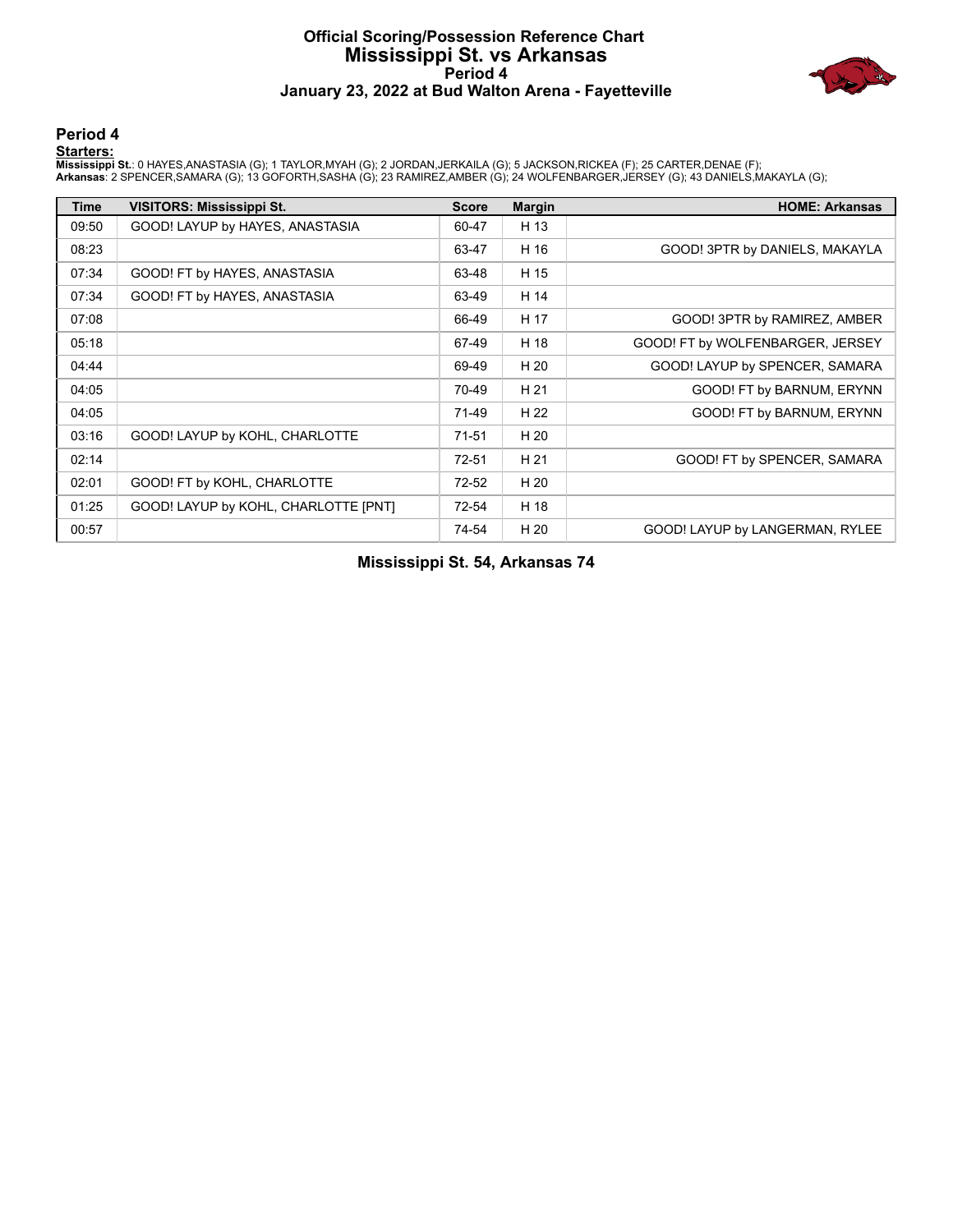#### **Official Substitutions Log Mississippi St. vs Arkansas Period 1 January 23, 2022 at Bud Walton Arena - Fayetteville**



| <b>VISITORS: Mississippi St.</b> | <b>Time</b> | <b>Score</b> | <b>HOME: Arkansas</b>         |
|----------------------------------|-------------|--------------|-------------------------------|
| 0 HAYES, ANASTASIA               |             |              | 2 SPENCER, SAMARA             |
| 1 TAYLOR, MYAH                   |             |              | 13 GOFORTH, SASHA             |
| 2 JORDAN, JERKAILA               |             |              | 23 RAMIREZ, AMBER             |
| 5 JACKSON, RICKEA                |             |              | 24 WOLFENBARGER, JERSEY       |
| 25 CARTER, DENAE                 |             |              | 43 DANIELS, MAKAYLA           |
| SUB OUT: 25 CARTER, DENAE        | 05:51       | $4-6$        |                               |
| SUB IN: 22 KOHL, CHARLOTTE       | 05:51       |              |                               |
|                                  | 04:40       | $4 - 13$     | SUB OUT: SPENCER, SAMARA      |
|                                  | 04:40       |              | SUB OUT: WOLFENBARGER, JERSEY |
|                                  | 04:40       |              | SUB IN: BARNUM, ERYNN         |
|                                  | 04:40       |              | SUB IN: LANGERMAN, RYLEE      |
|                                  | 03:20       | $8 - 13$     | SUB OUT: DANIELS, MAKAYLA     |
|                                  | 03:20       |              | SUB IN: SPENCER, SAMARA       |
|                                  | 03:11       | $8 - 13$     | SUB OUT: GOFORTH, SASHA       |
|                                  | 03:11       |              | SUB IN: DANIELS, MAKAYLA      |
|                                  | 01:10       | $12 - 16$    | SUB OUT: BARNUM, ERYNN        |
|                                  | 01:10       |              | SUB IN: WOLFENBARGER, JERSEY  |
| SUB OUT: 2 JORDAN, JERKAILA      | 01:10       |              |                               |
| SUB IN: 23 THOMPSON, CATERRION   | 01:10       |              |                               |

**Mississippi St. 15, Arkansas 16**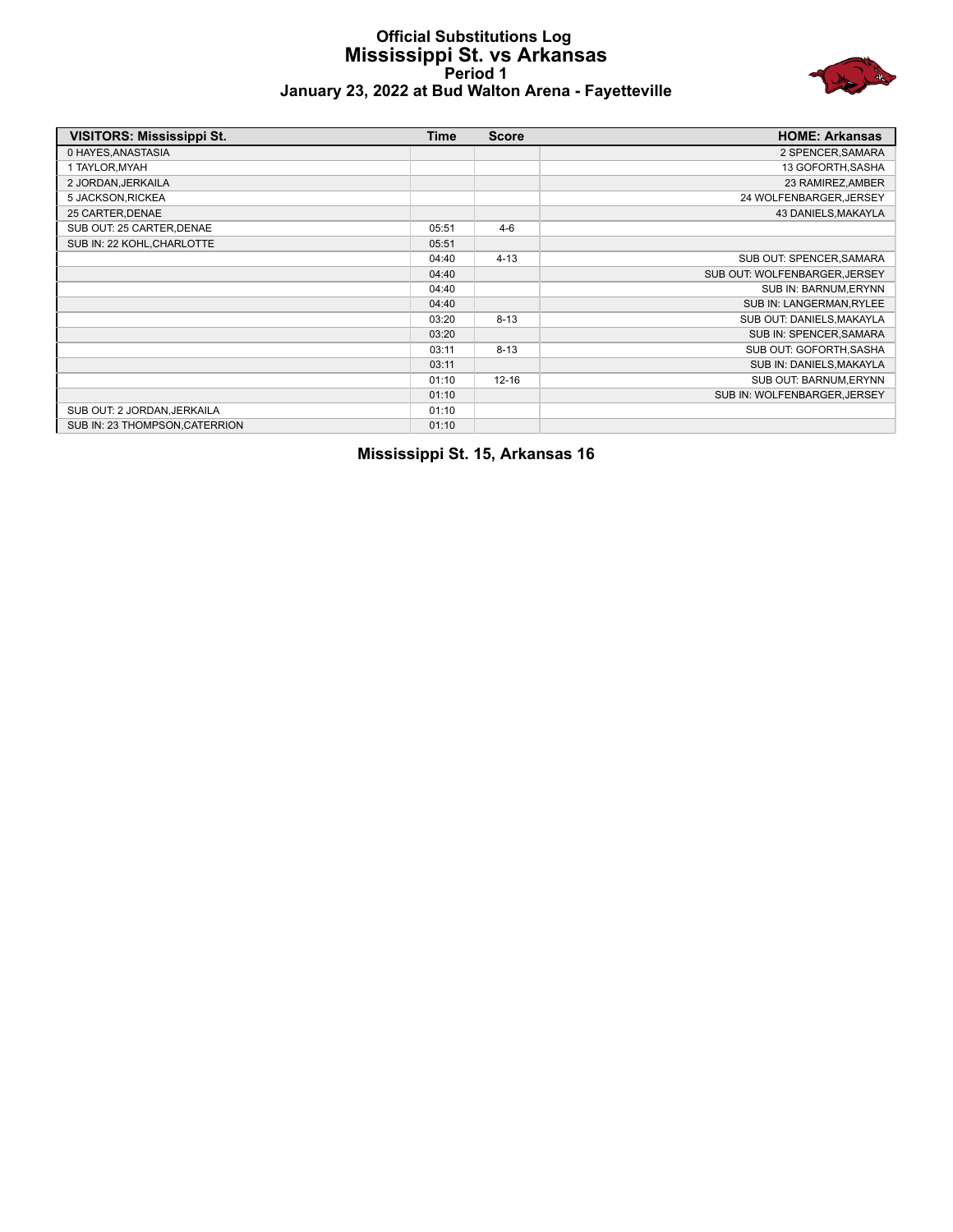### **Official Substitutions Log Mississippi St. vs Arkansas Period 2 January 23, 2022 at Bud Walton Arena - Fayetteville**



| <b>VISITORS: Mississippi St.</b> | <b>Time</b> | <b>Score</b>             | <b>HOME: Arkansas</b>         |
|----------------------------------|-------------|--------------------------|-------------------------------|
| 0 HAYES, ANASTASIA               |             |                          | 2 SPENCER, SAMARA             |
| 1 TAYLOR, MYAH                   |             |                          | 13 GOFORTH, SASHA             |
| 2 JORDAN, JERKAILA               |             |                          | 23 RAMIREZ, AMBER             |
| 5 JACKSON, RICKEA                |             |                          | 24 WOLFENBARGER, JERSEY       |
| 25 CARTER, DENAE                 |             |                          | 43 DANIELS, MAKAYLA           |
|                                  | 10:00       | $\overline{\phantom{a}}$ | SUB OUT: LANGERMAN, RYLEE     |
|                                  | 10:00       |                          | SUB IN: GOFORTH, SASHA        |
|                                  | 07:41       | $18 - 16$                | SUB OUT: SPENCER, SAMARA      |
|                                  | 07:41       |                          | SUB IN: LANGERMAN, RYLEE      |
| SUB OUT: 22 KOHL, CHARLOTTE      | 07:41       |                          |                               |
| SUB OUT: 23 THOMPSON, CATERRION  | 07:41       |                          |                               |
| SUB IN: 2 JORDAN, JERKAILA       | 07:41       |                          |                               |
| SUB IN: 25 CARTER, DENAE         | 07:41       |                          |                               |
|                                  | 05:19       | $20 - 18$                | SUB OUT: WOLFENBARGER, JERSEY |
|                                  | 05:19       |                          | SUB IN: BARNUM, ERYNN         |
|                                  | 03:11       | $22 - 23$                | SUB OUT: GOFORTH, SASHA       |
|                                  | 03:11       |                          | SUB IN: SPENCER, SAMARA       |
| SUB OUT: 0 HAYES, ANASTASIA      | 03:11       |                          |                               |
| SUB OUT: 5 JACKSON, RICKEA       | 03:11       |                          |                               |
| SUB IN: 10 HAYES, AISLYNN        | 03:11       |                          |                               |
| SUB IN: 23 THOMPSON, CATERRION   | 03:11       |                          |                               |
|                                  | 02:41       | $22 - 23$                | SUB OUT: DANIELS, MAKAYLA     |
|                                  | 02:41       |                          | SUB IN: GOFORTH, SASHA        |
| SUB OUT: 2 JORDAN, JERKAILA      | 02:13       | 22-23                    |                               |
| SUB OUT: 23 THOMPSON, CATERRION  | 02:13       |                          |                               |
| SUB IN: 0 HAYES, ANASTASIA       | 02:13       |                          |                               |
| SUB IN: 5 JACKSON, RICKEA        | 02:13       |                          |                               |
| SUB OUT: 10 HAYES, AISLYNN       | 02:07       | $22 - 23$                |                               |
| SUB IN: 2 JORDAN, JERKAILA       | 02:07       |                          |                               |
| SUB OUT: 2 JORDAN, JERKAILA      | 01:29       | 22-25                    |                               |
| SUB IN: 23 THOMPSON, CATERRION   | 01:29       |                          |                               |

**Mississippi St. 28, Arkansas 28**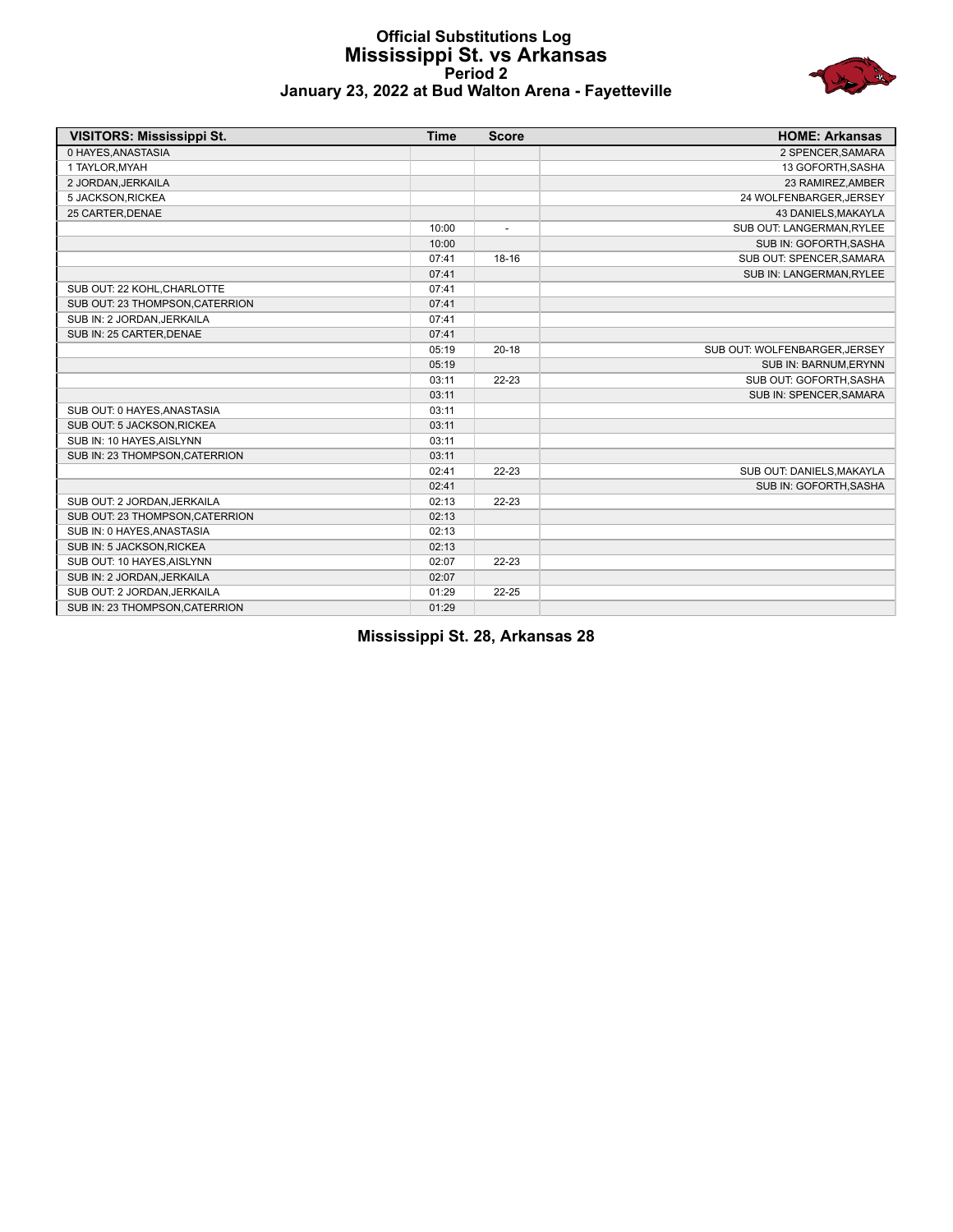#### **Official Substitutions Log Mississippi St. vs Arkansas Period 3 January 23, 2022 at Bud Walton Arena - Fayetteville**



| <b>VISITORS: Mississippi St.</b> | <b>Time</b> | <b>Score</b>             | <b>HOME: Arkansas</b>         |
|----------------------------------|-------------|--------------------------|-------------------------------|
| 0 HAYES, ANASTASIA               |             |                          | 2 SPENCER, SAMARA             |
| 1 TAYLOR, MYAH                   |             |                          | 13 GOFORTH, SASHA             |
| 2 JORDAN, JERKAILA               |             |                          | 23 RAMIREZ, AMBER             |
| 5 JACKSON, RICKEA                |             |                          | 24 WOLFENBARGER, JERSEY       |
| 25 CARTER, DENAE                 |             |                          | 43 DANIELS, MAKAYLA           |
|                                  | 10:00       | $\overline{\phantom{a}}$ | SUB OUT: BARNUM, ERYNN        |
|                                  | 10:00       |                          | SUB OUT: LANGERMAN, RYLEE     |
|                                  | 10:00       |                          | SUB IN: WOLFENBARGER, JERSEY  |
|                                  | 10:00       |                          | SUB IN: DANIELS, MAKAYLA      |
| SUB OUT: 23 THOMPSON, CATERRION  | 10:00       |                          |                               |
| SUB IN: 2 JORDAN, JERKAILA       | 10:00       |                          |                               |
| SUB OUT: 0 HAYES, ANASTASIA      | 08:40       | 32-33                    |                               |
| SUB IN: 23 THOMPSON, CATERRION   | 08:40       |                          |                               |
| SUB OUT: 2 JORDAN, JERKAILA      | 05:57       | $34-43$                  |                               |
| SUB IN: 0 HAYES, ANASTASIA       | 05:57       |                          |                               |
| SUB OUT: 25 CARTER, DENAE        | 04:11       | 36-45                    |                               |
| SUB IN: 22 KOHL, CHARLOTTE       | 04:11       |                          |                               |
|                                  | 02:27       | 38-54                    | SUB OUT: WOLFENBARGER, JERSEY |
|                                  | 02:27       |                          | SUB IN: BARNUM, ERYNN         |
| SUB OUT: 22 KOHL, CHARLOTTE      | 02:27       |                          |                               |
| SUB IN: 25 CARTER, DENAE         | 02:27       |                          |                               |
|                                  | 02:27       |                          | SUB OUT: GOFORTH, SASHA       |
|                                  | 02:27       |                          | SUB IN: LANGERMAN, RYLEE      |

**Mississippi St. 45, Arkansas 60**